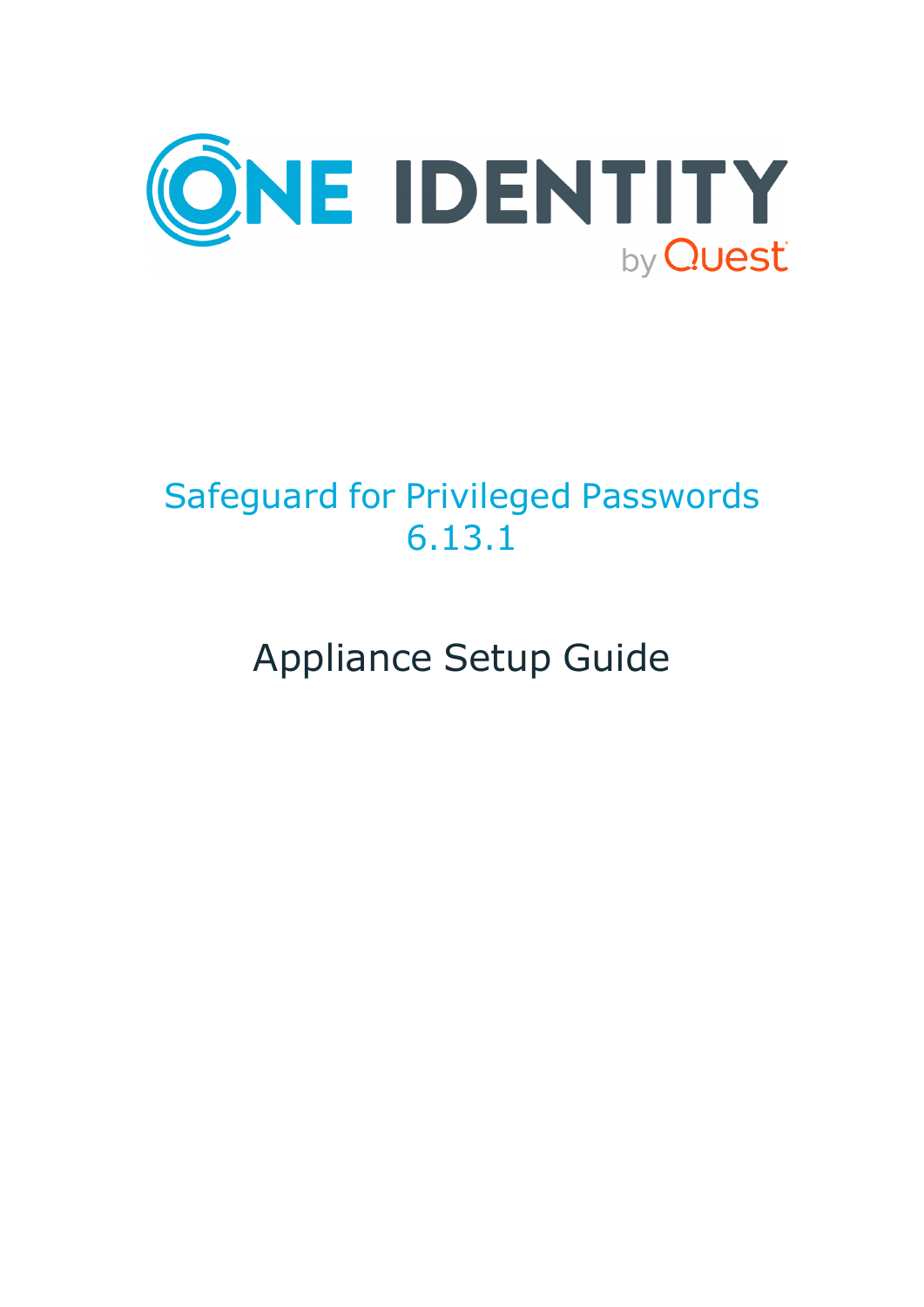#### **Copyright 2022 One Identity LLC.**

#### **ALL RIGHTS RESERVED.**

This guide contains proprietary information protected by copyright. The software described in this guide is furnished under a software license or nondisclosure agreement. This software may be used or copied only in accordance with the terms of the applicable agreement. No part of this guide may be reproduced or transmitted in any form or by any means, electronic or mechanical, including photocopying and recording for any purpose other than the purchaser's personal use without the written permission of One Identity LLC .

The information in this document is provided in connection with One Identity products. No license, express or implied, by estoppel or otherwise, to any intellectual property right is granted by this document or in connection with the sale of One Identity LLC products. EXCEPT AS SET FORTH IN THE TERMS AND CONDITIONS AS SPECIFIED IN THE LICENSE AGREEMENT FOR THIS PRODUCT, ONE IDENTITY ASSUMES NO LIABILITY WHATSOEVER AND DISCLAIMS ANY EXPRESS, IMPLIED OR STATUTORY WARRANTY RELATING TO ITS PRODUCTS INCLUDING, BUT NOT LIMITED TO, THE IMPLIED WARRANTY OF MERCHANTABILITY, FITNESS FOR A PARTICULAR PURPOSE, OR NON-INFRINGEMENT. IN NO EVENT SHALL ONE IDENTITY BE LIABLE FOR ANY DIRECT, INDIRECT, CONSEQUENTIAL, PUNITIVE, SPECIAL OR INCIDENTAL DAMAGES (INCLUDING, WITHOUT LIMITATION, DAMAGES FOR LOSS OF PROFITS, BUSINESS INTERRUPTION OR LOSS OF INFORMATION) ARISING OUT OF THE USE OR INABILITY TO USE THIS DOCUMENT, EVEN IF ONE IDENTITY HAS BEEN ADVISED OF THE POSSIBILITY OF SUCH DAMAGES. One Identity makes no representations or warranties with respect to the accuracy or completeness of the contents of this document and reserves the right to make changes to specifications and product descriptions at any time without notice. One Identity does not make any commitment to update the information contained in this document.

If you have any questions regarding your potential use of this material, contact:

One Identity LLC. Attn: LEGAL Dept 4 Polaris Way Aliso Viejo, CA 92656

Refer to our Web site [\(http://www.OneIdentity.com](http://www.oneidentity.com/)) for regional and international office information.

#### **Patents**

One Identity is proud of our advanced technology. Patents and pending patents may apply to this product. For the most current information about applicable patents for this product, please visit our website at [http://www.OneIdentity.com/legal/patents.aspx.](http://www.oneidentity.com/legal/patents.aspx)

#### **Trademarks**

One Identity and the One Identity logo are trademarks and registered trademarks of One Identity LLC. in the U.S.A. and other countries. For a complete list of One Identity trademarks, please visit our website at [www.OneIdentity.com/legal](http://www.oneidentity.com/legal). All other trademarks are the property of their respective owners.

#### **Legend**

**WARNING: A WARNING icon highlights a potential risk of bodily injury or property** œ **damage, for which industry-standard safety precautions are advised. This icon is often associated with electrical hazards related to hardware.**

**CAUTION: A CAUTION icon indicates potential damage to hardware or loss of data if instructions are not followed.**

Safeguard for Privileged Passwords Appliance Setup Guide Updated - 22 March 2022, 08:37 Version - 6.13.1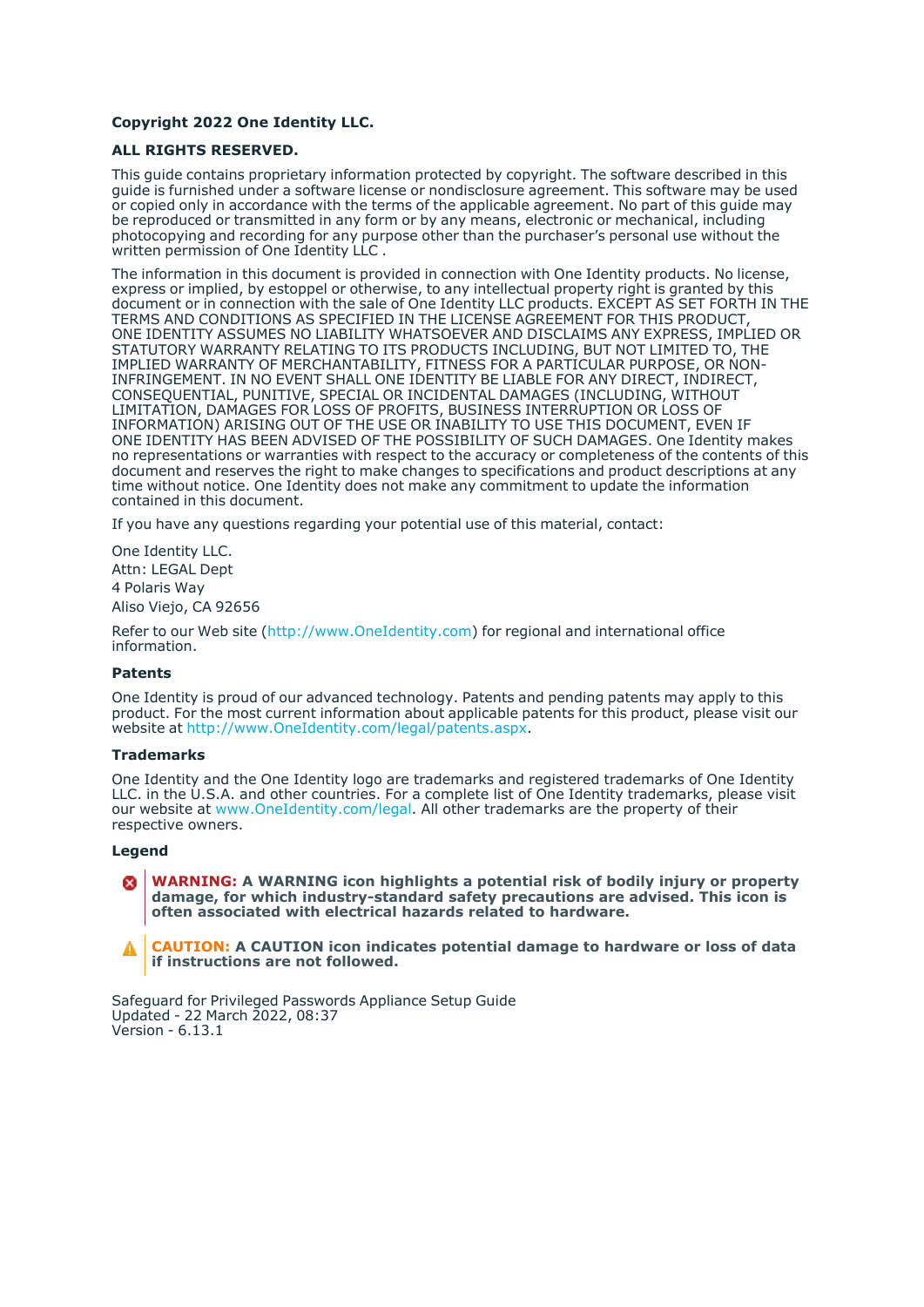## **Contents**

| Hardware appliance manufactured and the contract of the contract of the contract of the contract of the contract of the contract of the contract of the contract of the contract of the contract of the contract of the contra       |    |
|--------------------------------------------------------------------------------------------------------------------------------------------------------------------------------------------------------------------------------------|----|
|                                                                                                                                                                                                                                      |    |
|                                                                                                                                                                                                                                      |    |
|                                                                                                                                                                                                                                      |    |
|                                                                                                                                                                                                                                      |    |
|                                                                                                                                                                                                                                      |    |
|                                                                                                                                                                                                                                      |    |
|                                                                                                                                                                                                                                      |    |
|                                                                                                                                                                                                                                      |    |
| Setting up the virtual appliance manufactured and the setting up the virtual appliance manufactured and the set                                                                                                                      |    |
|                                                                                                                                                                                                                                      |    |
|                                                                                                                                                                                                                                      |    |
| Completing the appliance setup <b>[20]</b> [20] <b>Completing the appliance setup Exercise 20</b> [20] <b>Parameters</b>                                                                                                             |    |
|                                                                                                                                                                                                                                      |    |
|                                                                                                                                                                                                                                      |    |
|                                                                                                                                                                                                                                      |    |
|                                                                                                                                                                                                                                      |    |
|                                                                                                                                                                                                                                      |    |
|                                                                                                                                                                                                                                      |    |
|                                                                                                                                                                                                                                      |    |
|                                                                                                                                                                                                                                      |    |
|                                                                                                                                                                                                                                      |    |
|                                                                                                                                                                                                                                      |    |
| Licenses                                                                                                                                                                                                                             | 54 |
|                                                                                                                                                                                                                                      |    |
| About us <b>contract the contract of the contract of the contract of the contract of the contract of the contract of the contract of the contract of the contract of the contract of the contract of the contract of the contrac</b> | 58 |
| Exercise of the state of the state of the state of the state of the state of the state of the state of the state of the state of the state of the state of the state of the state of the state of the state of the state of th       |    |
|                                                                                                                                                                                                                                      |    |

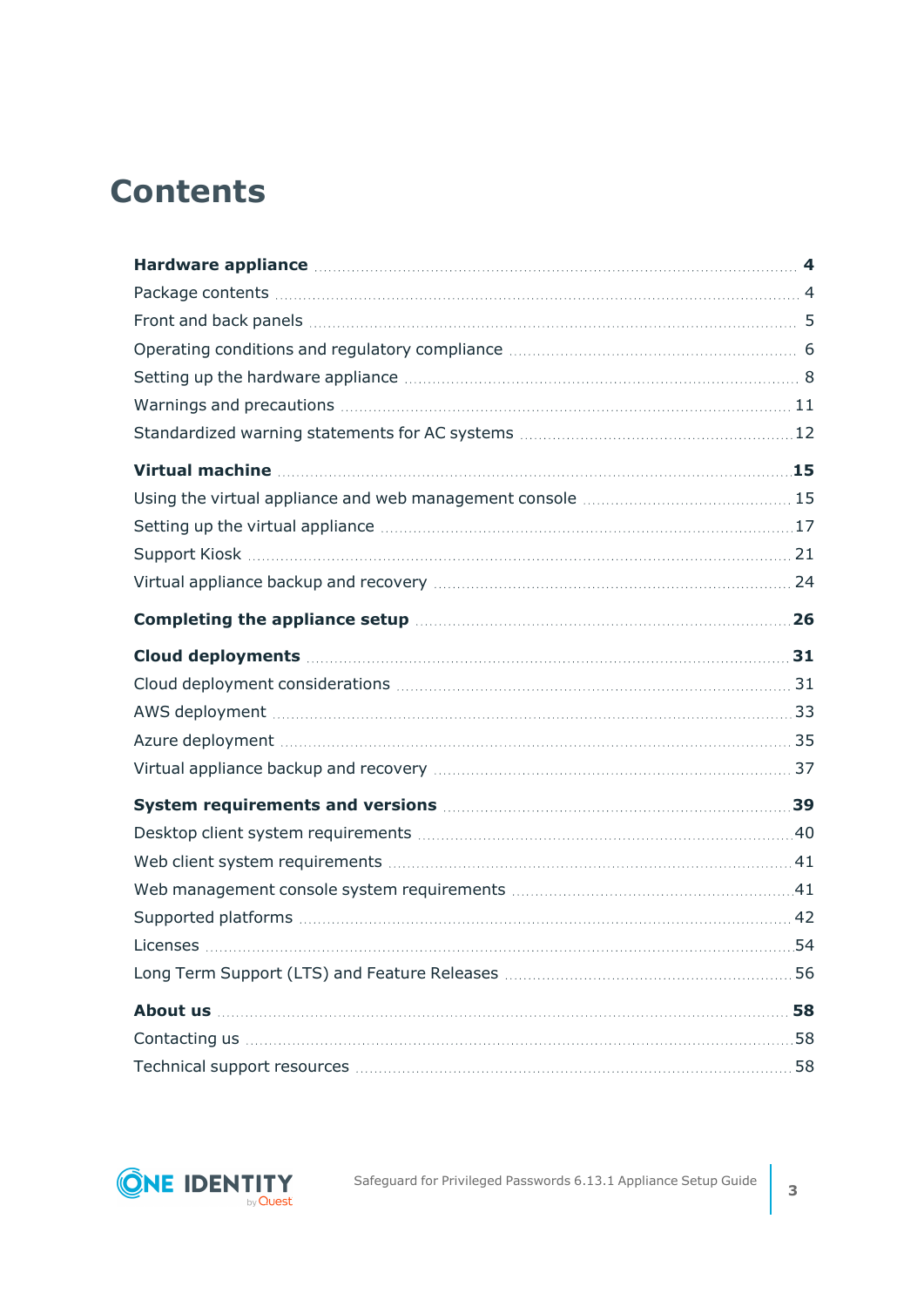**1**

# **Hardware appliance**

<span id="page-3-0"></span>Safeguard for Privileged Passwords can be run from:

- The Safeguard for Privileged Passwords 3000 Appliance or 2000 Appliance (hardware)
- A virtual machine
- $\cdot$  The cloud

This section covers the background and steps you need to set up the hardware appliance for the first time.

Package [contents](#page-3-1) Front and back [panels](#page-4-0) Operating conditions and regulatory [compliance](#page-5-0) Setting up the hardware [appliance](#page-7-0) Warnings and [precautions](#page-10-0) [Standardized](#page-11-0) warning statements for AC systems

## <span id="page-3-1"></span>**Package contents**

In addition to this guide, the Safeguard for Privileged Passwords package contents includes the following as shown in the figure below:

- 1. Safeguard for Privileged Passwords 3000 Appliance or 2000 Appliance
- 2. Rail (2)
- 3. Ethernet cable
- 4. Extra rail installation brackets
- 5. Power cord (2)\*
- 6. 6-foot DB9F/DB9F serial cable

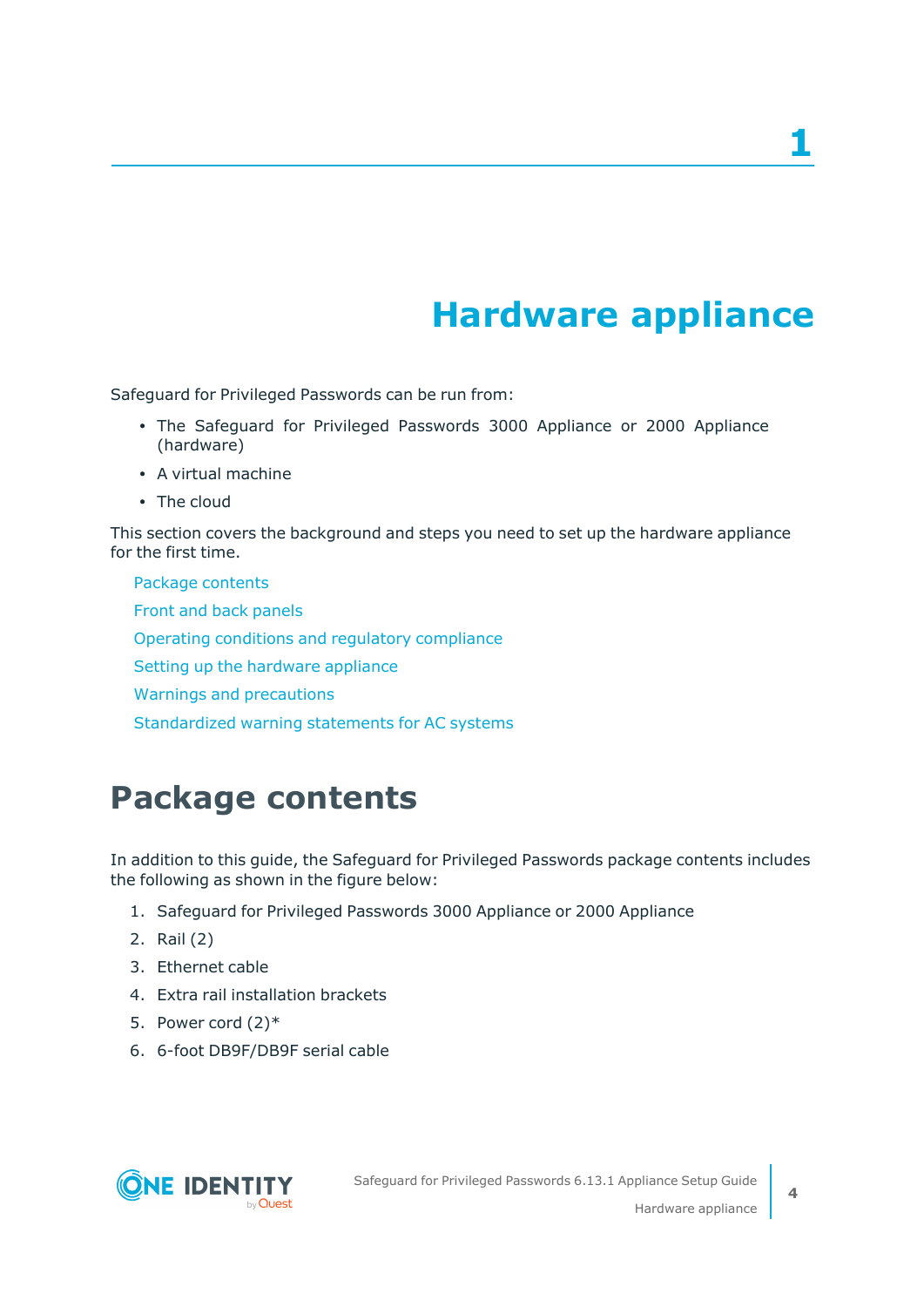\*The included power cords are approved by use only in specific countries or regions. Before using a power cord, verify that it is rated and approved for use in your location. The power cord is for AC mains installation only.

If any items are missing from your package, contact Support at: [https://support.oneidentity.com](https://support.oneidentity.com/)





## <span id="page-4-0"></span>**Front and back panels**

The following diagrams show the front and back panels on the Safeguard for Privileged Passwords 3000 Appliance and 2000 Appliance.

#### **Figure 2: Front and back panel of 3000 Appliance**



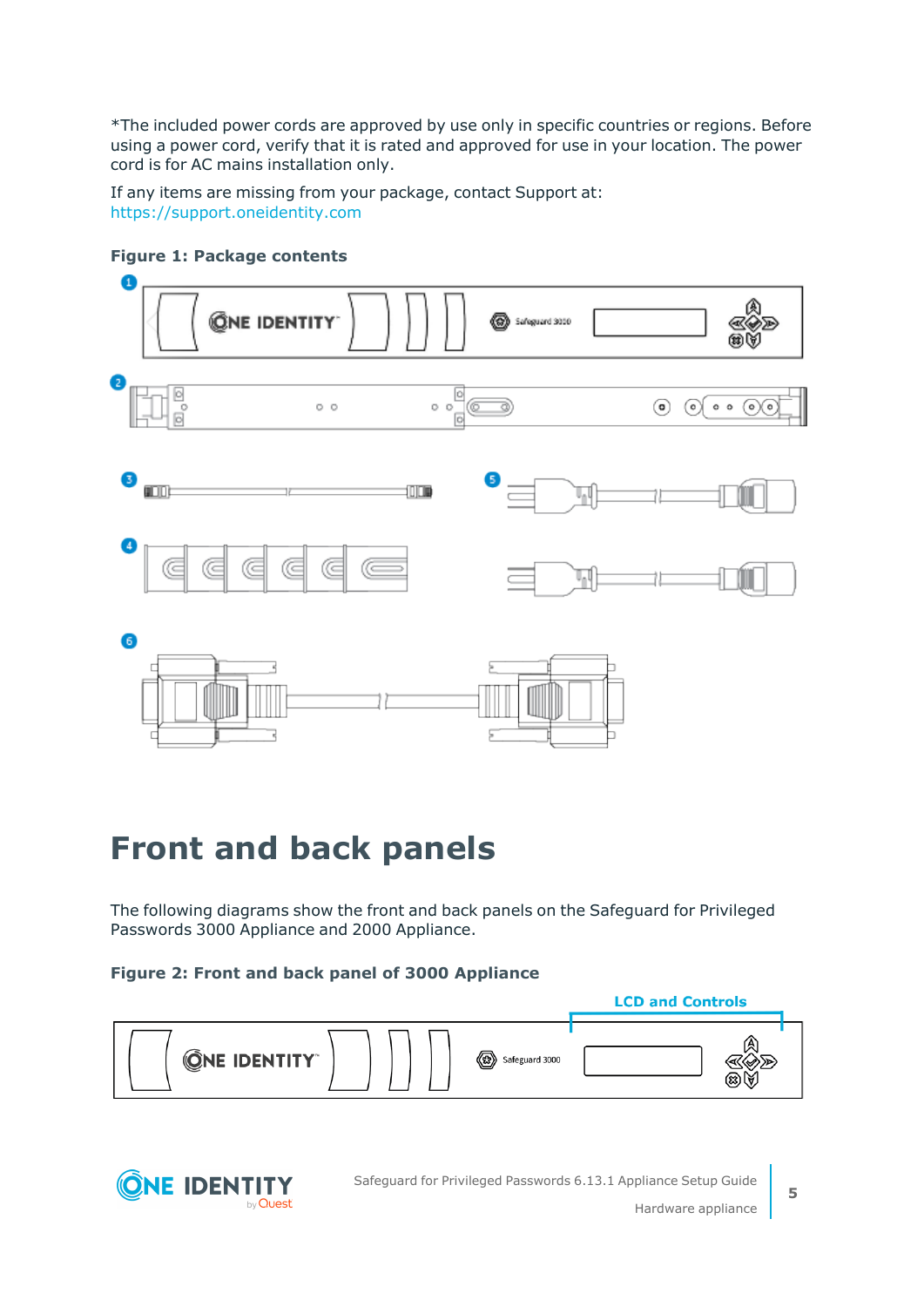

#### **Figure 3: Front and back panel of 2000 Appliance**





## <span id="page-5-0"></span>**Operating conditions and regulatory compliance**

### **Operating conditions (**運行條件**)**

Input (輸入/输入):100-140 / 180-240 Vac, 50-60 Hz, 8.5-6.0 / 5.0-3.8 A Operating Temperature (工作溫度): 5 C to 35 C Altitude of Operation (m)…: Up to 2000 m (操作高度(m):最高2000 m)

#### **Regulatory compliance**

Electromagnetic Emissions: FCC Class A, EN 55032 Class A, EN 61000-3-2/-3-3, CISPR 32 Class A, VCCI Class A

Electromagnetic Immunity: EN 55024/CISPR 24, (EN 61000-4-2, EN 61000-4-3, EN 61000-4-4, EN 61000-4-5, EN 61000-4-6, EN 61000-4-8, EN 61000-4-11)

Safety: CSA/EN/IEC/UL 60950-1 Compliant, UL or CSA Listed (USA and Canada), CE Marking (Europe)

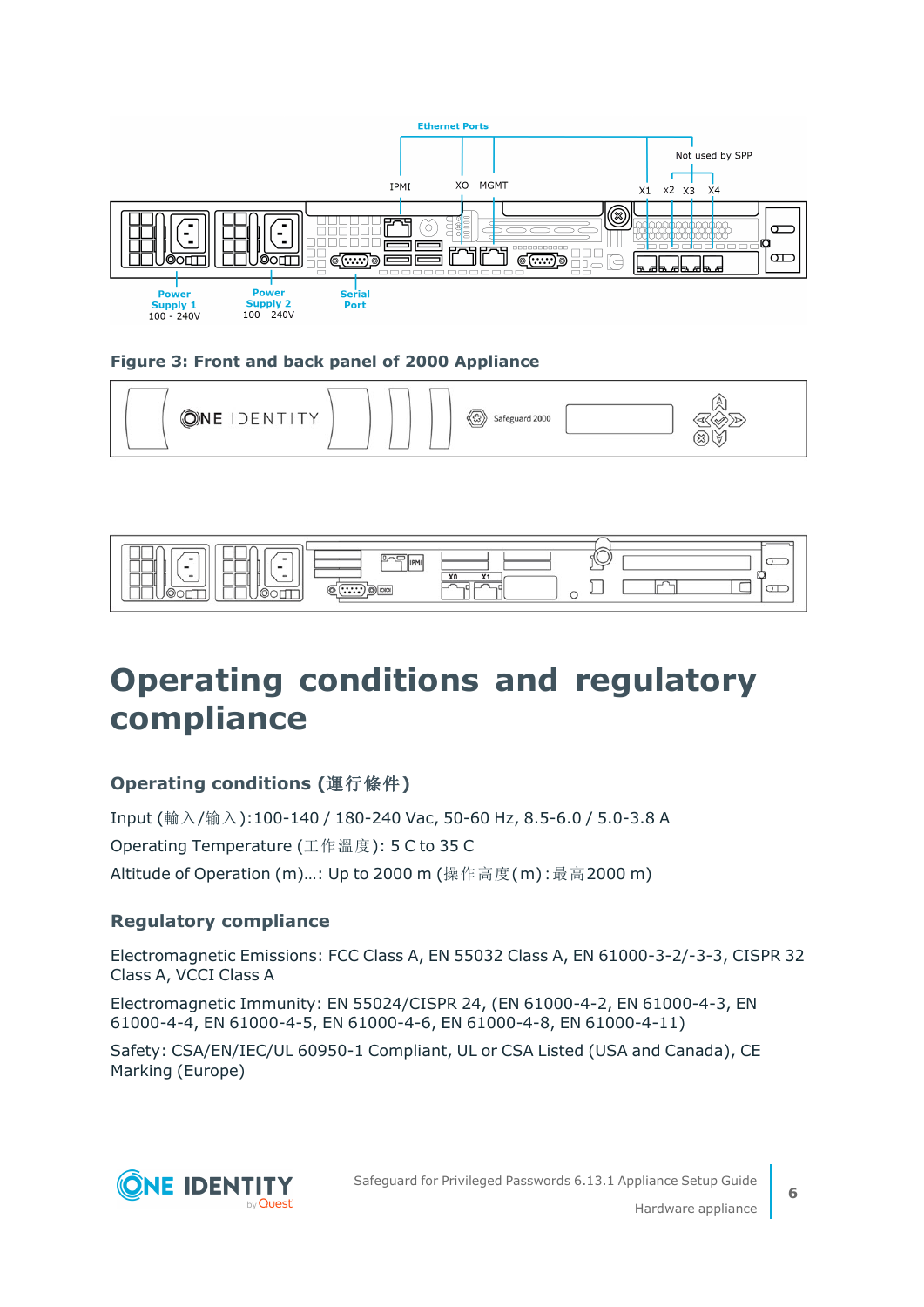#### **FCC warning**

This equipment has been tested and found to comply with the regulations for a Class A digital device, pursuant to Part 15 of the FCC Rules. These limits are designed to provide reasonable protection against harmful interference when the equipment is operated in a commercial environment. This equipment generates, uses, and can radiate radio frequency energy and, if not installed and used in accordance with this user's guide, may cause harmful interference to radio communications. Operation of this equipment in a residential area is likely to cause harmful interference, in which case the user will be required to correct the interference at his or her own expense.

#### **CE Mark warning**

This is a Class A product. In a domestic environment, this product may cause radio interference, in which case the user may be required to take adequate measures.

#### **VCCI warning**

This is a Class A product. In a domestic environment, this product may cause radio interference, in which case the user may be required to take adequate measures.

この装置は、クラスA 情報技術装置です。この装置を家庭 環境で使用すると電波妨害を引き起こすことがあります。こ の場合には使用者が適切な対策を講ずるよう要求されるこ VCCI-A とがあります。

#### **Taiwan BSMI Class A Warning Statement**

This is a Class A Information Product, when used in residential environment, it may cause radio frequency interference, under such circumstances, the user may be requested to take appropriate countermeasures.

警告使用者: 這是甲類的資訊產品,在 居住的環境中使用時,可 能會造成射頻干擾,在這 種情況下,使用者會被要 求採取某些適當的對策。

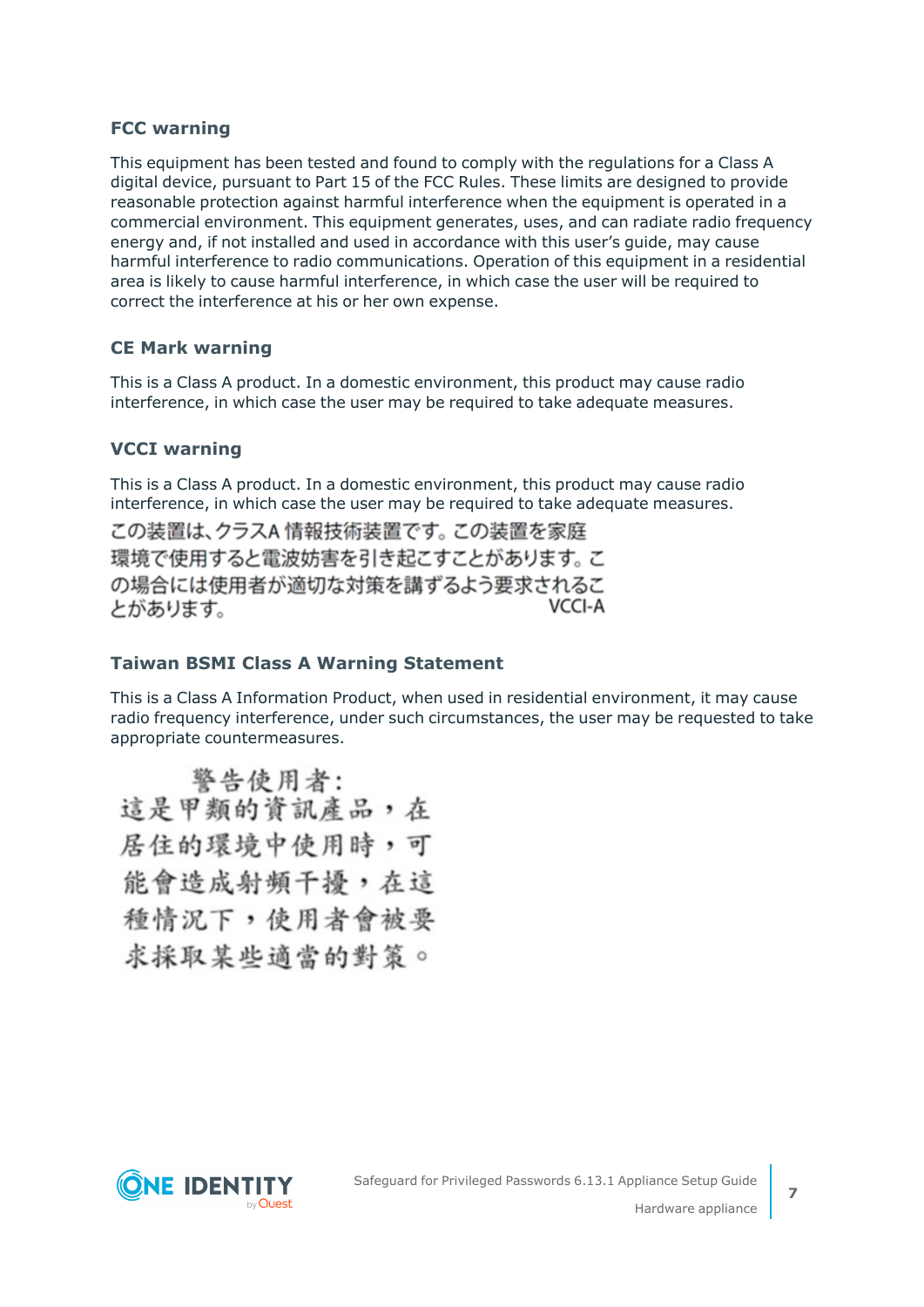## <span id="page-7-0"></span>**Setting up the hardware appliance**

#### **CAUTION: To maximize security, restrict the access to MGMT interface to as few users as possible. The Management web kiosk gives access to functions without authentication, such as pulling a support bundle or rebooting the appliance.**

Follow these steps to set up and configure the Safeguard for Privileged Passwords Appliance.

### **Step 1: Before you start**

Ensure that you install the Microsoft .NET Framework 4.6 (or later) on your management host.

### **Step 2: Prepare for installation**

Gather the following items before you start the appliance installation process:

- Laptop
- IP address
- IP subnet mask
- $\cdot$  IP gateway
- DNS server address
- NTP server address
- Safeguard for Privileged Passwords license

If you purchased Safeguard for Privileged Passwords, the appropriate license files should have been sent to you via email. If you have not received an email or need it to be resent, visit [https://support.oneidentity.com/contact-us/licensing.](https://support.oneidentity.com/contact-us/licensing) If you need to request a trial key, please send a request to [sales@oneidentity.com](mailto:sales@oneidentity.com) or call +1-800-306-9329.

### **Step 3: Rack the appliance**

Prior to installing the racks for housing the appliance, see Warnings and [precautions.](#page-10-0)

### **Step 4: Power on the appliance**

Prior to powering up the appliance, see [Standardized](#page-11-0) warning statements for AC systems.

The Safeguard for Privileged Passwords Appliance includes dual power supplies for redundant AC power and added reliability.

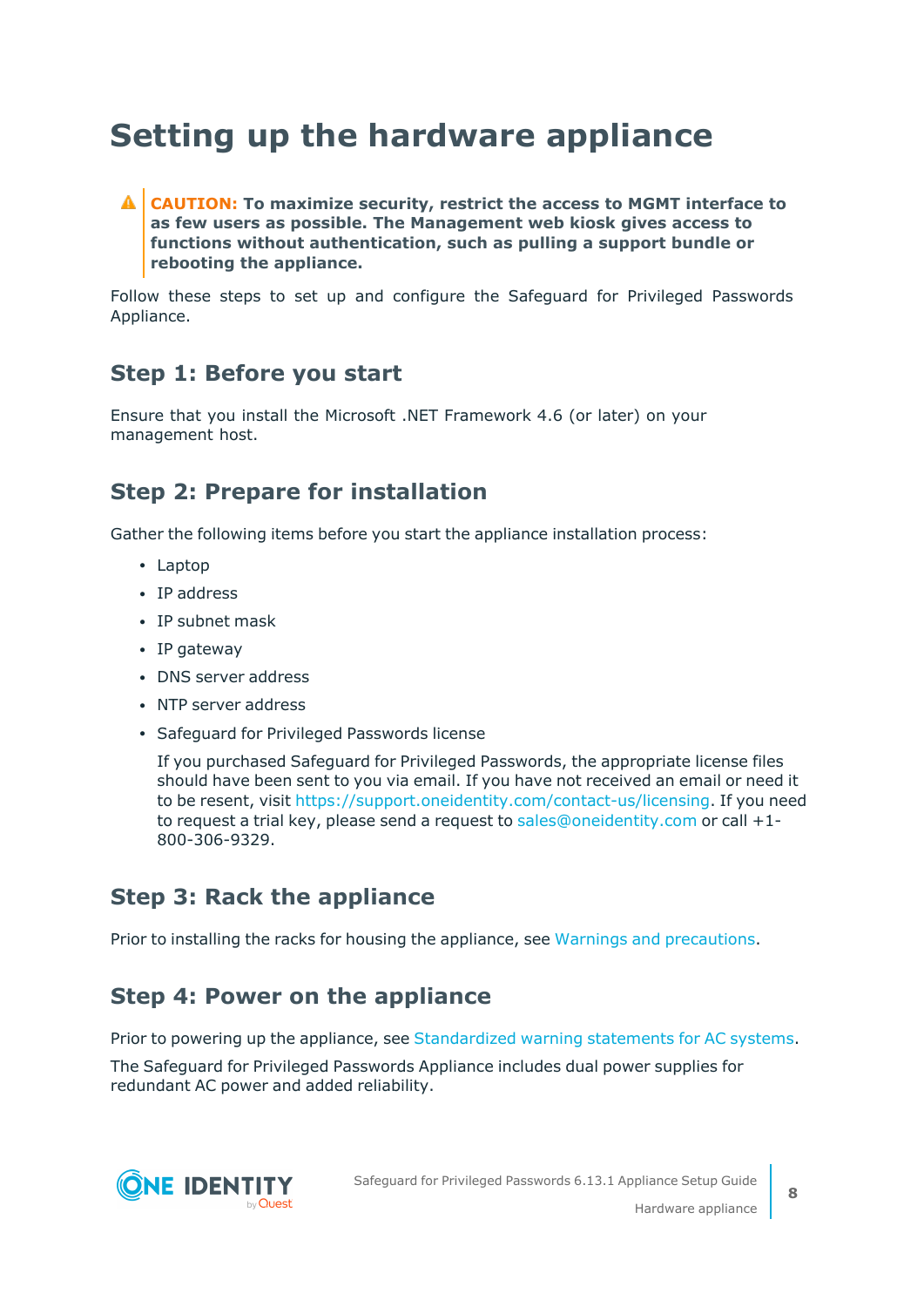1. Plug the power cords to the power supply sockets on the appliance back and then connect the cords to AC outlets.

TIP: As a best practice, connect the two power cords to outlets on different circuits. One Identity recommends using an UPS on all appliances.

- 2. Press the **Green check mark** button on the front panel of the appliance for NO MORE THAN one second to power on the appliance.
	- **CAUTION: Once the Safeguard for Privileged Passwords Appliance is booted, DO NOT press and hold the Green check mark button. Holding this button for four or more seconds will cold reset the power of the appliance and may result in damage.**

You can use the **Red X** button to shut down the appliance. Once the Safeguard for Privileged Passwords Appliance is booted, press and hold the **Red X** button for four seconds until it displays POWER OFF.

NOTE: If the Safeguard for Privileged Passwords Appliance is not yet booted, it may be necessary to press the **Red X** button for up to 13 seconds.

**CAUTION: Once the Safeguard for Privileged Passwords Appliance is booted, DO NOT press and hold the Red X button for more than 13 seconds. This will hard power off the appliance and may result in damage.**

### **Step 5: Connect the management host to the appliance**

The port used for a secure first-time configuration of the appliance is **MGMT**. This IP address is a fixed address that cannot be changed. It will always be available in case the primary interface becomes unavailable. The **MGMT** IP address is: 192.168.1.105.

The primary interface that connects your appliance to the network is **X0**. You must change the primary interface IP to match your network configuration. The default **X0** IP is: 192.168.0.105.

The appliance can take up to five minutes to boot up. In addition, ping replies have been disabled on the appliance, so you will not be able to ping this secure appliance.

- 1. Connect an Ethernet cable from the laptop to the **MGMT** port on the back of the appliance.
- 2. Set the IP address of the laptop to 192.168.1.100, the subnet mask to 255.255.255.0, and no default gateway.

### **Step 6: Log in to Safeguard for Privileged Passwords**

1. Open a browser on the laptop and connect to the IP address of the **MGMT** port https://192.168.1.105.

If you have problems accessing the configuration interface, check your browser Security Settings or try using an alternate browser.

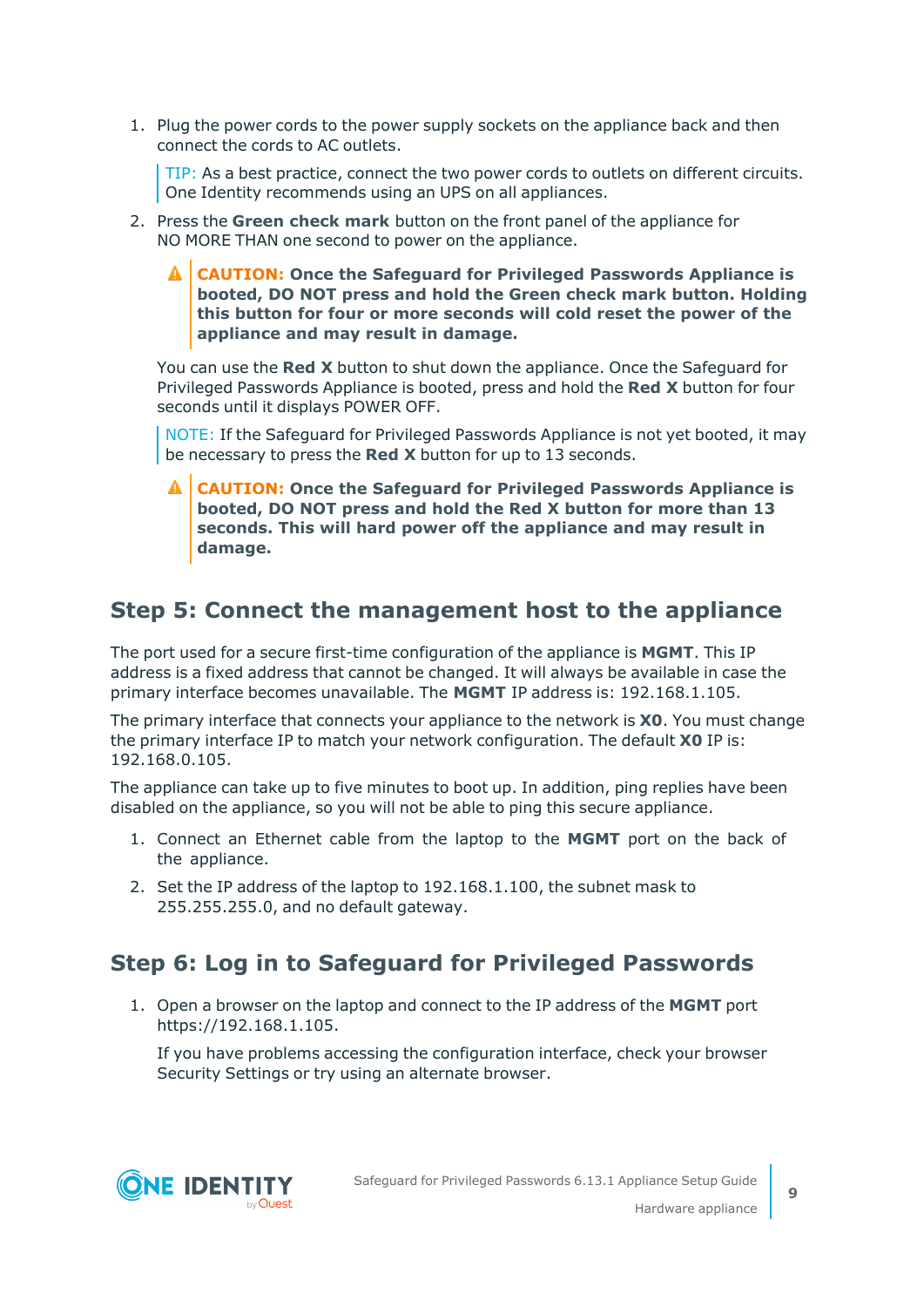- 2. Accept the certificate and continue. This is only safe when using an Ethernet cable connected directly to the appliance.
- 3. Log in to the Safeguard for Privileged Passwords web client using the Bootstrap Administrator account:
	- <sup>l</sup> User name: **admin**
	- <sup>l</sup> Password: **Admin123**

The Bootstrap Administrator is a built-in account that allows you to get the appliance set up for first-time use. To keep your Safeguard for Privileged Passwords Appliance secure, change the default password for the Bootstrap Administrator's account. For more information, see [Completing](#page-25-0) the appliance setup.

- 4. Configure the primary network interface (X0):
	- **On the Appliance Configuration** page, configure the following. Click the  $\ell$ **Edit** icon to modify these settings.
		- **Time**: Enable NTP and set the primary NTP server; if desired, set the secondary NTP server, as well. Click **Save**. By default, the NTP server is set to pool.ntp.org.
		- <sup>l</sup> **Network (X0)**:
			- Enter the appliance's IPv4 and/or IPv6 address information (IP address, Subnet Mask, Gateway).Directory or network scans are supported for IPv4 but not IPv6.
			- Enter the DNS server address.
			- Optional, enter the DNS suffixes.
			- <sup>l</sup> Click **Save**.

NOTE: Starting with Safeguard for Privileged Passwords 6.9, the Network Interface (X1) can be used to add additional virtual network adapters associated with the X1 ethernet port to enable VLAN support.

5. Log in and download the desktop client to complete the next steps. For more information, see [Completing](#page-25-0) the appliance setup.

### **Step 7: Connect the appliance to the network**

Connect an Ethernet cable from your primary interface (X0) on the appliance to your network.

### **Step 8. After clustering, change the trusted servers, CORS, and redirects setting**

As a best practice, after you have created your Safeguard for Privileged Passwords cluster (or if just using a single VM), change the Trusted Servers, CORS and Redirects setting to the empty string or a list of values to integration applications you wish to allow. For more details, see the *Safeguard for Privileged Passwords Administration Guide*, Trusted Servers, CORS and Redirects.

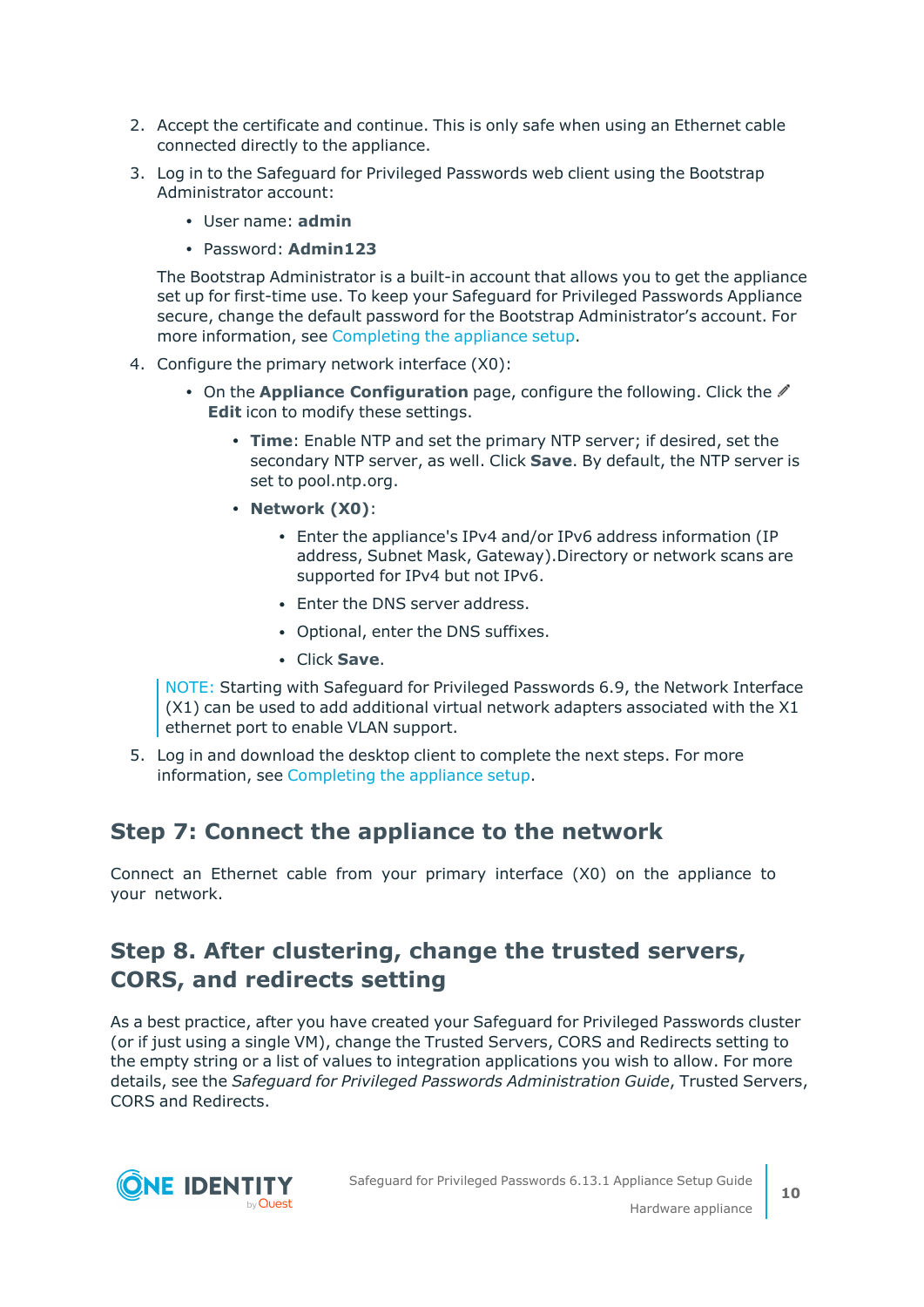## <span id="page-10-0"></span>**Warnings and precautions**

The following precautions must be taken for proper installation.

#### **Rack precautions**

- Ensure that the leveling jacks on the bottom of the rack are fully extended to the floor with the full weight of the rack resting on them.
- In a single-rack assembly, stabilizers should be attached to the rack. In a multi-rack assembly, the racks should be coupled together.
- Always ensure the rack is stable before extending a component from the rack.
- Extend only one component at a time; extending two or more components simultaneously may cause the rack to become unstable.

#### **Component precautions**

- <sup>l</sup> Review the electrical and general safety precautions. For more [information,](#page-11-0) see [Standardized](#page-11-0) warning statements for AC systems on page 12.
- Determine the placement of each component in the rack BEFORE you install the rails.
- Install the heaviest components on the bottom of the rack first, and then work up.
- Use a regulating uninterruptible power supply (UPS) to protect the component from power surges, voltage spikes, and to keep your system operating in case of a power failure.
- Allow the hot plug SATA drives and power supply modules to cool before touching them.
- Always keep the rack's front door and all panels and components on the appliance closed when not servicing to maintain proper cooling.

#### **Appliance and mounting considerations**

The following conditions are required for proper installation.

#### *Ambient operating temperature*

If installed in a closed or multi-rack assembly, the ambient operating temperature of the rack environment may be greater than the ambient temperature of the room. Therefore, consideration should be given to installing the equipment in an environment compatible with the manufacturer's maximum rated ambient temperature (Tmra).

#### *Reduced airflow*

Mount the equipment into the rack so that the amount of airflow required for safe operation is not compromised.

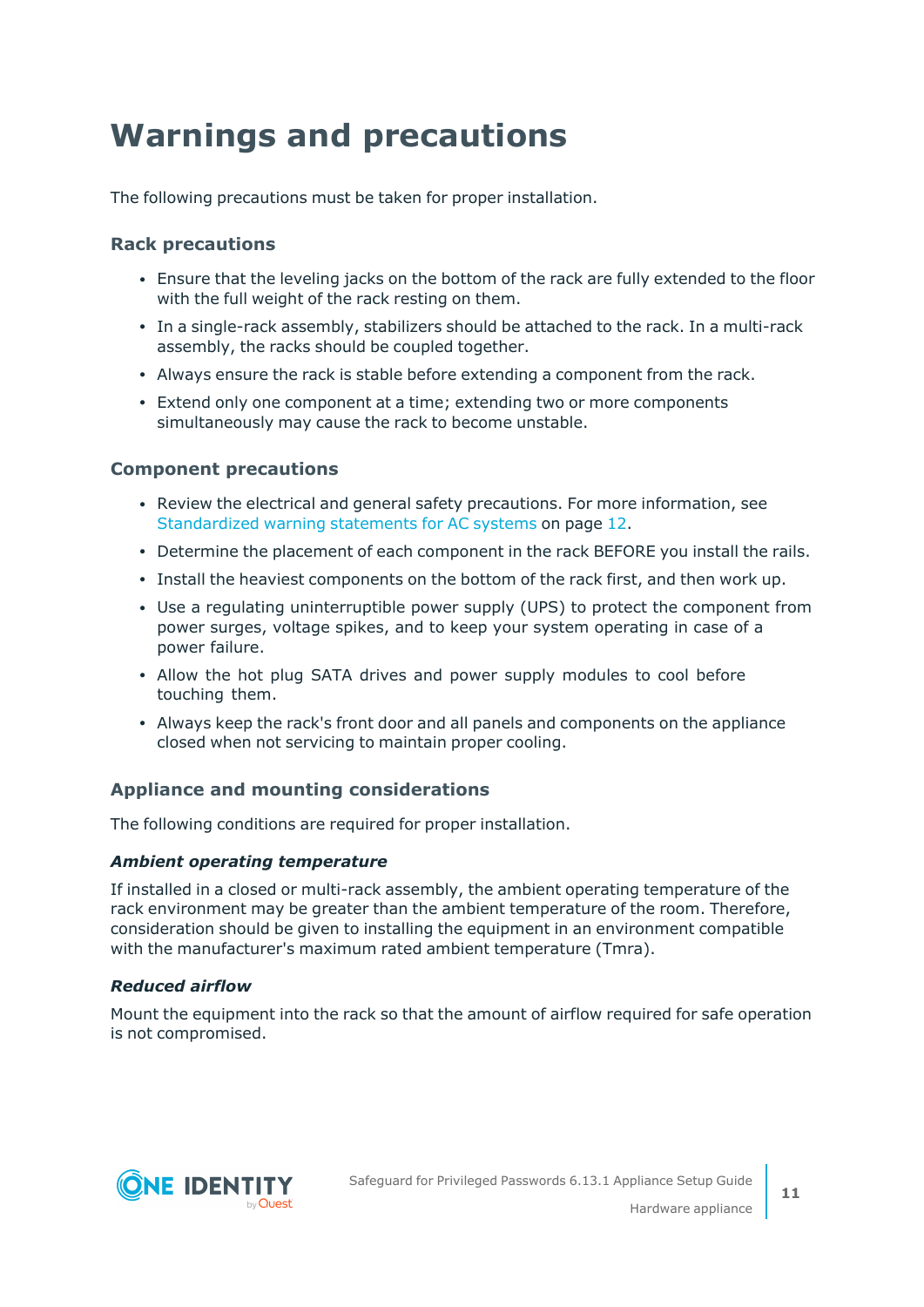#### *Mechanical loading*

Mount the appliances evenly in the rack in order to prevent a hazardous condition due to uneven mechanical loading.

#### *Circuit overloading*

Consideration must be given to the connection of the equipment to the power supply circuit. Appropriate consideration of equipment nameplate ratings must be used when addressing this concern. Do not overload the circuit.

#### *Reliable ground*

Reliable grounding of rack-mounted equipment must be maintained at all times. To ensure this, the rack itself should be grounded. Particular attention must be given to power supply connections other than the direct connections to the branch circuit, such as power strips.

## <span id="page-11-0"></span>**Standardized warning statements for AC systems**

The following statements are industry-standard warnings, provided to warn the user of situations that have the potential for bodily injury. Should you have questions or experience difficulty, contact One Identity technical support for assistance. Only certified technicians should attempt to install or configure components.

Read this appendix in its entirety BEFORE installing or configuring components in the Safeguard for Privileged Passwords Appliance.

NOTE: These warning statements are also available in multiple languages on the One Identity support site:

<https://support.oneidentity.com/one-identity-safeguard/2.0/technical-documents>.

#### **Warning definition**

**WARNING: This warning symbol means danger. You are in a situation that could cause bodily injury. Before you work on any equipment, be aware of the hazards involved with electrical circuitry and be familiar with standard practices for preventing accidents.**

#### **Installation instructions**

**WARNING: Read the installation instructions before connecting the system to the power source.**

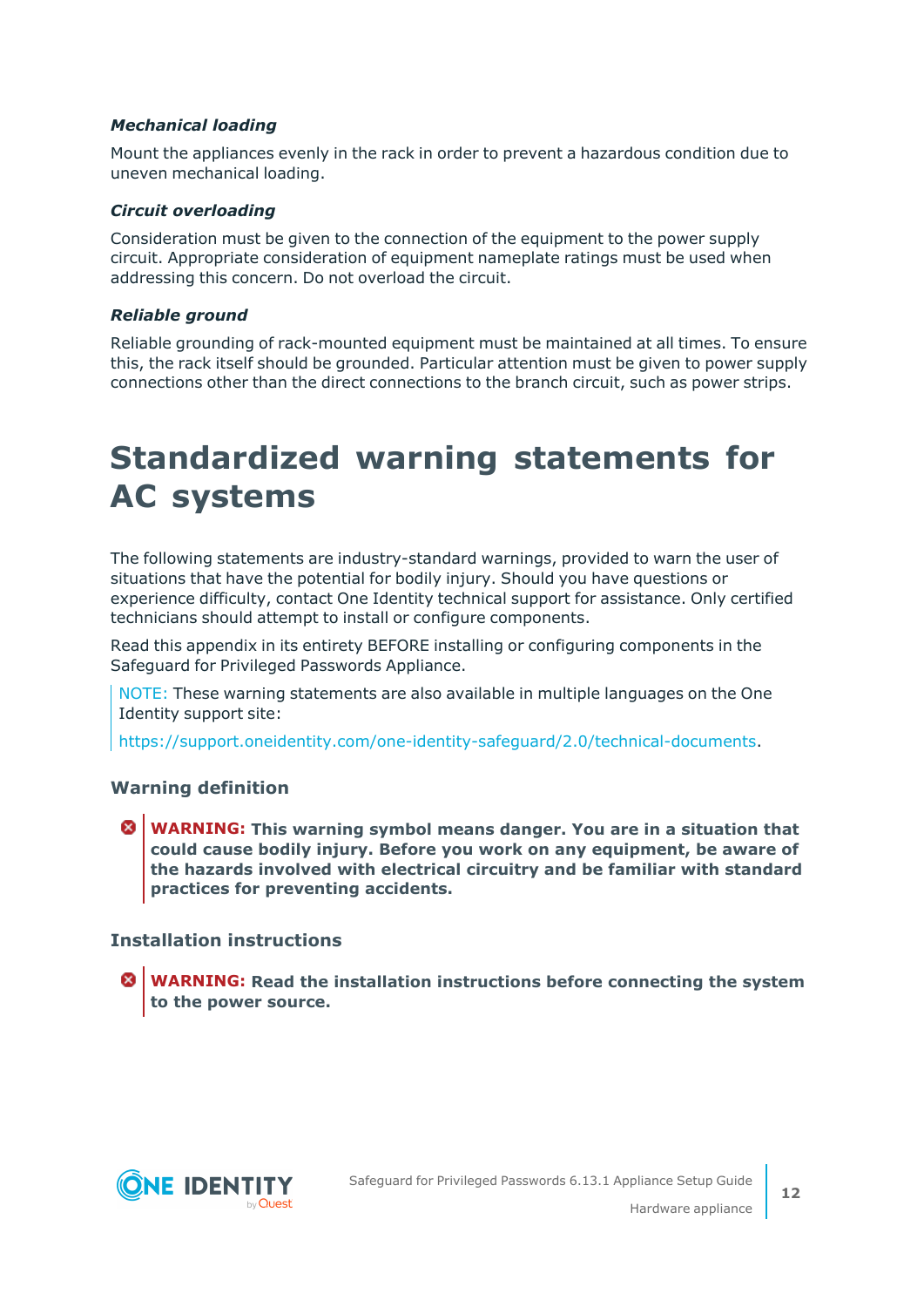#### **Circuit Breaker**

**WARNING: This product relies on the building's installation for shortcircuit (overcurrent) protection. Ensure that the protective device is rated not greater than 250 V, 20 A.**

#### **Power Disconnection Warning**

**WARNING: The system must be disconnected from all sources of power and the power cord removed from the power supply module(s) before accessing the chassis interior to install or remove system components.**

#### **Equipment installation**

**WARNING: Only trained and qualified personnel should be allowed to install, replace, or service this equipment.**

#### **Restricted area**

**WARNING: This unit is intended for installation in restricted access areas. A restricted access area can be accessed only through the use of a special tool, lock and key, or other means of security. (This warning does not apply to workstations.)**

#### **Battery handling**

**WARNING: There is a danger of explosion if the battery is replaced incorrectly. Replace the battery only with the same or equivalent type recommended by the manufacturer. Dispose of used batteries according to the manufacturer's instructions.**

#### **Redundant power supplies**

**WARNING: This unit may have more than one power supply connection. All connections must be removed to de-energize the unit.**

#### **Backplane voltage**

**WARNING: Hazardous voltage or energy is present on the backplane when the system is operating. Use caution when servicing.**

#### **Comply with local and national electrical codes**

**WARNING: Installation of equipment must comply with local and national electrical codes.**

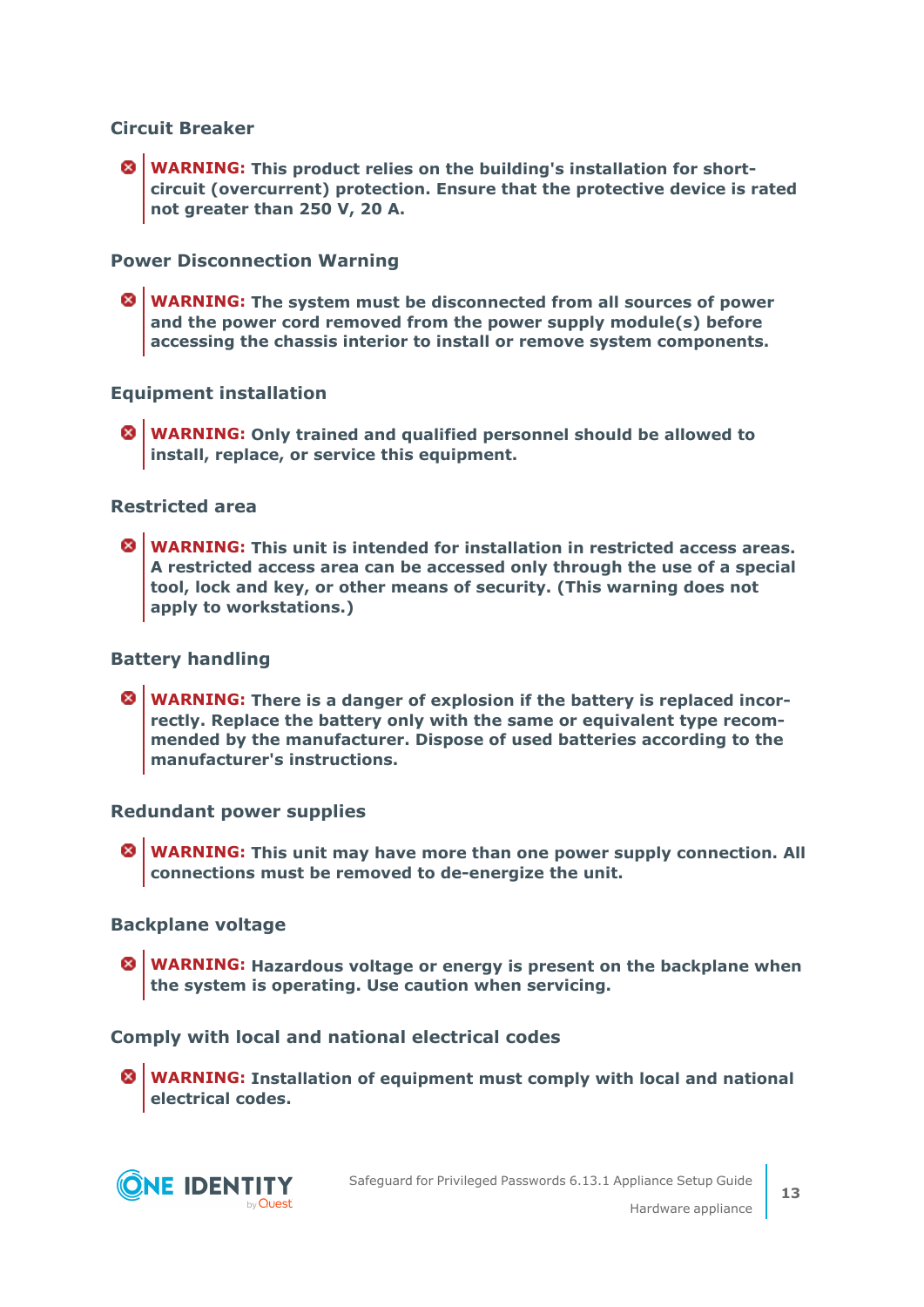#### **Product disposal**

**WARNING: Ultimate disposal of this product should be handled according to all national laws and regulations.**

#### **Hot swap fan warning**

**WARNING: The fans may still be turning when you remove the fan assembly from the chassis. Keep fingers, screwdrivers, and other objects away from the openings in the fan assembly's housing.**

#### **Power cable and AC adapter**

**WARNING: When installing the product, use the provided or designated connection cables, power cables, and AC adapters. Using any other cables and adapters can cause a malfunction or a fire. Electrical Appliance and Material Safety Law prohibits the use of UL or CSA-certified cables (which have UL/CSA shown on the code) for any other electrical devices than products designed by One Identity LLC only.**

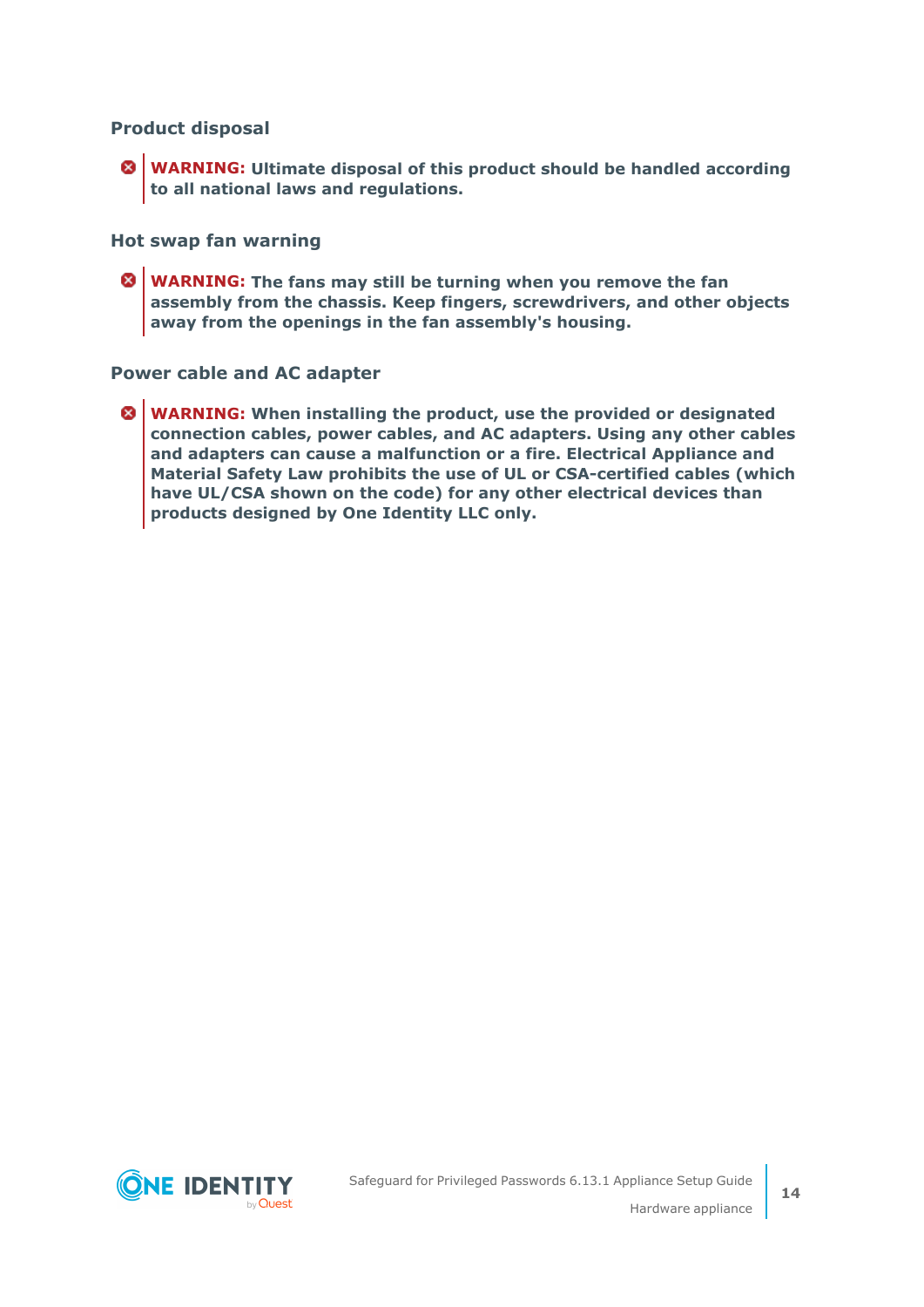# **Virtual machine**

<span id="page-14-0"></span>Safeguard for Privileged Passwords can be run from:

- The Safeguard for Privileged Passwords 3000 Appliance or 2000 Appliance (hardware)
- A virtual machine
- The cloud

This section covers the background and steps you need to set up the virtual machine for the first time.

Using the virtual appliance and web [management](#page-14-1) console

Setting up the virtual [appliance](#page-16-0)

[Support](#page-20-0) Kiosk

<span id="page-14-1"></span>Virtual [appliance](#page-23-0) backup and recovery

## **Using the virtual appliance and web management console**

#### **Before you start: platforms and resources**

When setting up a virtual environment, carefully consider the configuration aspects such as CPU, memory availability, I/O subsystem, and network infrastructure to ensure the virtual layer has the necessary resources available. See One [Identity's](https://support.oneidentity.com/essentials/support-guide#tab3) Product Support Policies for more information on environment virtualization.

You must license the VM with a Microsoft Windows license. Specific questions about licensing should be directed to your Sales Representative.

Platforms and versions follow.

• You must license the VM with a Microsoft Windows license. We recommend using either the MAK or KMS method. Specific questions about licensing should be directed

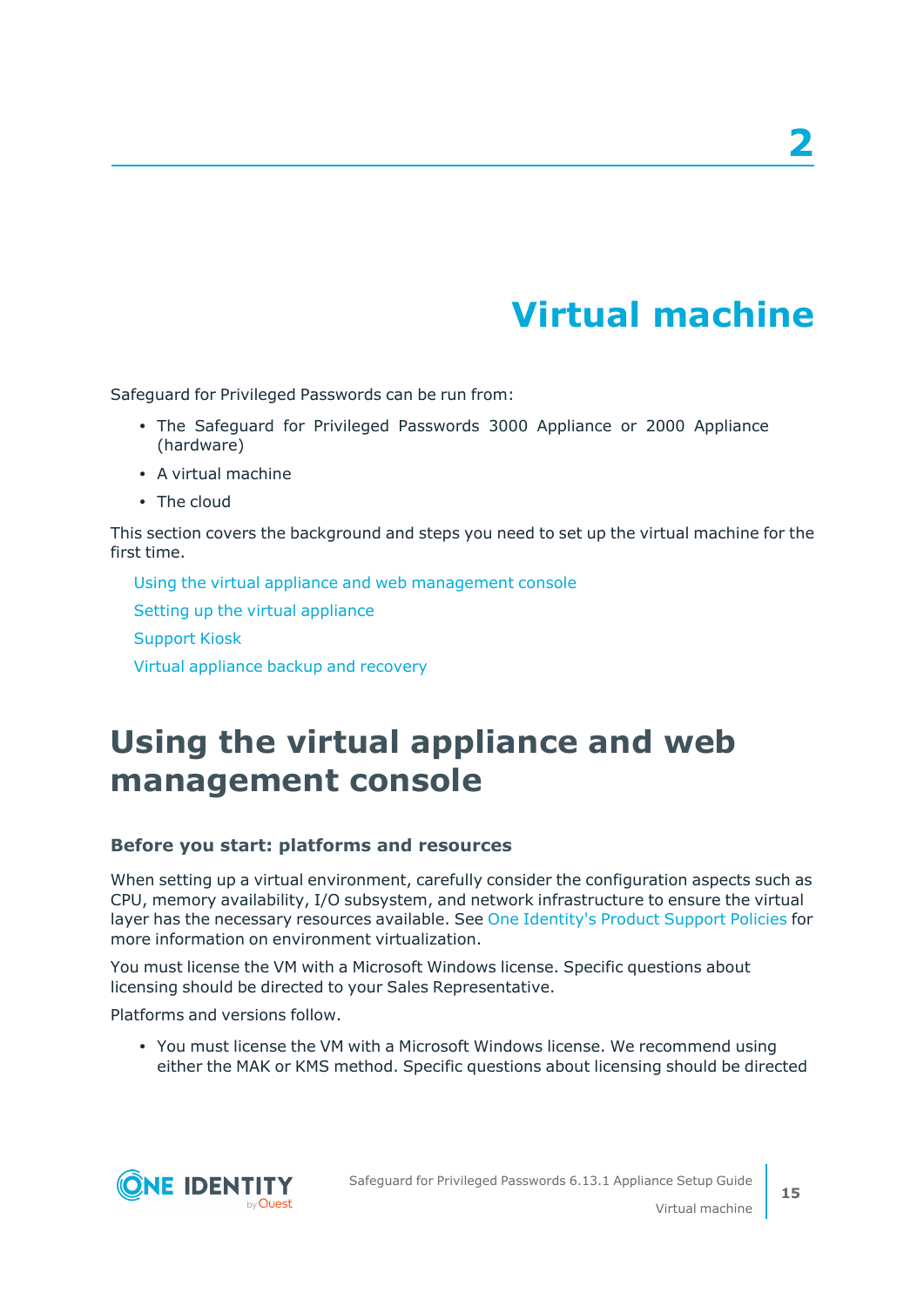to your Sales Representative.

- Supported hypervisors:
	- Microsoft Hyper-V (VHDX) version 8 or higher
	- VMware vSphere with vSphere Hypervisor (ESXi) versions 6.5 or higher
	- VMware Worksation version 13 or higher
- Minimum resources: 4 CPUs, 10GB RAM, and a 500GB disk. The virtual appliances default deploy does not provide adequate resources. Ensure these minimum resources are met.

#### **Available wizards**

The Appliance Administrator responsible for racking and initial configuration of the appliance can create the virtual appliance, launch the Safeguard web management console, and select one of the following wizards.

- $\cdot$   $\mathbf{H}$  **Initial Setup**: Used to set up the virtual appliance for the first time including naming, OS licensing, and networking. For more [information,](#page-16-0) see Setting up the virtual [appliance](#page-16-0) on page 17.
- $\frac{1}{2}$  **Setup**: After the first setup, Safeguard for Privileged Passwords updates and networking changes can be made via the web management console by clicking **Setup**.
- <sup>l</sup> **Support Kiosk**: The **Support Kiosk** is used to diagnose and resolve issues with Safeguard for Privileged Passwords. Any user able to access the kiosk can perform low-risk support operations including appliance restart or shutdown and support bundle creation. In order to reset the admin password, the user must obtain a challenge response token from One Identity support. For more information, see [Support](#page-20-0) Kiosk.

#### **Security**

**CAUTION: To maximize security in the absence of a hardened appliance, restrict the access to the Safeguard virtual disks, the web management console, and the MGMT interface to as few users as possible. The Management web kiosk gives access to functions without authentication, such as pulling a support bundle and rebooting the appliance.**

Security recommendations follow.

- X0 hosts the public API and is network adapter 1 in the virtual machine settings. Connect this to your internal network.
- MGMT hosts the web management console and is network adapter 2 in the virtual machine settings. This interface always has the IP address of 192.168.1.105. Connect this to a private, restricted network accessible to administrators only, or disconnect it from the network to restrict unauthenticated actions such as rebooting or shutting down the appliance. The web management console is also available via the VMware console.

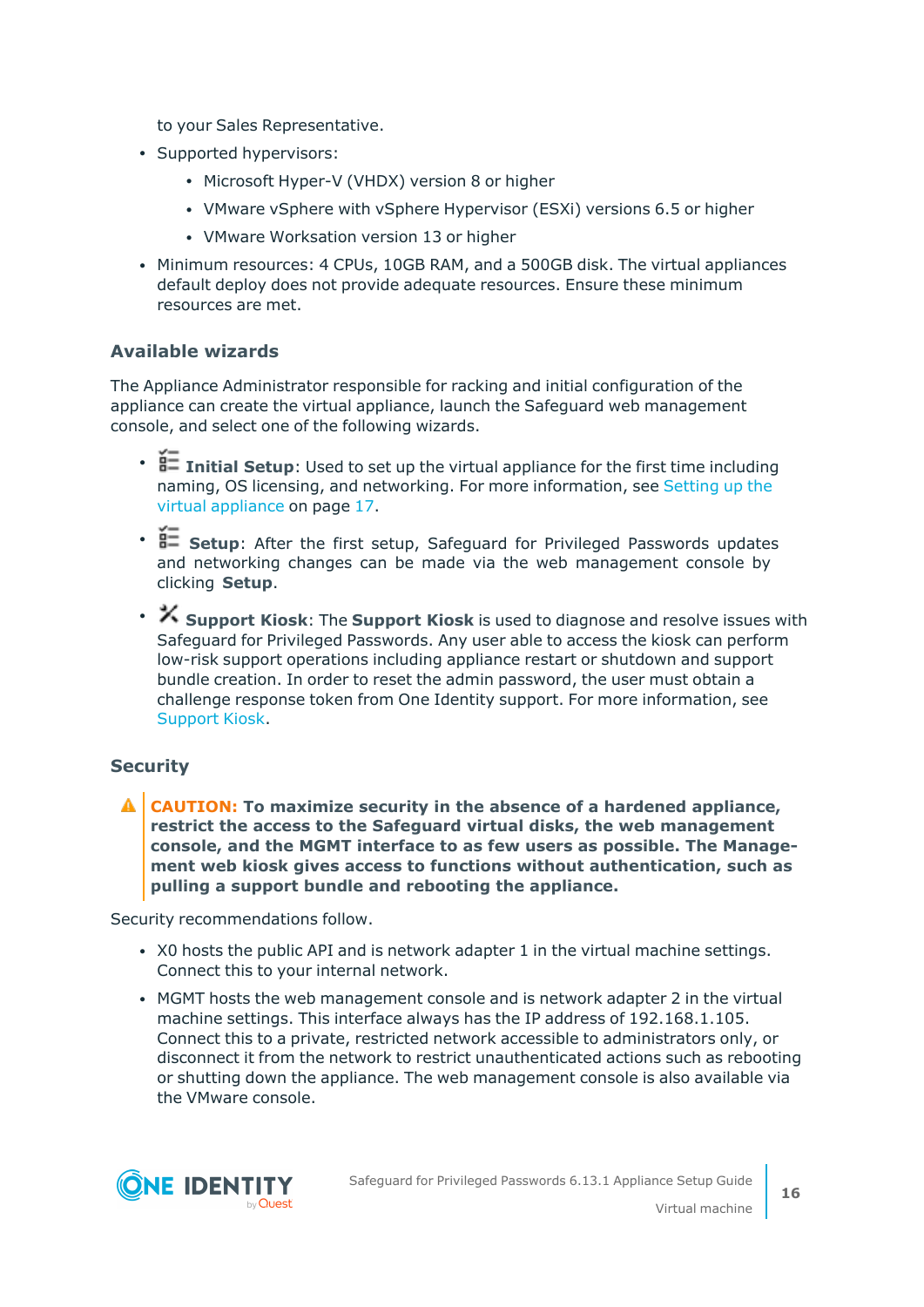Once setup is completed, you can verify which of your NICs is MGMT and X0 by referring to the MAC address information found in **Support Kiosk** | **Appliance Information** | **Networking** for X0 and MGMT. For more information, see [Support](#page-20-0) Kiosk.

#### **Backups: virtual appliance and hardware appliance**

To protect the security posture of the Safeguard hardware appliance, Safeguard hardware appliances cannot be clustered with Safeguard virtual appliances. Backups taken from a hardware appliance cannot be restored on virtual appliances and backups taken from a virtual appliance cannot be restored on a hardware appliance.

For more information, see Virtual [appliance](#page-36-0) backup and recovery.

#### **Upload and download**

There is a web management console running on 192.168.1.105. When you connect to the virtual appliance via the virtual display, the web management console is displayed automatically; however, upload and download functionality are disabled when connected this way.

You may choose to configure the networking of your virtual machine infrastructure to enable you to proxy to https://192.168.1.105 from your desktop. Connecting in this way will enable you to upload and download from the web management console.

#### **CAUTION: Cloning and snapshotting are not supported and should not be used. Instead of cloning, deploy a new VM and perform Initial Setup. Instead of snapshotting, take a backup of the virtual appliance.**

#### **Migrating the VM**

VMware VMotion can be used for live migration of a virtual machine from one physical server to another.

## <span id="page-16-0"></span>**Setting up the virtual appliance**

The Appliance Administrator uses the initial setup wizard to give the virtual appliance a unique identity, license the underlying operating system, and configure the network. The initial setup wizard only needs to be run one time after the virtual appliance is first deployed, but you may run it again in the future. It will not modify the appliance identity if run in the future.

Once set up, the Appliance Administrator can change the appliance name, license, and networking information, but not the appliance identity (ApplianceID). The appliance must have a unique identity.

The steps for the Appliance Administrator to initially set up the virtual appliance follow.

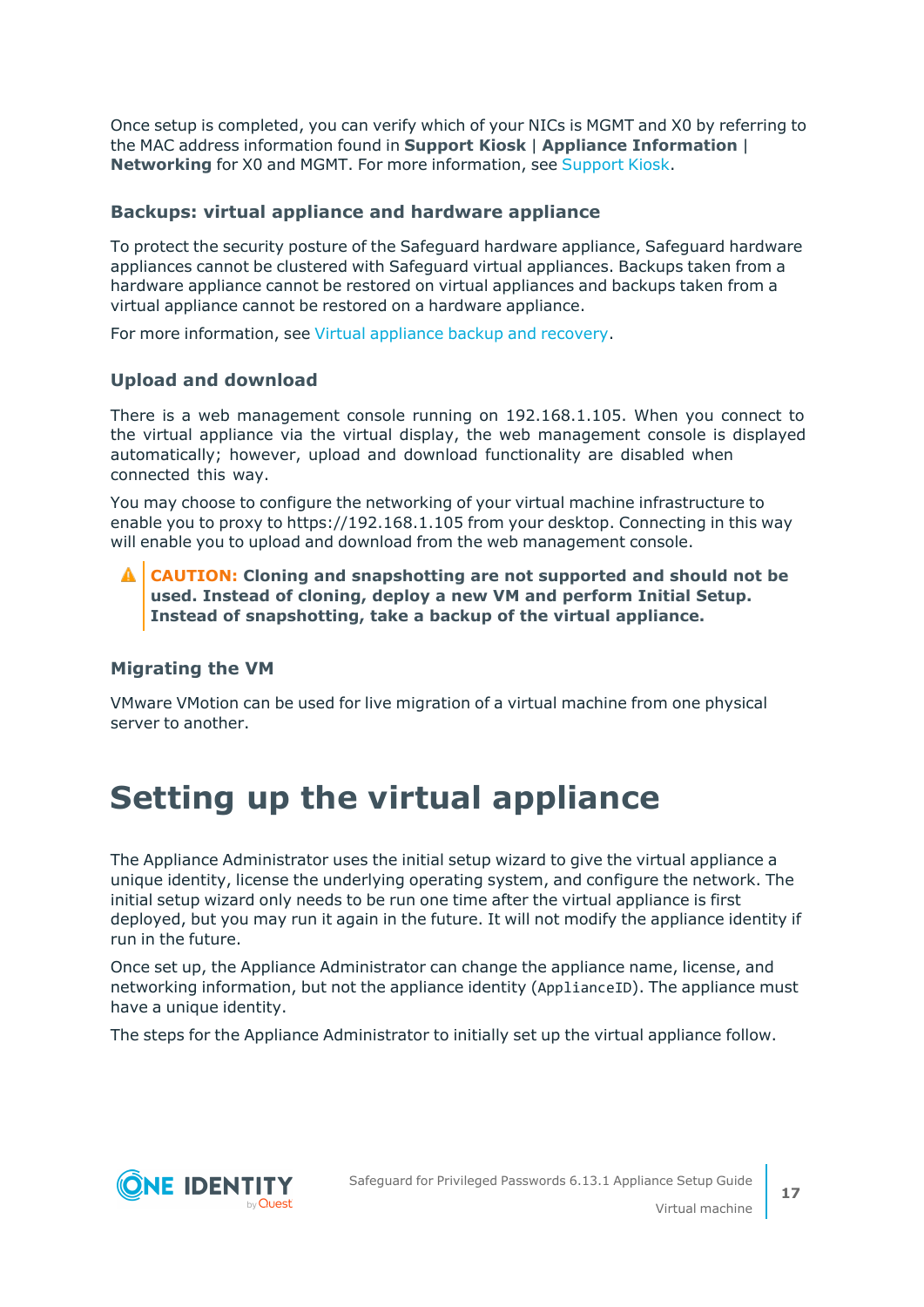### **Step 1: Make adequate resources available**

The virtual appliances default deploy does not provide adequate resources. The minimum resources required are: 4 CPUs, 10GB RAM, and a 500GB disk. Without adequate disk space, the patch will fail and you will need to expand disk space then re-upload the patch.

## **Step 2: Deploy the VM**

Deploy the virtual machine (VM) to your virtual infrastructure. The virtual appliance is in the **InitialSetupRequired** state.

#### *Hyper-V zip file import and set up*

If you are using Hyper-V, you will need the Safeguard Hyper-V zip file distributed by One Identity to setup the virtual appliance. Follow these steps to unzip the file and import:

- 1. Unzip the Safeguard-hyperv-prod... zip file.
- 2. From Hyper-V, click **Options**.
- 3. Select **Action**, **Import Virtual Machine**.
- 4. On the **Locate Folder** tab, navigate to specify the folder containing the virtual machine to import then click **Select Folder**.
- 5. On the **Locate Folder** tab, click **Next**.
- 6. On the **Select Virtual Machine** tab, select Safeguard-hyperv-prod....
- 7. Click **Next**.
- 8. On the **Choose Import Type** tab, select **Copy the virtual machine (create a new unique ID)**.
- 9. Click **Next**.
- 10. On the **Choose Destination** tab, add the locations for the **Virtual machine configuration folder**, **Checkpoint store**, and **Smart Paging folder**.
- 11. Click **Next**.
- 12. On the Choose Storage Folders tab, identify **Where do you want to store the imported virtual hard disks for this virtual machine?**.
- 13. Click **Next**.
- 14. Review the **Summary** tab, then click **Finish**.
- 15. In the **Settings**, **Add Hardware**, connect to Safeguard's MGMT and X0 network adapter.
- 16. Right-click on the Safeguard-hyperv-prod... and click **Connect...** to complete the configuration and connect.

### **Step 3: Initial access**

Initiate access using one of these methods:

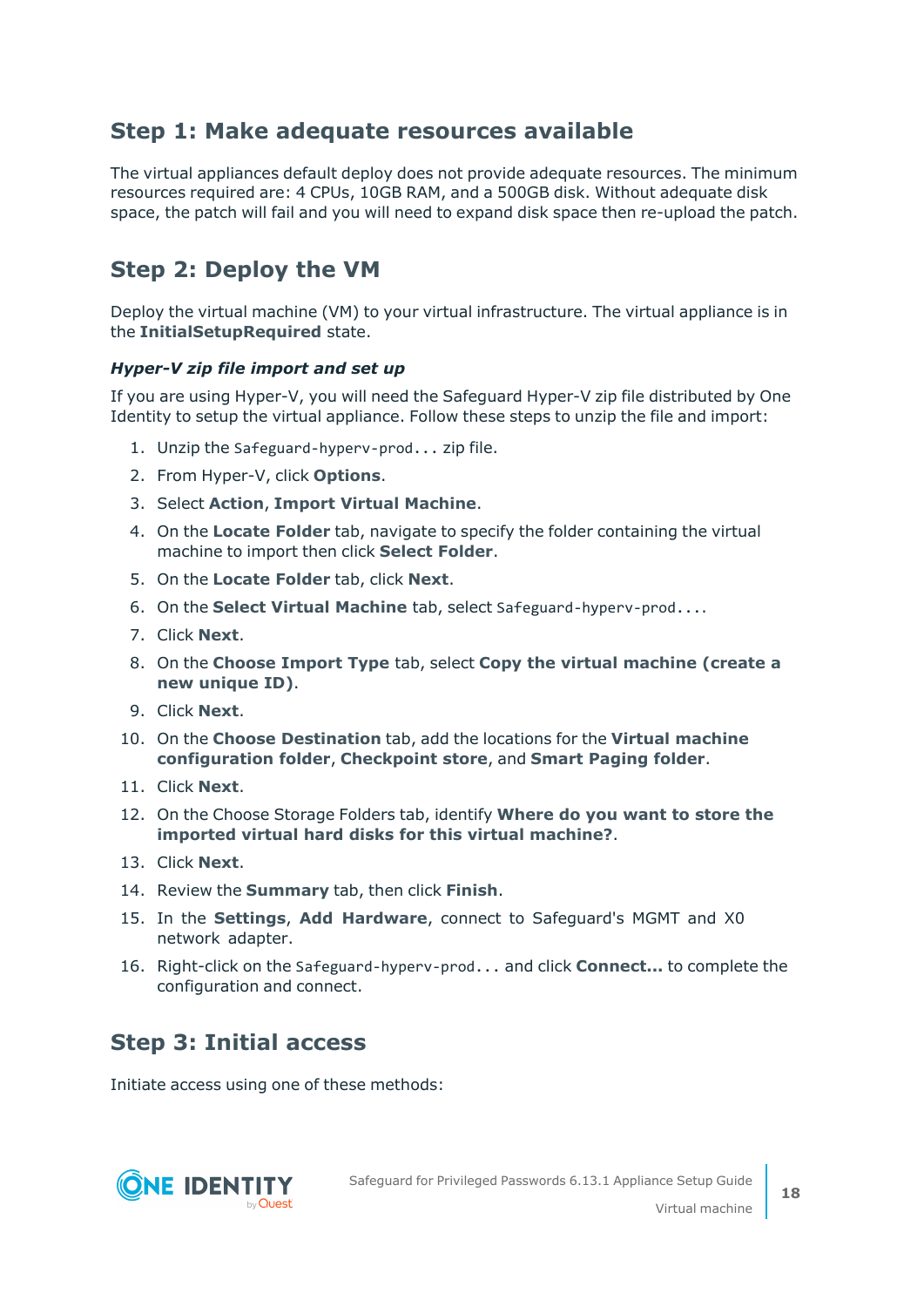- Via a virtual display: Connect to the virtual display of the virtual machine. You will not be offered the opportunity to apply a patch with this access method. Upload and download are not available from the virtual display. Continue to step 3. If you are using Hyper-V, make sure that Enhanced Session Mode is disabled for the display. See your Hyper-V documentation for details.
- Via a browser: Configure the networking of your virtual infrastructure to proxy https://192.168.1.105 on the virtual appliance to an address accessible from your workstation then open a browser to that address. For instructions on how to do this, consult the documentation of your virtual infrastructure (for example, VMWare). You will be offered the opportunity to apply a patch with this access method. Upload and download are available from the browser. Continue to step 3.

IMPORTANT: After importing the OVA and before powering it on, check the VM to make sure it doesn't have a USB controller. If there is a USB controller, remove it.

### **Step 4: Complete initial setup**

Click **Begin Initial Setup**. Once this step is complete, the appliance resumes in the **Online** state.

### **Step 5: Log in and configure Safeguard for Privileged Passwords**

- 1. If you are applying a patch, check your resources and expand the disk space, if necessary. The minimum resources are: 4 CPUs, 10GB RAM, and a 500GB disk.
- 2. To log in, enter the following default credentials for the Bootstrap Administrator then click **Log in**.
	- User Name: admin
	- Password: Admin123
- 3. If you are using a browser connected via https://192.168.1.105, the **Initial Setup** pane identifies the current Safeguard version and offers the opportunity to apply a patch. Click **Upload Patch** to upload the patch to the current Safeguard version or click **Skip**. (This is not available when using the Safeguard Virtual Kiosk virtual display.)
- 4. In the web management console on the  $\frac{1}{n}$ **Initial Setup** pane, enter the following.
	- a. **Appliance Name**: Enter the name of the virtual appliance.
	- b. **Windows Licensing**: Select one of the following options:
		- <sup>l</sup> **Use KMS Server**: If you leave this field blank, Safeguard will use DNS to locate the KMS Server automatically. For the KMS Server to be found, you will need to have defined the domain name in the DNS Suffixes.

If KMS is not registered with DNS, enter the network IP address of your KMS server.

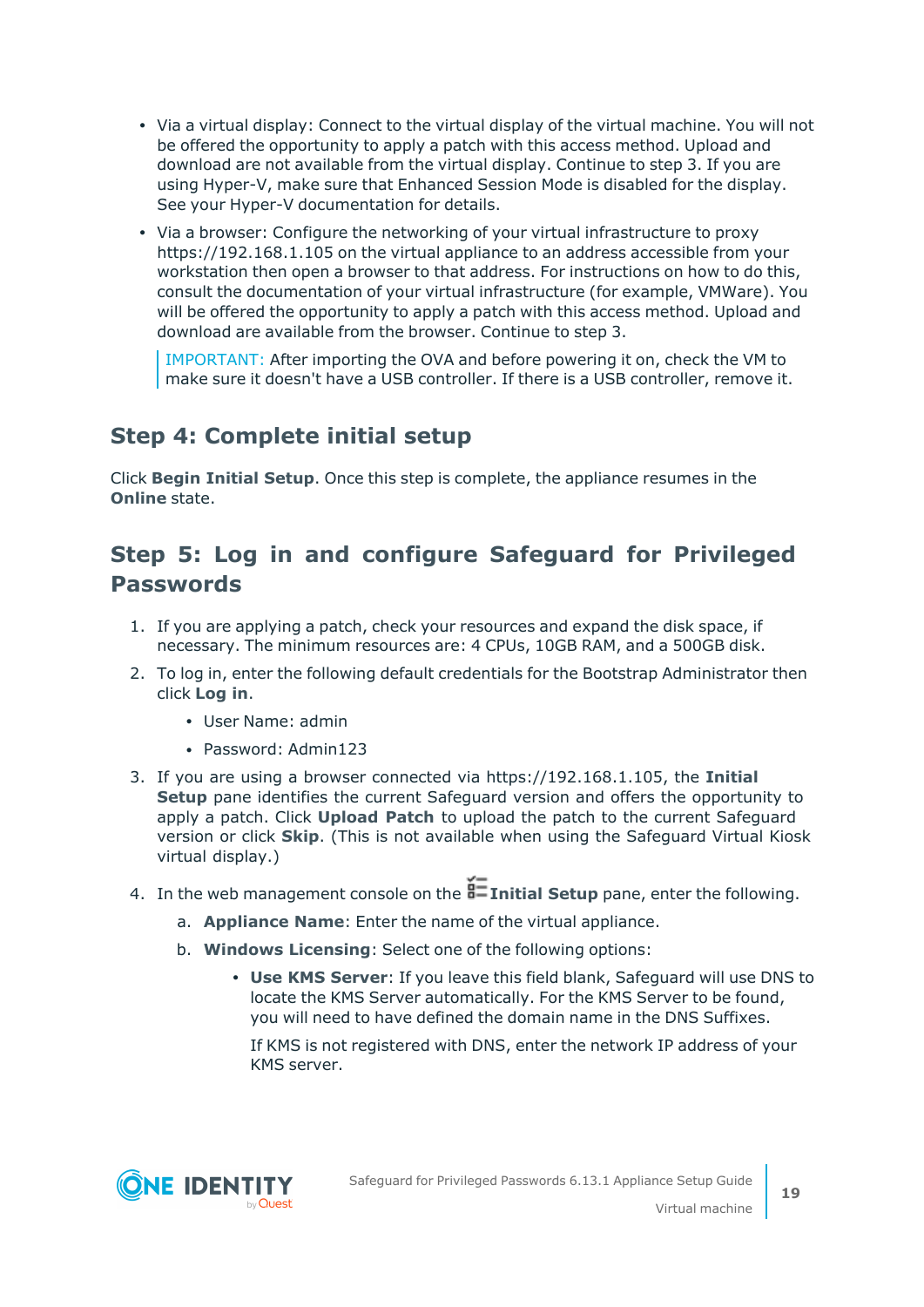<sup>l</sup> **Use Product Key**: If selected, your appliance will need to be connected to the internet for the necessary verification to add your organization's Microsoft activation key.

You can update this information in **Administrative Tools** | **Settings** | **Appliance** | **Operating System Licensing**. For more information, see Operating system license in the *Safeguard for Privileged Passwords Administration Guide*.

- c. **NTP**: Complete the Network Time Protocol (NTP) configuration.
	- **Select Enable NTP** to enable the protocol.
	- <sup>l</sup> Identify the **Primary NTP Server** IP address and, optionally, the **Secondary NTP Server** IP address.
- d. **Network (X0)**: For the X0 (public) interface, enter the IPv4 and/or IPv6 information, and **DNS Servers** information. Directory or network scans are supported for IPv4 but not IPv6.
- 5. Click **Save**. The virtual appliance displays progress information as it configures Safeguard, the network adapter(s), and the operating system licensing.
- 6. When you see the message Maintenance is complete, click **Continue**.

### **Step 6: Access the desktop client or use the web client**

You can go to the virtual appliance's IP address for the X0 (public) interface from your browser:

- $\cdot \Box$  desktop client: Log in and download the desktop client. For more [information,](../../../../../Content/SafeguardTopics/InstallDesktopClient.htm) see the *Safeguard for Privileged Passwords [Administration](../../../../../Content/SafeguardTopics/InstallDesktopClient.htm) Guide*, Installing the [desktop](../../../../../Content/SafeguardTopics/InstallDesktopClient.htm) client.
- $\cdot$  Web client: Use the web client. For more information, see the *Safeguard for Privileged Passwords Administration Guide*, Using the web client.

### **Step 7: Change the Bootstrap Administrator's password**

For security reasons, change the password on the Bootstrap Administrator User. For details, see the *Safeguard for Privileged Passwords Administration Guide*, Setting a local user's password.

### **Step 8. After clustering, change the trusted servers, CORS, and redirects setting**

As a best practice, after you have created your Safeguard for Privileged Passwords cluster (or if just using a single VM), change the Trusted Servers, CORS and Redirects setting to the empty string or a list of values to integration applications you wish to allow. For more details, see the *Safeguard for Privileged Passwords Administration Guide*, Trusted Servers, CORS and Redirects.

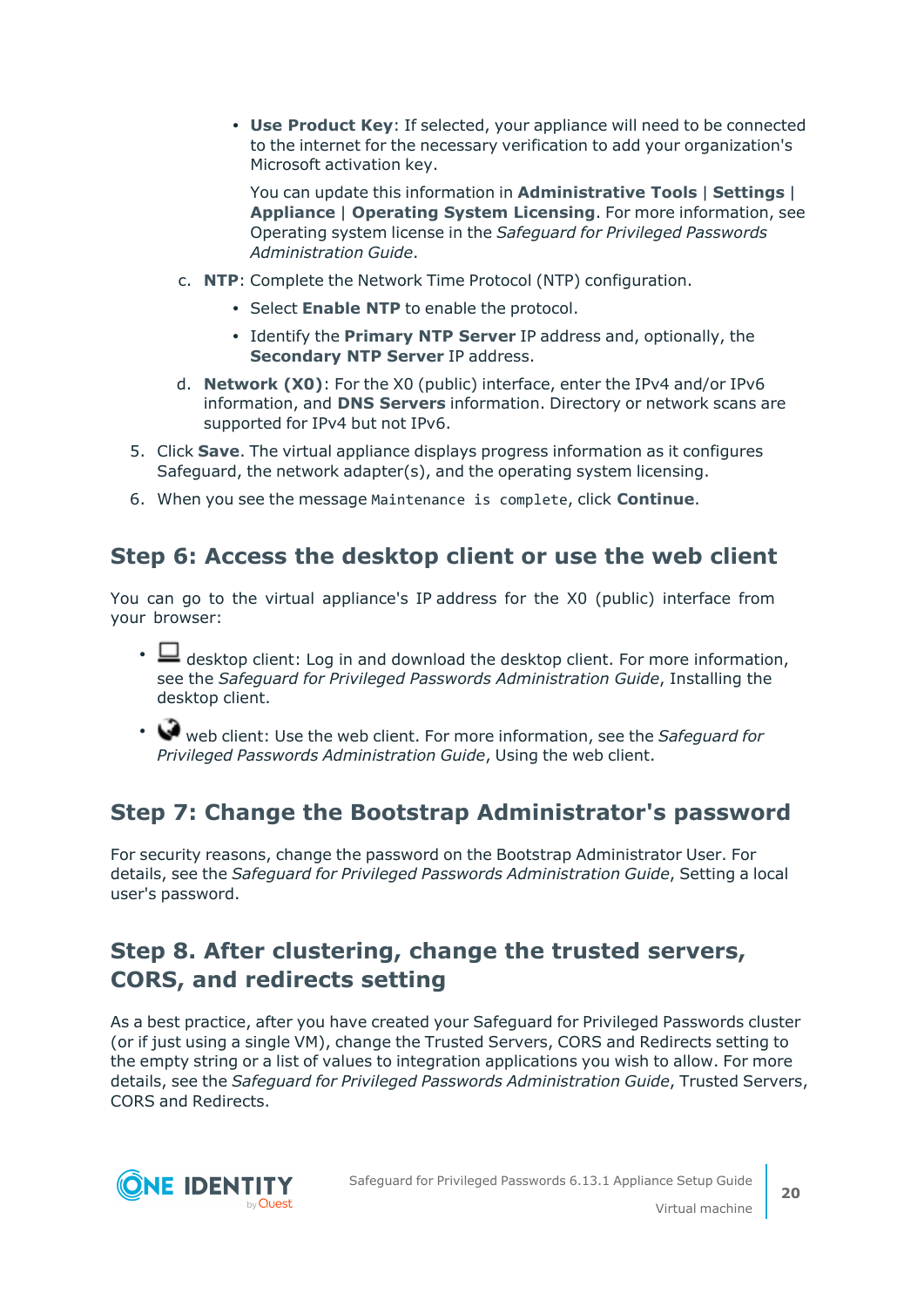## **View or change the virtual appliance setup**

You can view or change the virtual appliance setup.

- <sup>l</sup> From the web management console, click **Home** to see the virtual appliance name, licensing, and networking information.
- After the first setup, Safeguard for Privileged Passwords updates and networking changes can be made via the web management console by clicking  $\frac{d}{dr}$  **Setup**.

## <span id="page-20-0"></span>**Support Kiosk**

An Appliance Administrator triaging a Hyper-V or VMware virtual appliance that has lost connectivity or is otherwise impaired can use the Support Kiosk even when the virtual appliance is in quarantine. For more information, see What do I do when an appliance goes into quarantine in the *Safeguard for Privileged Passwords Administration Guide*.

It is recommended that terminal settings be 90 x 45 or larger. Smaller settings may result in a error like: Screen dimension to small. Also, the desktop client works the best at a resolution of 1024 x 768 or higher.

When using the Windows Kiosk it is not possible to copy and paste. In Hyper-V it is possible to automate typing text from the keyboard, and using full ESX it may be possible to emulate keypresses via the API call PutUsbScanCodes().

- 1. On the web management console, click **Support Kiosk**.
- 2. Select any of the following activities:
	- <sup>l</sup> **Appliance Information**

This is read-only. You can re-run setup to change networking information.

<sup>l</sup> **Power Options**

You can reboot or shutdown the virtual appliance.

- a. Enter the reason you want to reboot or shutdown the virtual appliance.
- b. Click **Reboot** or **Shutdown**.

#### <sup>l</sup> **Admin Password Reset**

The Bootstrap Administrator is a built-in account to get the appliance running for the first time. The default credentials (admin/Admin123) should be changed once Safeguard is configured. If you lose the password, you can reset it to the default using the challenge response process below.

#### **Challenge response process**

- a. In **Full Name or Email**, enter your name or email to receive the challenge question.
- b. Click **Get Challenge**.

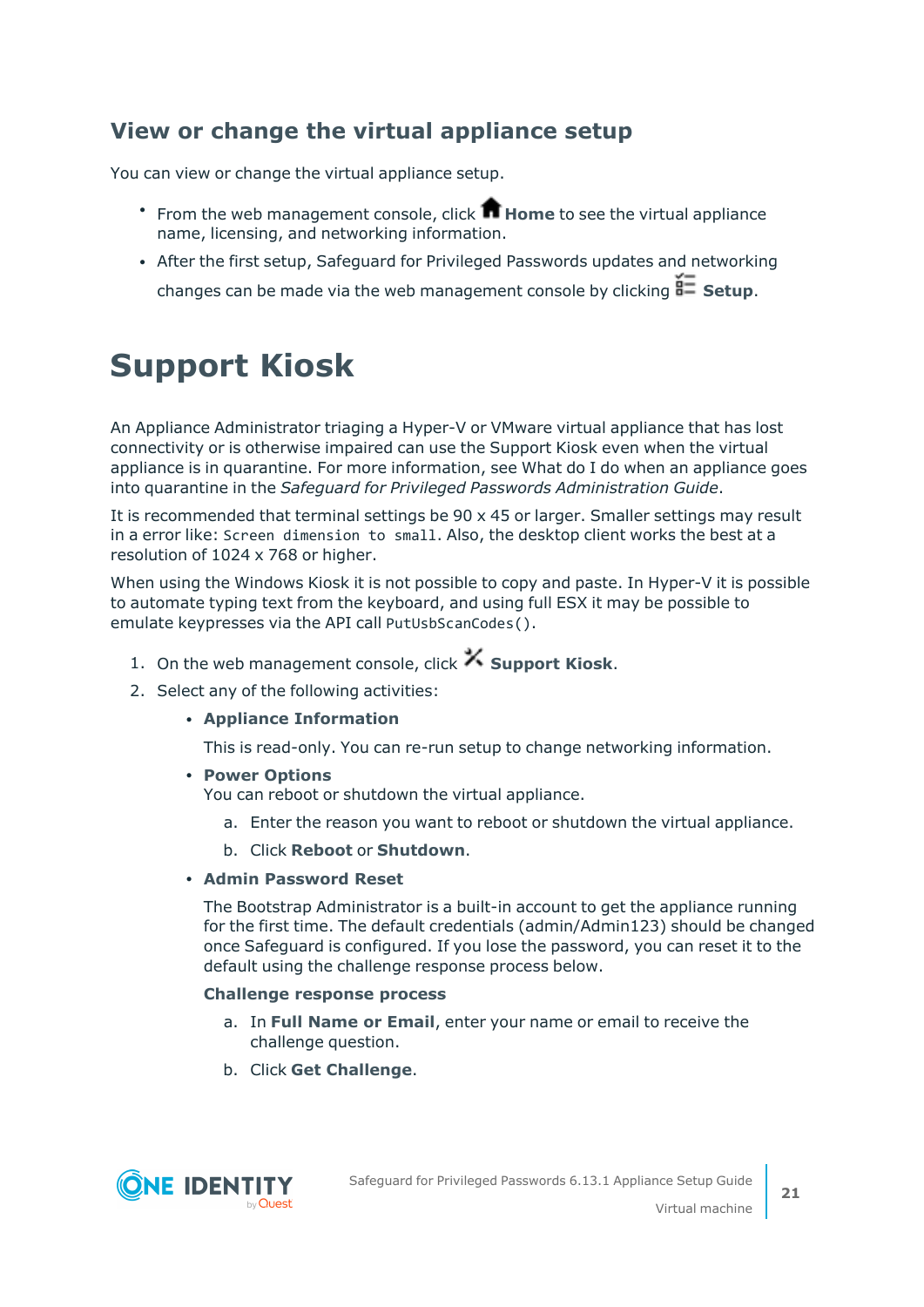- c. To get the challenge response, perform one of the following (see the illustration that follows).
	- **Click Copy Challenge.** The challenge is copied to the clipboard. Send that challenge to Safeguard support. Support will send back a challenge response that is good for 48 hours. Do not refresh your screen.
	- Screenshot the QR code and send it to Support. Support will send back a challenge response that is good for 48 hours.

Do not navigate away from the page or refresh during a challenge response operation. Doing so will invalidate the challenge response and you will need to restart the process.

• Use a QR code reader on your phone to get the challenge response.

| Full Name or Email *                |                       |
|-------------------------------------|-----------------------|
| Andrew                              |                       |
|                                     |                       |
|                                     |                       |
|                                     | <b>Copy Challenge</b> |
| Challenge QR Code                   |                       |
|                                     |                       |
|                                     |                       |
|                                     |                       |
|                                     |                       |
|                                     |                       |
|                                     |                       |
|                                     |                       |
|                                     |                       |
|                                     |                       |
|                                     |                       |
|                                     |                       |
|                                     |                       |
|                                     |                       |
|                                     |                       |
|                                     |                       |
|                                     |                       |
|                                     |                       |
|                                     |                       |
|                                     |                       |
|                                     |                       |
|                                     |                       |
| Enter the challenge response below. |                       |
|                                     |                       |

d. After the response is accepted, click **Reset Password**. Once the operation has completed, the password for the admin account will be defaulted back to **Admin123**.

#### <sup>l</sup> **Support Bundle**

A support bundle includes system and configuration information sent to One Identity Support to analyze and diagnose issues. You can download a support bundle or save the bundle to a Windows share location which you have already set up. To generate a support bundle:

- 1. Select **Include Event Logs** if you want to include operating system events. Unless requested by support, it is recommended to leave this unchecked because it takes much longer to generate the support bundle.
- 2. Create the support bundle using one of these methods:
	- If you are connected via the browser not the display, you can click **Download**, navigate to the location for the download, and click **OK**.

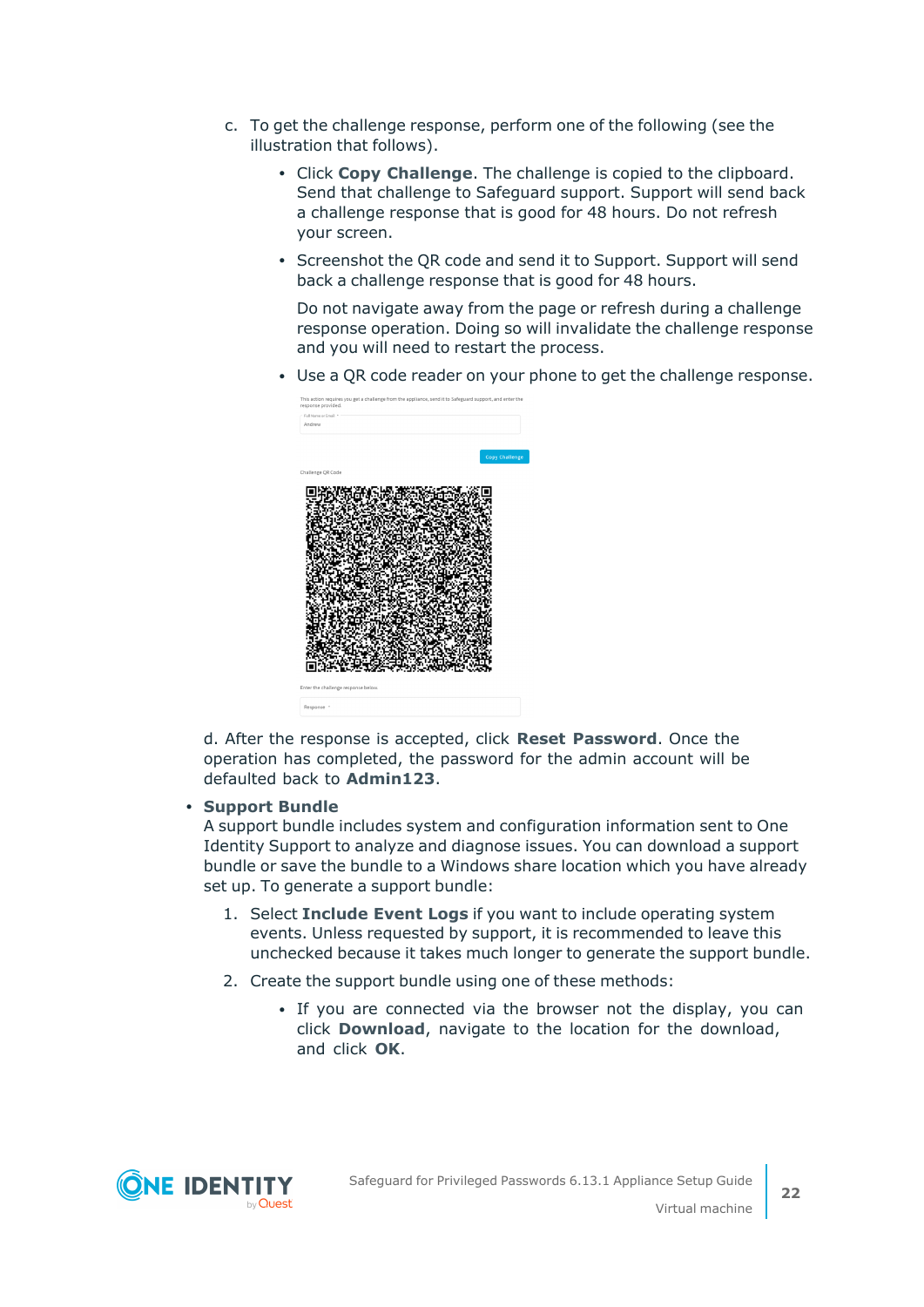- To copy the bundle to the share:
	- 1. Enter the **UNC Path**, **Username**, and **Password**.
	- 2. Select **Include Event Logs**, if appropriate.
	- 3. Click **Copy To Share**. A progress bar displays. The operation is complete when you see The bundle was successfully copied to the share.

#### <sup>l</sup> **Diagnostic package**

Appliance Administrators can execute a trusted, secure appliance diagnostics package to help solve issues with configuration, synchronization, and clustering, as well as other other internal challenges. The appliance diagnostics package is available from the web Support Kiosk, not the Serial Kiosk (Recovery Kiosk). The appliance diagnostics package can be used even when the appliance is in quarantine. To protect against external threats, Safeguard rejects illegitimate appliance diagnostics packages. The manifest file in the appliance diagnostics package lists criteria that may include the minimum Safeguard version, appliance ID, and expiration time-stamp UTC. New product code and database changes are not included in an appliance diagnostics package.

- a. To load for the first time, click **Upload**, select the file that has an .sgd extension, then click **Open**.
	- If the upload criteria is not met, the appliance diagnostics package is not uploaded and a message like the following displays: The minimum Safeguard version needed to run this diagnostic package is <version>.
	- <sup>l</sup> If the upload is successful, the **Diagnostic Package Information** displays with a **Status** of **Staged**. Select **Execute** and wait until the **Status** changes to **Completed**.
- b. Once uploaded, you can:
	- **.** Select **Download Log** to save the log file. Audit log entries are available through the Activity Center during and after execution and are part of the appliance history.
	- <sup>l</sup> If the **Expiration Date** has not passed, you can select **Execute** to execute the appliance diagnostics package again.
	- **.** Select **Delete** to delete the appliance diagnostics package, the associated log file, and stop any appliance diagnostics package that is running. Before uploading a different appliance diagnostics package, you must delete the current one because there can be only one appliance diagnostics package per appliance.
- <sup>l</sup> **Factory Reset** (hardware appliance)

Perform a factory reset to recover from major problems or to clear the data and configuration settings on a hardware appliance. All data and audit history is lost and the hardware appliance goes into maintenance mode. For more

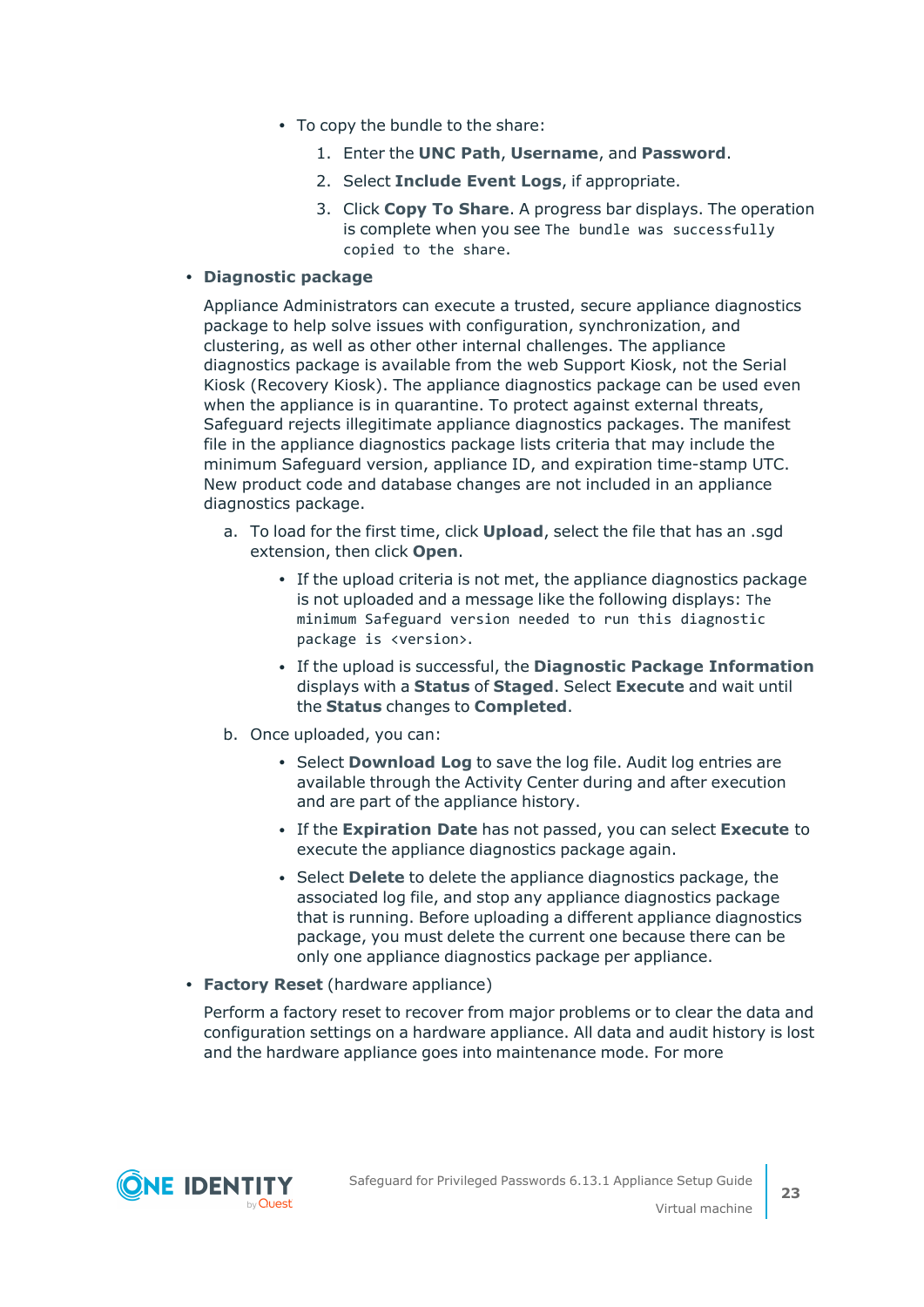information, see Performing a factory reset in the *Safeguard for Privileged Passwords Administration Guide*.

A virtual appliance is reset by the recovery steps to redeploy and not a factory reset. If you are attached to the console of a virtual machine, you will not have the Factory Reset option. The options are only available for hardware.

<sup>l</sup> **Lights Out Managment (BMC)** (hardware appliance) The Lights Out Management feature allows you to remotely manage the power state and serial console to Safeguard for Privileged Passwords using the baseboard management controller (BMC). When a LAN interface is configured, this allows the Appliance Administrator to power on an appliance remotely or to interact with the Recovery Kiosk.

For more information, see Lights Out Management (BMC) in the *Safeguard for Privileged Passwords Administration Guide*.

## <span id="page-23-0"></span>**Virtual appliance backup and recovery**

Use the following information to back up and recover a Safeguard for Privileged Passwords virtual appliance. Factory reset is not an option for virtual appliances. To factory reset a virtual appliance, just redeploy the appliance.

### **Backing up the virtual appliance**

To ensure security of the hardware appliance, backups taken from a hardware appliance cannot be restored on virtual appliances and backups taken from a virtual appliance cannot be restored on a hardware appliance.

Backup is handled via **Administrative Tools** | **Settings** | **Backup and Retention**. For more information, see Backup and Retention settings in the *Safeguard for Privileged Passwords Administration Guide*.

### **Recovery of the virtual appliance**

A Safeguard for Privileged Passwords virtual appliance is reset by using the following recovery steps.

#### *On-prem virtual appliance (for example, Hyper-V or VMware)*

- 1. Redeploy the virtual appliance and run **Initial Setup**. For more information, see Setting up the virtual appliance in the *Safeguard for Privileged Passwords Administration Guide*.
- 2. Restore the backup. For more information, see Backup and Retention settings in the *Safeguard for Privileged Passwords Administration Guide*.

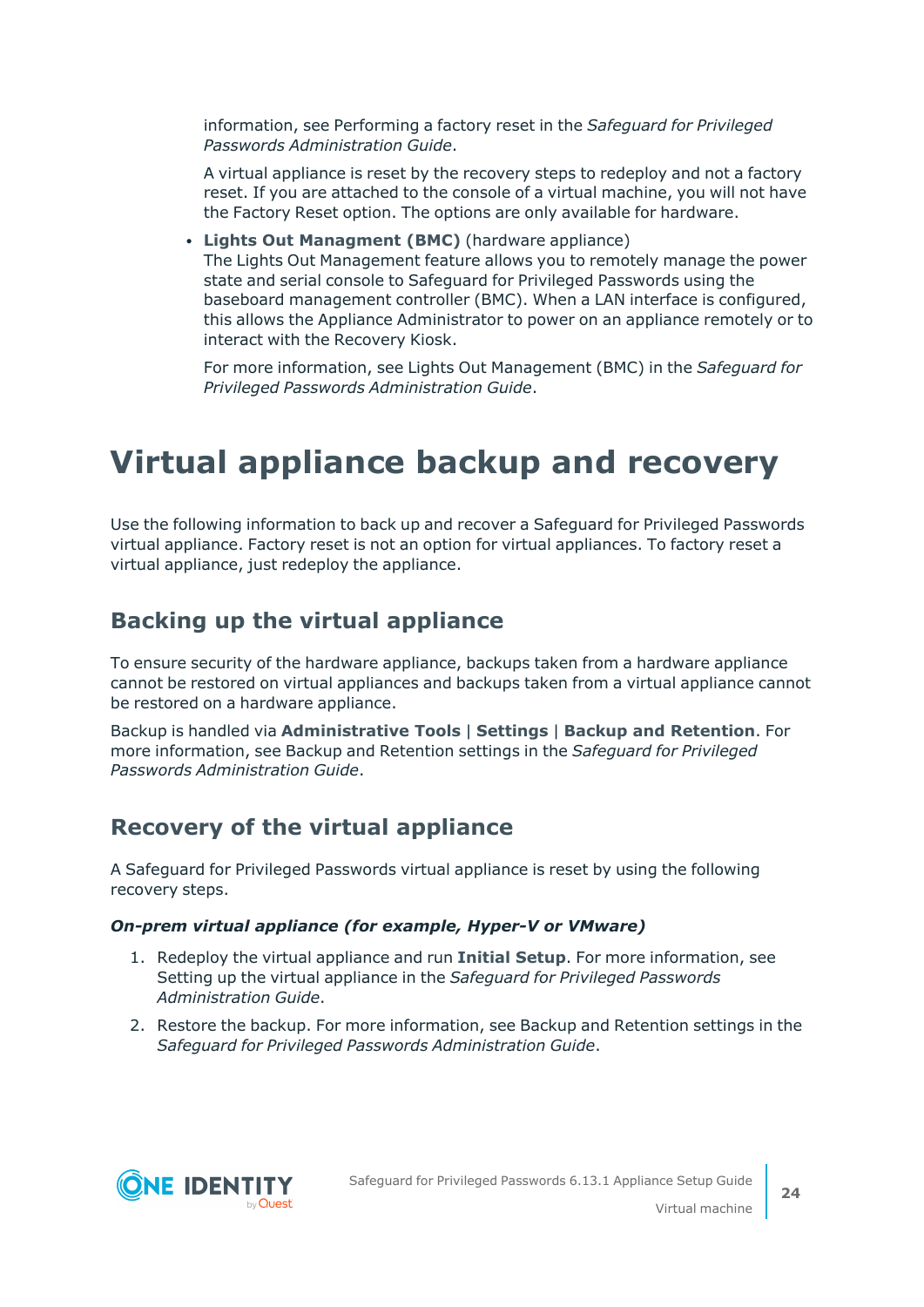#### *Cloud virtual appliance (for example, AWS or Azure)*

- 1. Redeploy using the deployment steps:
	- AWS: For more information, see AWS [deployment](#page-32-0).
	- Azure: For more information, Azure [deployment](#page-34-0).

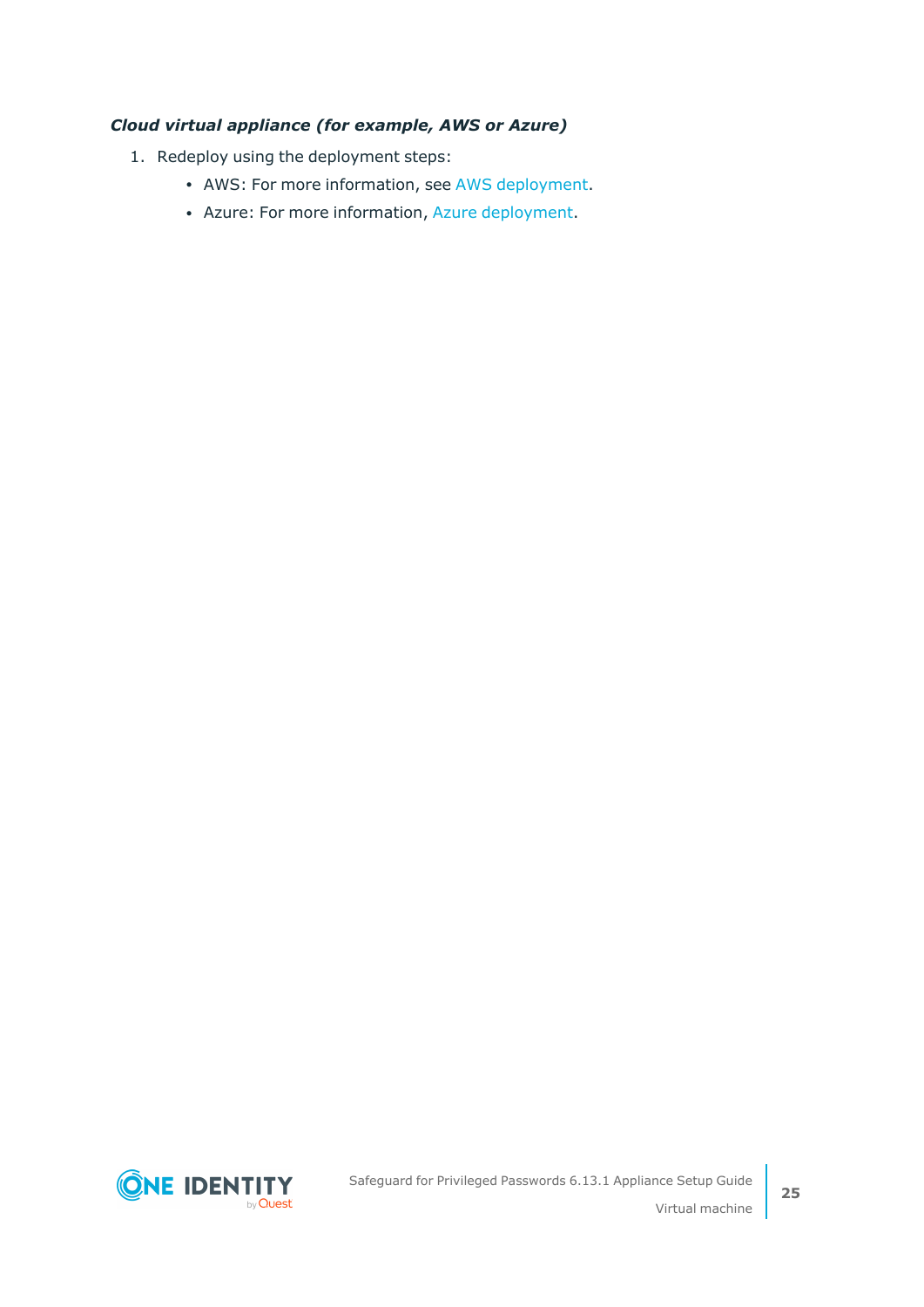# <span id="page-25-0"></span>**Completing the appliance setup**

After setting up the hardware appliance or virtual appliance, complete these steps.

During initial installation and when applying a patch, make sure the desktop client file is the one supplied with the appliance version. If the versions are not compatible, errors will occur.

#### **Step 1: Install the desktop client application and desktop player**

NOTE: PuTTY is used to launch the SSH client for SSH session requests and is included in the install. The desktop client looks for any user-installed PuTTY in the following locations:

- Any reference to putty in the PATH environment variable
- c:/Program Files/Putty
- c:/Program Files(x86)/Putty
- c:/Putty

If PuTTY is not found, the desktop client uses the version of PuTTY that it installed at:

<user-home-dir>/AppData/Local/Safeguard/putty.

If the user later installs PuTTY in any of the locations above, the desktop client uses that version which ensures the user has the latest version of PuTTY.

#### *Installing the Safeguard for Privileged Passwords desktop client application*

**CAUTION: The Safeguard for Privileged Passwords client version must match the installed Safeguard for Privileged Passwords version.**

1. To download the Safeguard for Privileged Passwords desktop client Windows installer .msi file, open a browser and navigate to:

https://<Appliance IP>/Safeguard.msi

Save the **Safeguard.msi** file in a location of your choice.

- 2. Run the MSI package.
- 3. Select **Next** in the **Welcome** dialog.
- 4. Accept the **End-User License Agreement** and select **Next**.

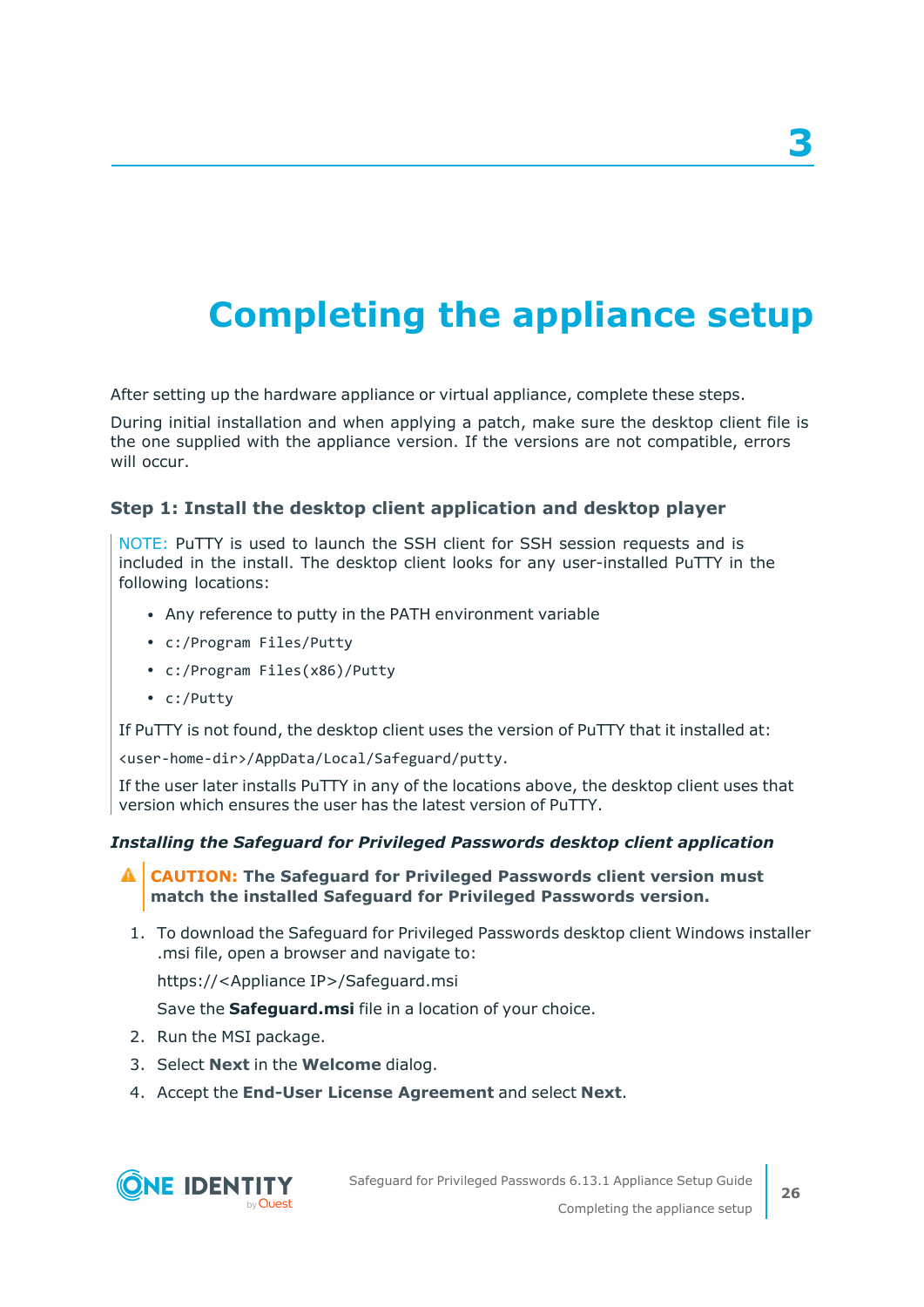- 5. Select **Install** to begin the installation.
- 6. Select **Finish** to exit the desktop client setup wizard.
- 7. Check your desktop resolution. The desktop client works the best at a resolution of 1024 x 768 or greater.

#### *Installing the Desktop Player*

- **CAUTION: If the Desktop Player is not installed and a user tries to play back a session from the Activity Center, a message like the following will display: No Desktop Player. The Safeguard Desktop Player is not installed. Would you like to install it now? The user will need to click Yes to go to the download page to install the player following step 2 below.**
- 1. Once the Safeguard for Privileged Passwords installation is complete, go to the Windows **Start** menu, **Safeguard** folder, and click **Download Safeguard Player** to be taken to the One Identity [Safeguard](https://support.oneidentity.com/one-identity-safeguard-for-privileged-sessions/download-new-releases) for Privileged Sessions - Download [Software](https://support.oneidentity.com/one-identity-safeguard-for-privileged-sessions/download-new-releases) web page.
- 2. Follow the *Install Safeguard Desktop Player* section of the player user guide found here:
	- a. Go to One Identity [Safeguard](https://support.oneidentity.com/one-identity-safeguard-for-privileged-sessions/technical-documents) for Privileged Sessions Technical [Documentation.](https://support.oneidentity.com/one-identity-safeguard-for-privileged-sessions/technical-documents)
	- b. Scroll to **User Guide** and click *One Identity Safeguard for Privileged Sessions [version] Safeguard Desktop Player User Guide*.
- 3. For Safeguard Desktop player version 1.8.6 and later, ensure your signed web certificate has a Subject Alternative Name (SAN) that includes each IP address of each of your cluster members. If the settings are not correct, the Safeguard Desktop Player will generate a certificate warning like the following when replaying sessions: Unable to verify SSL certificate. To resolve this issue, import the appropriate certificates including the root CA.

#### **New Desktop Player versions**

When you have installed a version of the Safeguard Desktop Player application, you will need to uninstall the previous version to upgrade to a newer player version.

#### **Step 2: Start the desktop client**

- 1. Log in using the Bootstrap Administrator account.
- 2. Run the desktop client and log in with the configured IPv4 or IPv6 address for the primary interface (X0). To log in with an IPv6 address, enter it in square brackets.
- 3. License Safeguard for Privileged Passwords using the provided license file. Go to **Licensing**:
	- **W** (web client): Click **Appliance** on the left. The **Settings: Appliance** page displays. Click **Licensing** .

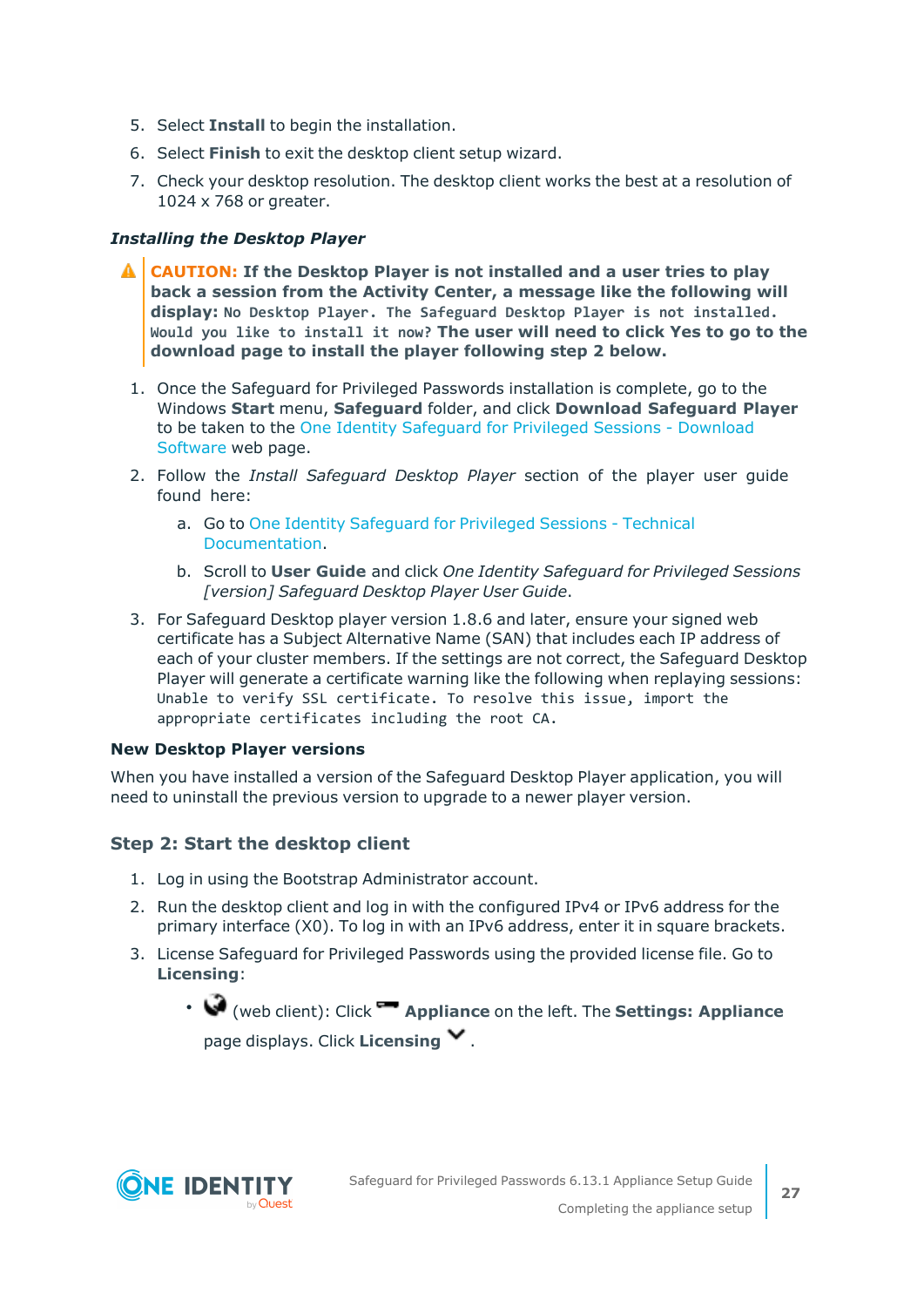l (desktop client): Navigate to **Administrative Tools** | **Settings** | **Appliance** | **Licensing**.

Click  $\pm$  to upload a new license file.

- 4. Designate an archive server for storing session recordings. Defining archive server configurations and assigning an archive server to an appliance are done from the desktop's **Administrative Tools** view:
	- <sup>l</sup> Go to **Settings** | **Backup and Retention** | **Archive Servers** to configure archive servers.
	- <sup>l</sup> Go to **Settings** | **Sessions** | **Session Recordings Storage Management** to assign an archive server to an appliance for storing recording files.
- 5. To configure the time zone:
	- a. Navigate to **Administrative Tools** | **Settings** | **Safeguard Access** | **Time Zone**.
	- b. Select the time zone in the **Default User Time Zone** drop-down menu.
- 6. Ensure that your Safeguard for Privileged Passwords Appliance has the latest software version installed. To check the version:
	- a. From the Safeguard for Privileged Passwords Desktop Client, log in with admin account credentials.
	- b. Click **Settings** | **Appliance** | **Appliance Information**. The **Appliance Version** is displayed.
	- c. Go to the following product support page for the latest version:

[https://support.oneidentity.com/one-identity-safeguard/download-new](https://support.oneidentity.com/one-identity-safeguard/download-new-releases)[releases](https://support.oneidentity.com/one-identity-safeguard/download-new-releases)

d. If necessary, apply a patch. Wait for maintenance. If you are installing multiple patches, repeat as needed.

#### *Changing the Bootstrap Administrator's password*

The Bootstrap Administrator is a built-in account that allows you to get the appliance set up for first-time use. To keep your Safeguard for Privileged Passwords Appliance secure, once the license is added, change the default password for the Bootstrap Administrator's account.

To change the password:

- $\cdot$   $\blacksquare$  web client: Click your user name in the upper-right corner of the screen and select **Change Password**.
- $\cdot \square$  desktop client: Click your user name in the upper-right corner of the screen and select **My Account** then **Change Password**.

If this password is ever lost, you can reset it to the default of Admin123. See the *Safeguard for Privileged Passwords Administration Guide*, Admin [password](https://support.oneidentity.com/technical-documents/one-identity-safeguard-for-privileged-passwords/administration-guide/119#TOPIC-1430663) reset topic.

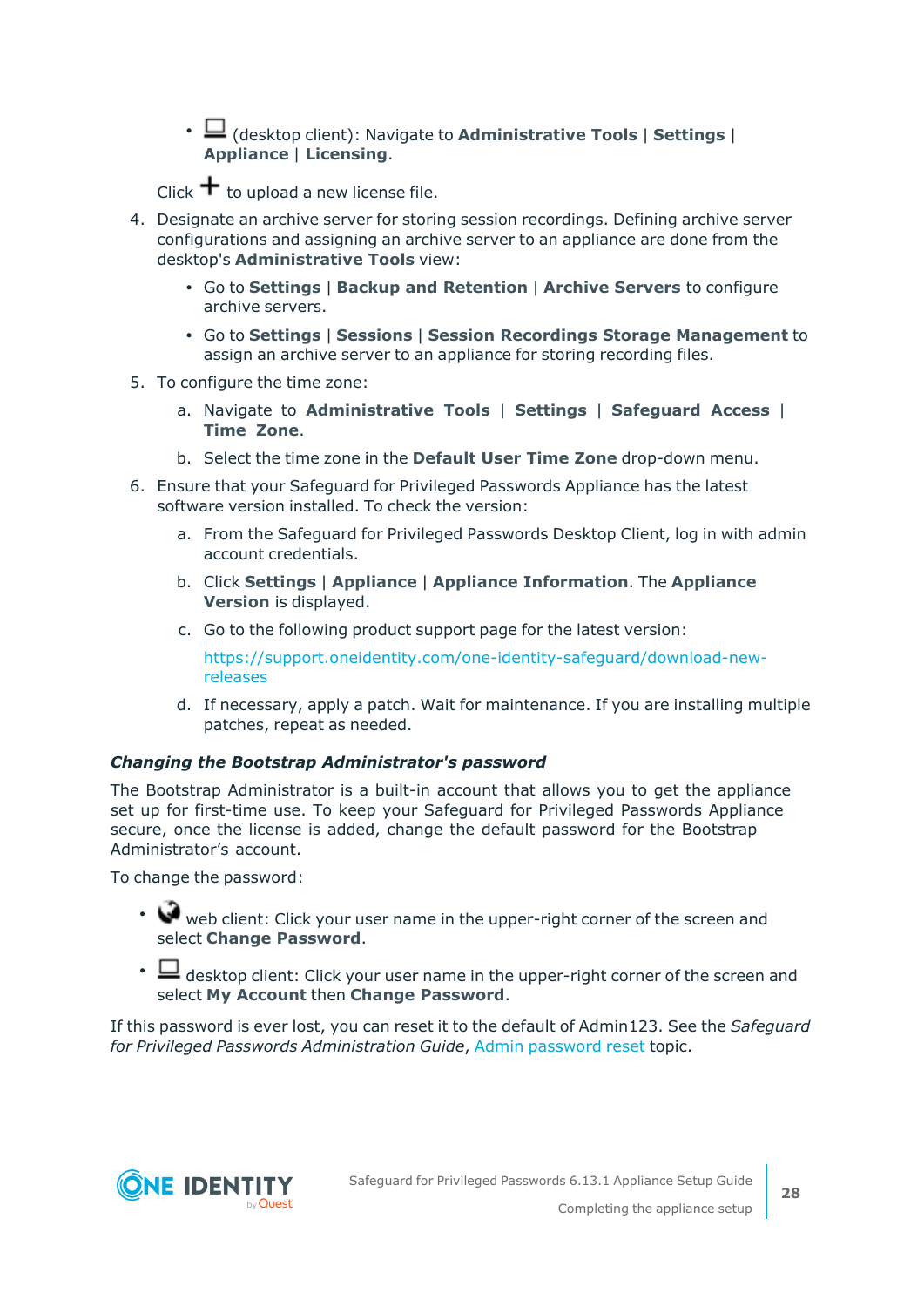#### **Step 3: Backup Safeguard for Privileged Passwords**

Immediately after your initial installation of Safeguard for Privileged Passwords, make a backup of your Safeguard for Privileged Passwords Appliance.

NOTE: The default backup schedule runs at 22:00 MST, which can be modified rather than manually running a backup.

- 1. From the Safeguard for Privileged Passwords desktop Home page, select  $\times$ **Administrative Tools**.
- 2. In **Settings**, select **Backup and Retention** | **Backups**.
- 3. Click **Run Now**.

#### **Step 4: Update Safeguard for Privileged Passwords**

Download the latest update from: [https://support.oneidentity.com/one-identity](https://support.oneidentity.com/one-identity-safeguard/)[safeguard/.](https://support.oneidentity.com/one-identity-safeguard/)

- 1. From the Safeguard for Privileged Passwords desktop Home page, select  $\times$ **Administrative Tools**.
- 2. In **Settings**, select **Appliance** | **Updates**.
- 3. Click **Upload a File** and browse to select an update file.

NOTE: When you select a file, Safeguard for Privileged Passwords uploads it to the server, but does not install it.

- 4. Click **Install Now** to install the update file immediately.
- 5. Once you have updated Safeguard for Privileged Passwords, be sure to back up your Safeguard for Privileged Passwords Appliance.

#### **Step 5: Add a user with Authorizer administrative permissions**

The Authorizer Administrator is responsible for granting administrative access to Safeguard for Privileged Passwords.

1. From the Safeguard for Privileged Passwords desktop Home page, select  $\times$ **Administrative Tools**.

NOTE: This is where you add all the objects you need to write access request policies, such as users, accounts, and assets.

- 2. In **Administrative Tools**, select **Users**.
- 3. Click **Add User** to create a Safeguard for Privileged Passwords user with a local authentication provider and Authorizer Administrator permissions.

NOTE: When you choose **Authorizer** permissions, Safeguard for Privileged Passwords also selects **User** and **Help Desk** permissions. These additional settings cannot be cleared.

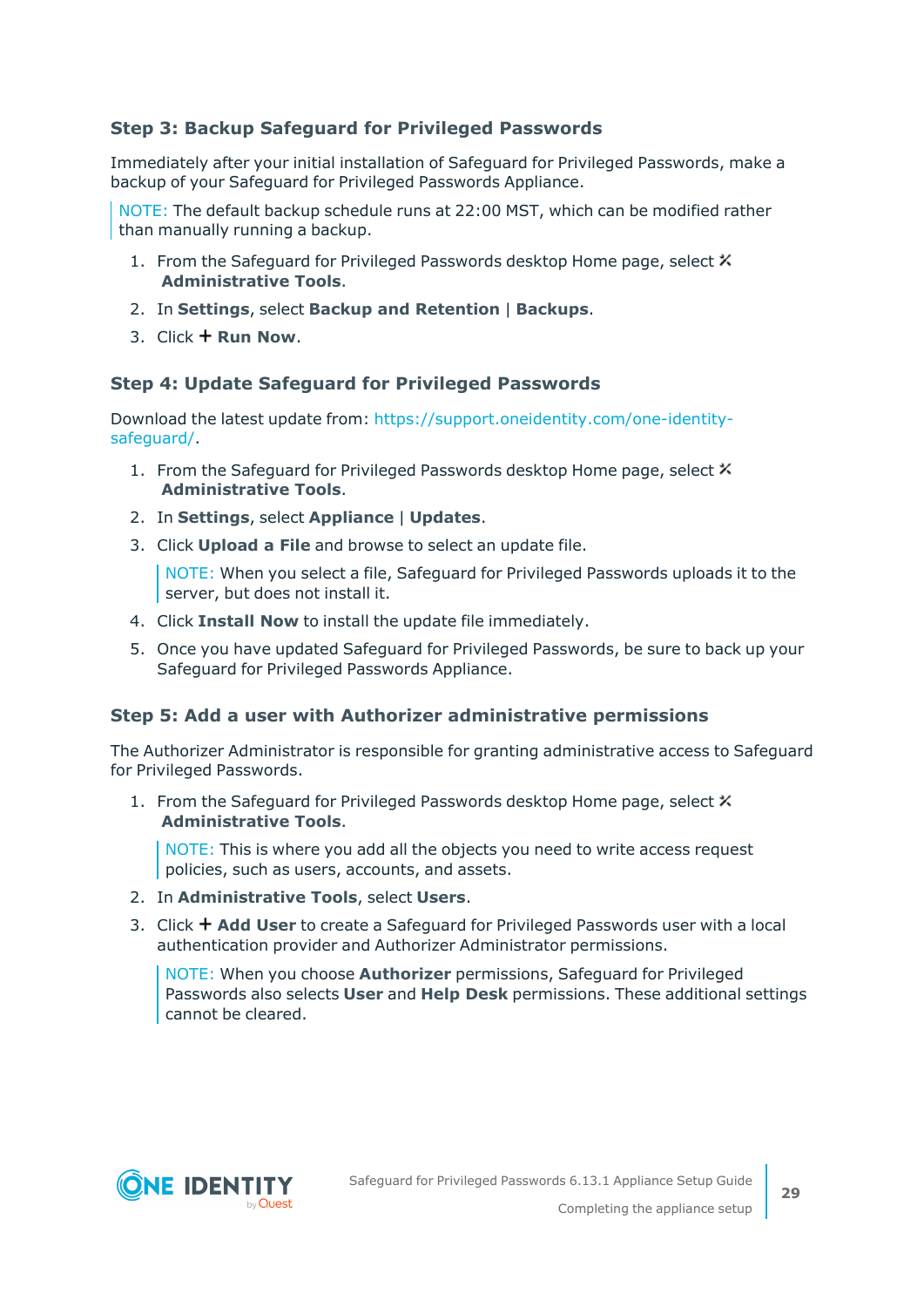#### 4. Log out:

- a. In the upper-right corner of the screen, click the **under** user avatar.
- b. Select **Log Out**.

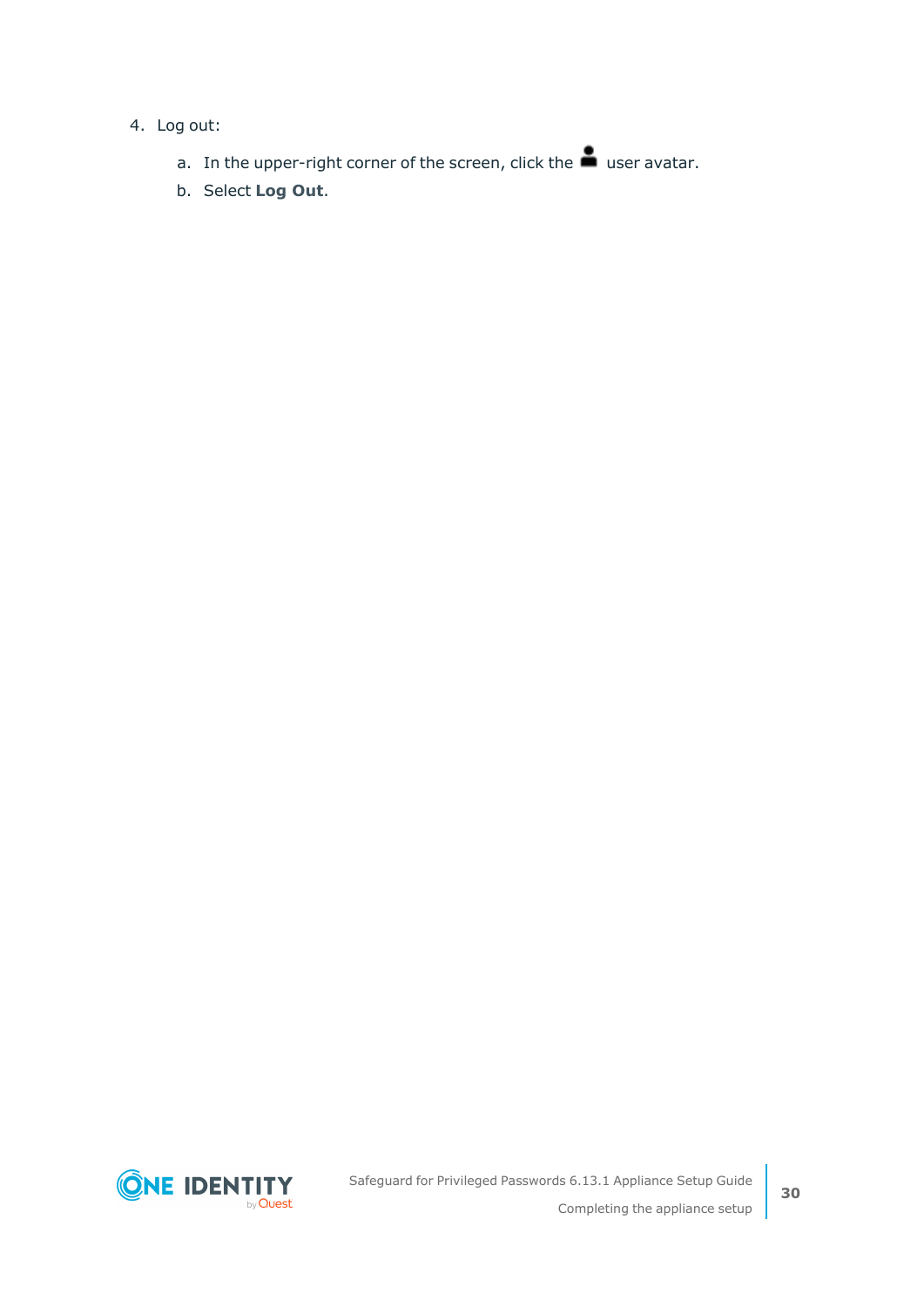# **Cloud deployments**

**4**

<span id="page-30-0"></span>Safeguard for Privileged Passwords can be run from:

- The Safeguard for Privileged Passwords 3000 Appliance or 2000 Appliance (hardware)
- A virtual machine
- The cloud

This section covers the background and steps you need to deploy from the cloud for the first time.

Cloud deployment [considerations](#page-30-1)

AWS [deployment](#page-32-0)

Azure [deployment](#page-34-0)

<span id="page-30-1"></span>Virtual [appliance](#page-36-0) backup and recovery

## **Cloud deployment considerations**

Safeguard for Privileged Passwords can be run from the cloud.

#### **Before you start: platforms and resources**

When setting up a virtual environment, carefully consider the configuration aspects such as CPU, memory availability, I/O subsystem, and network infrastructure to ensure the virtual layer has the necessary resources available. See One [Identity's](https://support.oneidentity.com/essentials/support-guide#tab3) Product Support Policies for more information on environment virtualization.

Platforms that have been tested with the cloud deployments follow.

- AWS Virtual Machine (VM): For more [information,](#page-32-0) see AWS deployment on page 33.
- Azure Virtual Machine (VM): For more [information,](#page-34-0) see Azure deployment on [page](#page-34-0) 35.

For these deployments, the minimum resources used in test are 4 CPUs, 10GB RAM, and a 60GB disk. Choose the appropriate machine and configuration template. For example,

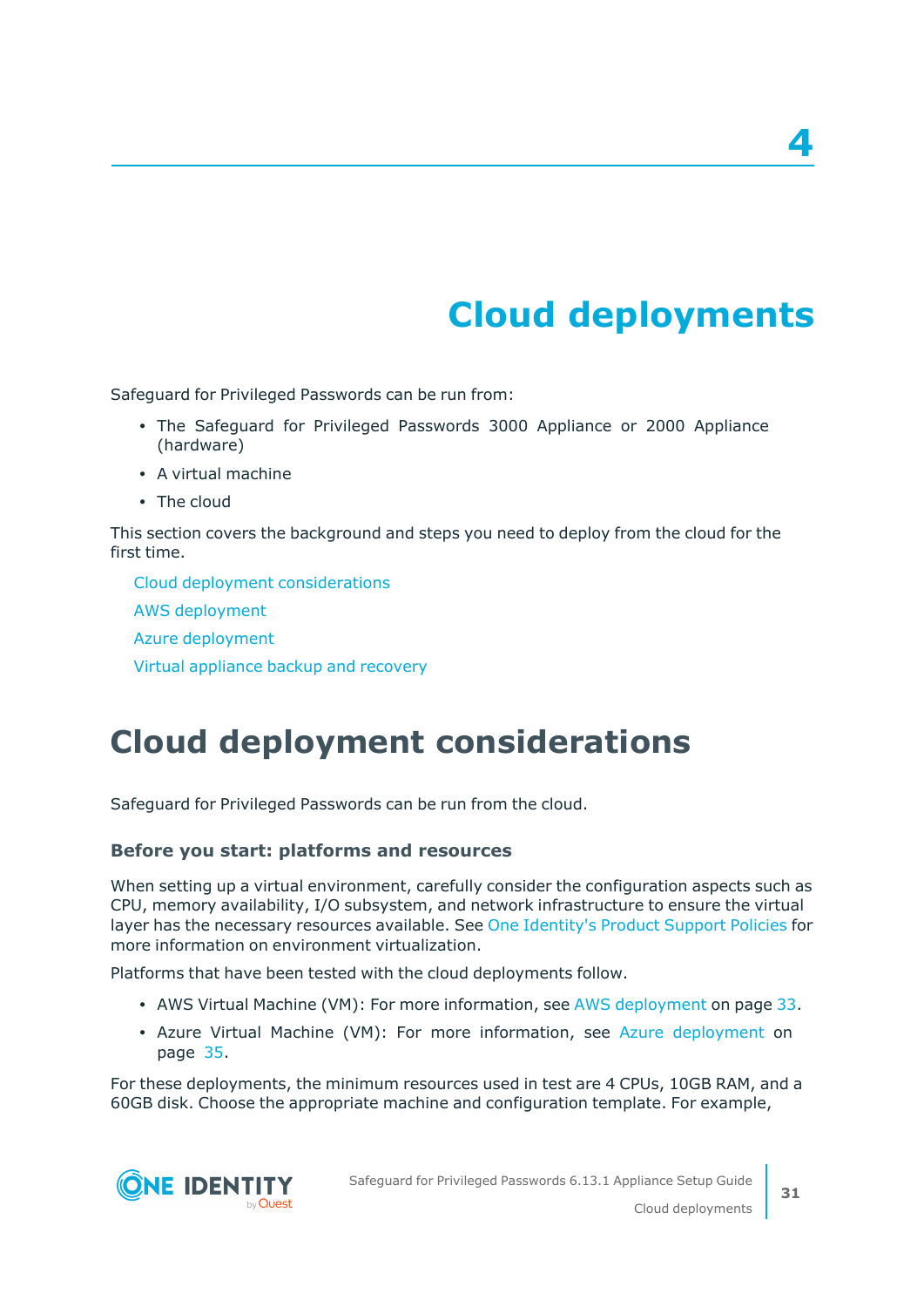when you click **Create** in the Azure Marketplace, default profiles display. You can click **Change size** to choose a different template.

#### **Restricting access to the web management kiosk for cloud deployments**

The web management kiosk runs on port 9337 in AWS and Azure and is intended for diagnostics and troubleshooting by Appliance Administrators.

**CAUTION: The Management web kiosk is available via HTTPS port 9337 for cloud platforms (including AWS and Azure). The Management web kiosk gives access to functions without authentication, such as pulling a support bundle or rebooting the appliance. In AWS, all ports are denied unless explicitly allowed. To deny access to port 9337, the port should be left out of the firewall rules. If the port is used, firewall rules should allow access to targeted users.**

#### *Azure: Block port 9337*

Use the following steps to block access to port 9337 in Azure.

- 1. Navigate to the virtual machine running Safeguard for Privileged Passwords.
- 2. In the left hand navigation menu select **Networking**.
- 3. Click **Add inbound port rule**.
- 4. Configure the inbound security rule as follows: Source: Any Source port ranges: \* Destination: Any Destination port ranges: 9337 Protocol: Any Action: Deny Priority: 100 (use the lowest priority for this rule) Name: DenyPort9337
- 5. Click **Add**.

#### *AWS: Block port 9337*

Use the following steps to block access to port 9337 in AWS.

- 1. From the EC2 Dashboard, navigate to the EC2 Instance running Safeguard for Privileged Passwords.
- 2. Select the instance.
- 3. In the **Description** tab, locate the **Security groups** field then click the name of the security group.
- 4. Select the **Inbound** tab.
- 5. Click **Edit**.
- 6. Remove any existing rules and add the following rules:
	- Type: Custom TCP Rule Protocol: TCP

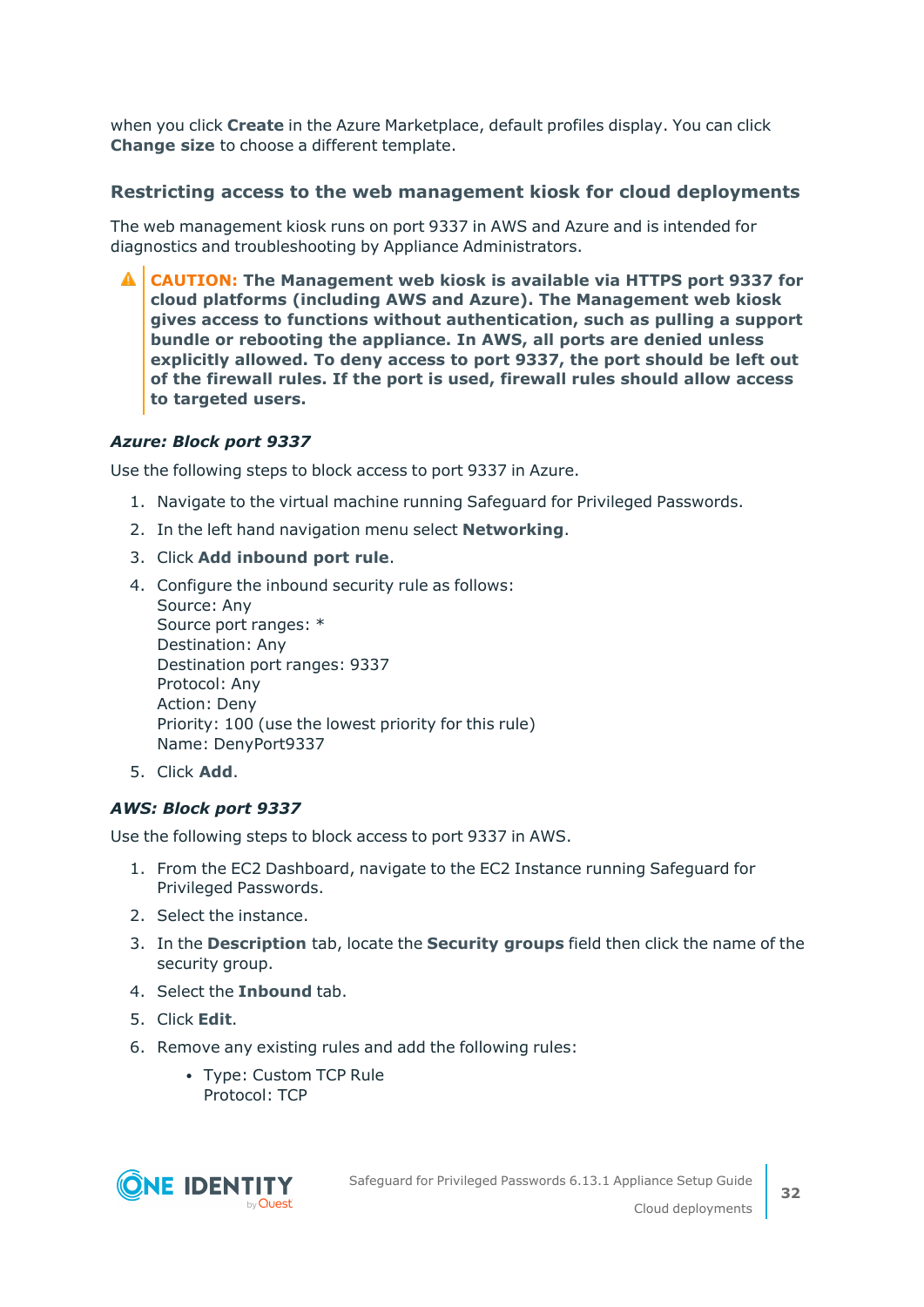Port Range: 655 Source: Anywhere Description: Cluster VPN

- Type: Custom UDP Rule Protocol: UDP Port Range: 655 Source: Anywhere Description: Cluster VPN
- Type: HTTPS Protocol: TCP Port range: 443 Source: Anywhere Description: Web API
- Type: Custom TCP Rule Protocol: TCP Port Range: 8649 Source: Anywhere Description: SPS Cluster
- <span id="page-32-0"></span>7. Click **Save**.

## **AWS deployment**

IMPORTANT: Before deploying, make sure you have read Cloud [deployment](#page-30-1) consid[erations](#page-30-1)

Safeguard for Privileged Passwords (SPP) can be run in the cloud using Amazon Web Services (AWS).

To deploy the Amazon Machine Image (AMI) of Safeguard for Privileged Passwords from AWS, visit the AWS marketplace listing for Safeguard for Privileged Passwords ([here](https://aws.amazon.com/marketplace/pp/B08KFPZ387?qid=1603920178098&sr=0-2&ref_=srh_res_product_title)) and follow the [Deployment](#page-33-0) steps.

#### <span id="page-32-1"></span>**Disk size considerations**

#### **CAUTION: Before making any changes to the disk size, shut down the VM (stopped and deallocated).**

Safeguard for Privileged Passwords (SPP) deploys with a minimal OS disk size. You should increase the size of the OS disk based on your estimated usage and budget. SPP on hardware comes with 1TB of disk. You can use more or less than this depending on how many assets, accounts, and daily users you expect to have. 500GB is a minimal production disk size and 2TB is the maximum.

Disk size can be handled through Amazon Elastic Compute Cloud (Amazon EC2). For more information, see Getting Started with [Amazon](https://aws.amazon.com/ec2/getting-started/) EC2. When you start up the VM, SPP automatically resizes the OS disk volume to use the available space.

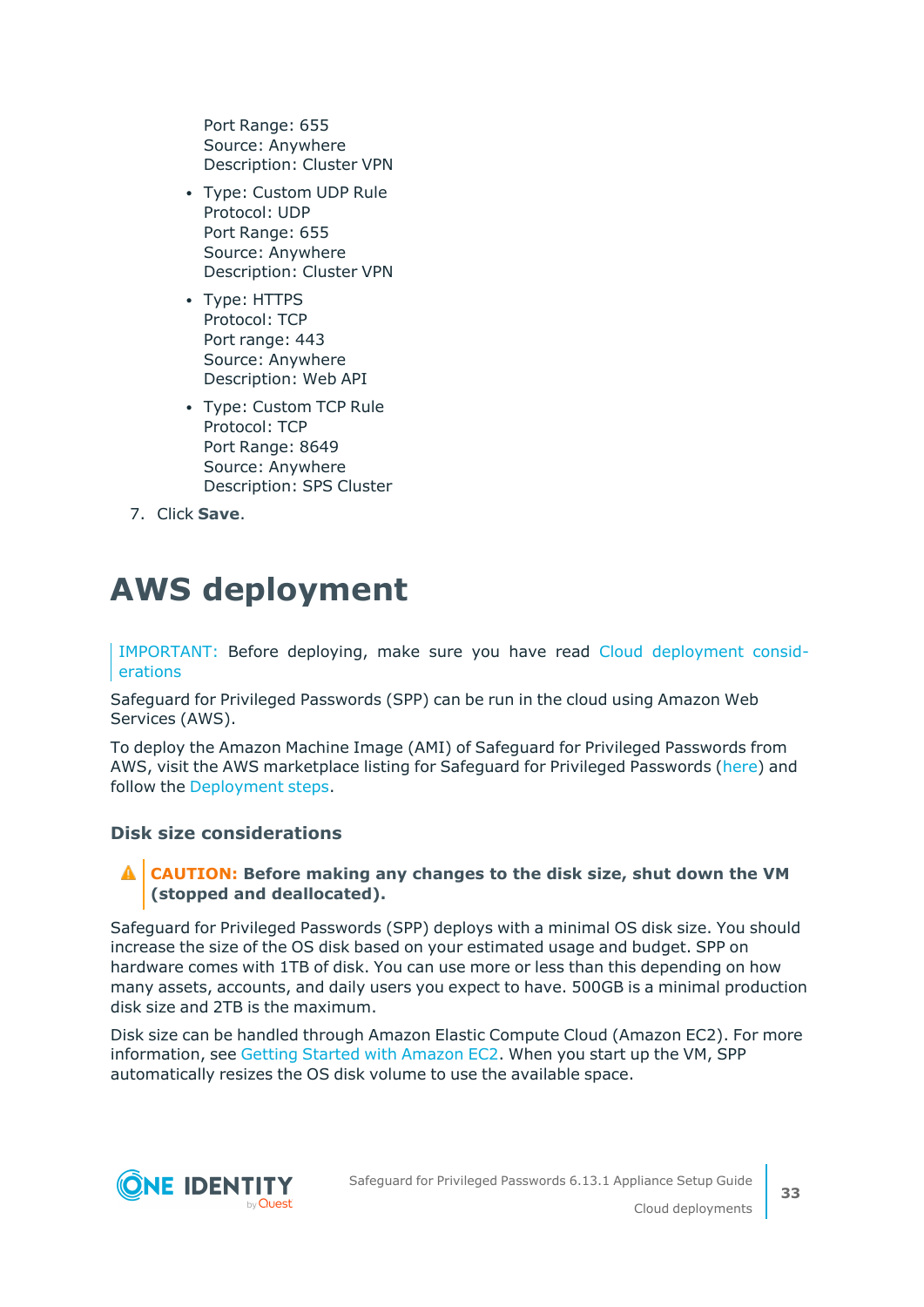#### <span id="page-33-1"></span>**AWS security considerations**

Running Safeguard for Privileged Passwords (SPP) in AWS comes with some security considerations that do not apply to the hardware appliance. We recommend:

- Do not give Safeguard a public IP address.
- Use the AWS key vault to encrypt the disk.
- Limit access within AWS to the Safeguard virtual machine. SPP in AWS cannot protect against rogue Administrators in the same way the hardware appliance can.

#### <span id="page-33-2"></span>**Static IP address required**

Configure the SPP VM with a static IP address in AWS. In AWS, the IP address must not change after the VM is deployed. If you need to change the IP address, take a backup, deploy again, and restore the backup. You can script the VM deploy to pick up an existing virtual NIC with the IP address configuration. For details, see the [Amazon](https://docs.aws.amazon.com/vpc/latest/userguide/what-is-amazon-vpc.html) Virtual Private Cloud [\(VPC\)](https://docs.aws.amazon.com/vpc/latest/userguide/what-is-amazon-vpc.html) documentation.

#### <span id="page-33-0"></span>**Deployment steps**

AWS automatically licenses the operating system during the deployment with an AWS KMS.

Larger deployments warrant larger sizing choices. Safeguard for Privileged Passwords hardware appliances have 32GB of RAM and 4 processors with at least 1TB of disk space.

#### *AWS Marketplace steps*

- 1. Go to the AWS marketplace listing for Safeguard for Privileged Passwords ([here](https://aws.amazon.com/marketplace/pp/B08KFPZ387?qid=1603920178098&sr=0-2&ref_=srh_res_product_title)).
- 2. On the One Identity Safeguard for Privileged Passwords page, click **Continue to Subscribe**.
- 3. Advance through the resource creation screens to configure your instance. In addition to the Disk size [considerations](#page-32-1), AWS security [considerations,](#page-33-1) and [Static](#page-33-2) [IP address](#page-33-2) required; One Identity recommends you select the **m4.2xlarge** instance type.
- 4. Once you have finished configuring the instance, select to launch the instance.

NOTE: The instance launch process may take a while to complete.

5. Once the instance has finished launching, log into the web client using your static IP address. You will need to use the default username (**admin**) and password (**Admin123**). You should change the admin password immediately. For details, see the *Safeguard for Privileged Passwords Administration Guide*, Setting a local user's password.

#### **View or change the cloud virtual appliance setup**

You can view or change the virtual appliance setup.

You can use the Safeguard for Privileged Passwords web management kiosk on port 9337 for diagnostics and troubleshooting.

You can also check the system logs via AWS:

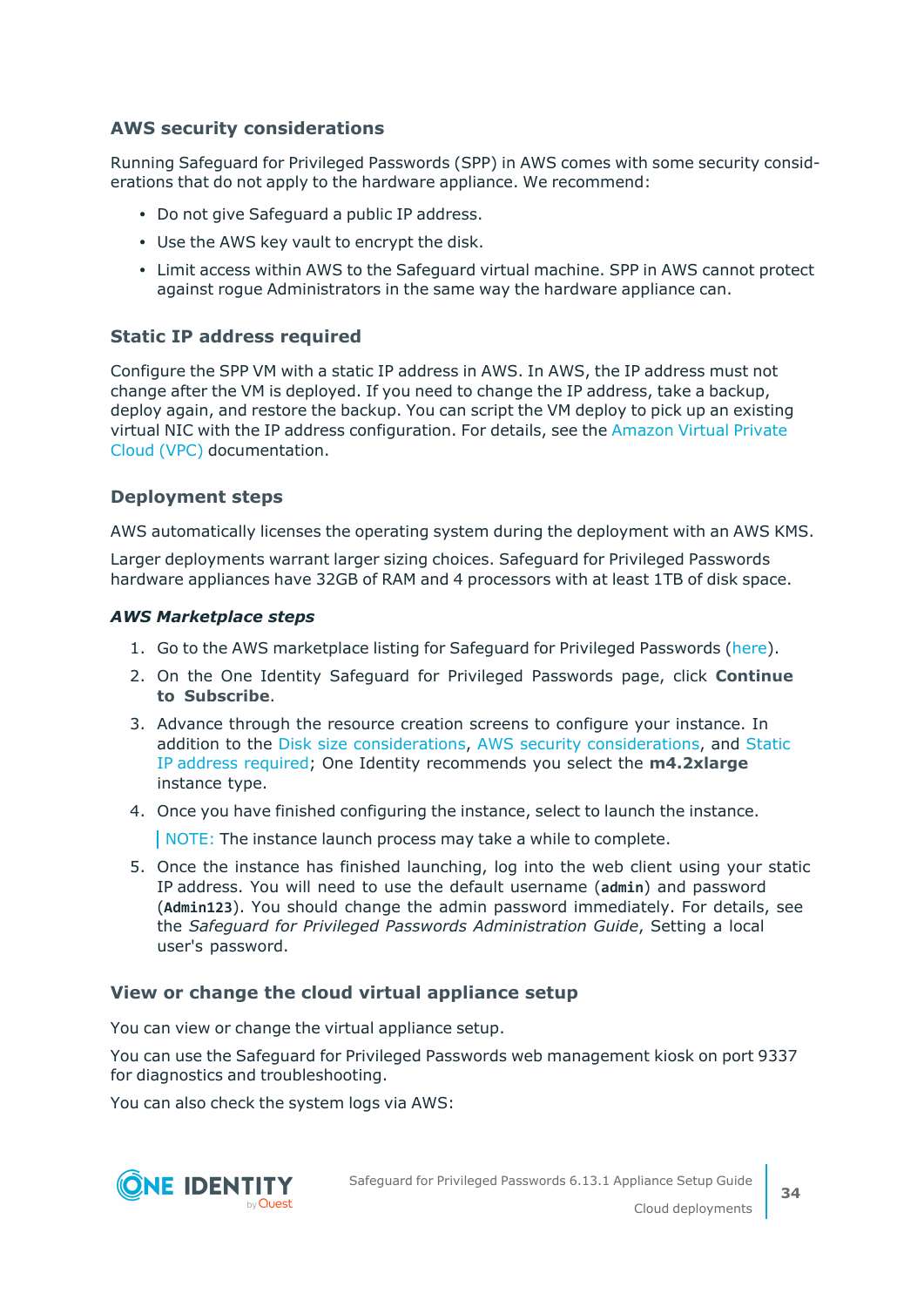- 1. To view the system log from AWS, select **Actions**, then **Instance Settings**, and then **Get System Log**.
- 2. Log in via https://<your IP>:9337

<span id="page-34-0"></span>To patch to a new version, use the desktop client or API.

## **Azure deployment**

IMPORTANT: Before deploying, make sure you have read Cloud [deployment](#page-30-1) consid[erations](#page-30-1)

Safeguard for Privileged Passwords (SPP) can be run in the cloud using Azure. A version of Safeguard for Privileged Passwords is available in the Azure Marketplace and an Azure Virtual Machine (VM) is required. See Windows virtual [machines](https://docs.microsoft.com/en-us/azure/virtual-machines/windows/overview) in Azure for details of setting up your VM.

When using Azure, Safeguard for Privileged Passwords is available on HTTPS X0. The Azure deployment does not use the MGMT service. The Recovery (Serial) Kiosk is used to view appliance information, Administrator password reset, power restart or shut down, and generating a support bundle. For more information, see Recovery Kiosk (Serial Kiosk) in the *Safeguard for Privileged Passwords Administration Guide*.

#### **Disk size considerations**

Safeguard for Privileged Passwords (SPP) deploys with a minimal OS disk size. You should increase the size of the OS disk based on your estimated usage and budget. SPP on hardware comes with 1TB of disk. You can use more or less than this depending on how many assets, accounts, and daily users you expect to have. 500GB is a minimal production disk size and 2TB is the maximum.

- 1. Deploy SPP.
- 2. Verify you can log in.
- 3. Shut down the VM (stopped and deallocated).
- 4. Follow Microsoft's guidance for increasing the disk size: How to [expand](https://docs.microsoft.com/en-us/azure/virtual-machines/windows/expand-os-disk) the OS drive of a virtual [machine](https://docs.microsoft.com/en-us/azure/virtual-machines/windows/expand-os-disk).

When you start up the VM, SPP automatically resizes the OS disk volume to use the available space.

#### **Azure security considerations**

Running Safeguard for Privileged Passwords (SPP) in Azure comes with some security considerations that do not apply to the hardware appliance. We recommend:

- Do not give Safeguard a public IP address.
- Use the Azure key vault to encrypt the disk.

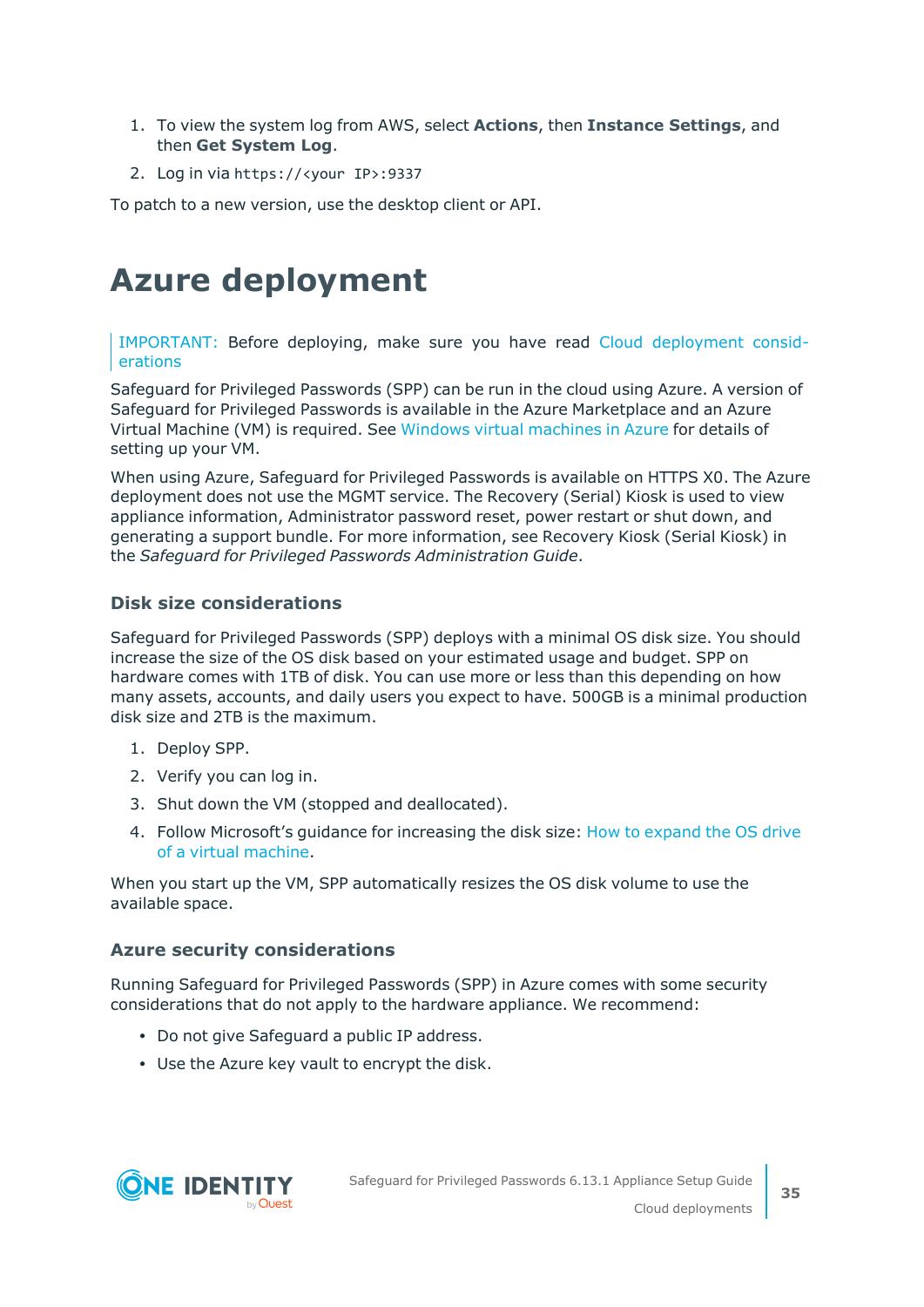• Limit access within Azure to the Safeguard virtual machine. SPP in Azure cannot protect against rogue Administrators in the same way the hardware appliance can.

#### **Static IP address recommended**

Configure the SPP VM with a static IP address in Azure. In Azure, the IP address must not change after the VM is deployed. If you need to change the IP address, take a backup, deploy again, and restore the backup. You can script the VM deploy to pick up an existing virtual NIC with the IP address configuration. For details, see Microsoft's Virtual [Network](https://docs.microsoft.com/en-us/azure/virtual-network/) documentation.

#### **Deployment steps**

Safeguard for Privileged Passwords is deployed from the Azure Marketplace. Azure automatically licenses the operating system during the deployment with an Azure KMS.

The Azure base image includes the required configuration necessary to deploy into Azure following Microsoft's guidance, Prepare a [Windows](https://docs.microsoft.com/en-us/azure/virtual-machines/windows/prepare-for-upload-vhd-image) VHD or VHDX to upload to Azure.

- 1. Log into the Azure portal.
- 2. Under **Azure services**, click **Create a resource**.
- 3. Search for "One Identity Safeguard for Privileged Passwords" and click the tile.
- 4. On the One Identity Safeguard for Privileged Passwords screen, click **Create**.
- 5. Advance through the resource creation screens. Considerations follow:
	- For small deployments, it is recommended to choose at least VM size Standard D2s v3. Larger deployments warrant larger sizing choices. Safeguard hardware appliances have 32GB of RAM and 4 processors with at least 1 TB of disk space.
	- You must set an administrator user name and password as part of the image creation, however, SPP will disable this account during initial setup.
	- **.** Set public inbound ports to **None**.
	- Choose your Windows licensing option.
	- Make sure to enable boot diagnostics and the serial kiosk. The Azure Serial console will be used to provide access to the Safeguard Recovery Kiosk.
- 6. Once you are finished configuring the VM, click **Create**. Azure will deploy the SPP virtual machine.
- 7. When the virtual machine deployment is finished, SPP will automatically start initializing and configuring itself for the first use. This usually takes between 5-30 minutes, depending on the VM sizing. During initialization, Safeguard will enable the firewall and disable remote access to the VM. You can monitor the progress of initialization from the Azure Serial console. While the initialization is running, do not log in to the VM or power off or restart the VM.
- 8. When initialization is complete, you will see the Safeguard Recovery (Serial) Kiosk on the Azure Serial console screen.
- 9. Log in to the appliance via the web using the default username and password admin / Admin123. You should change the admin password immediately. For details, see the

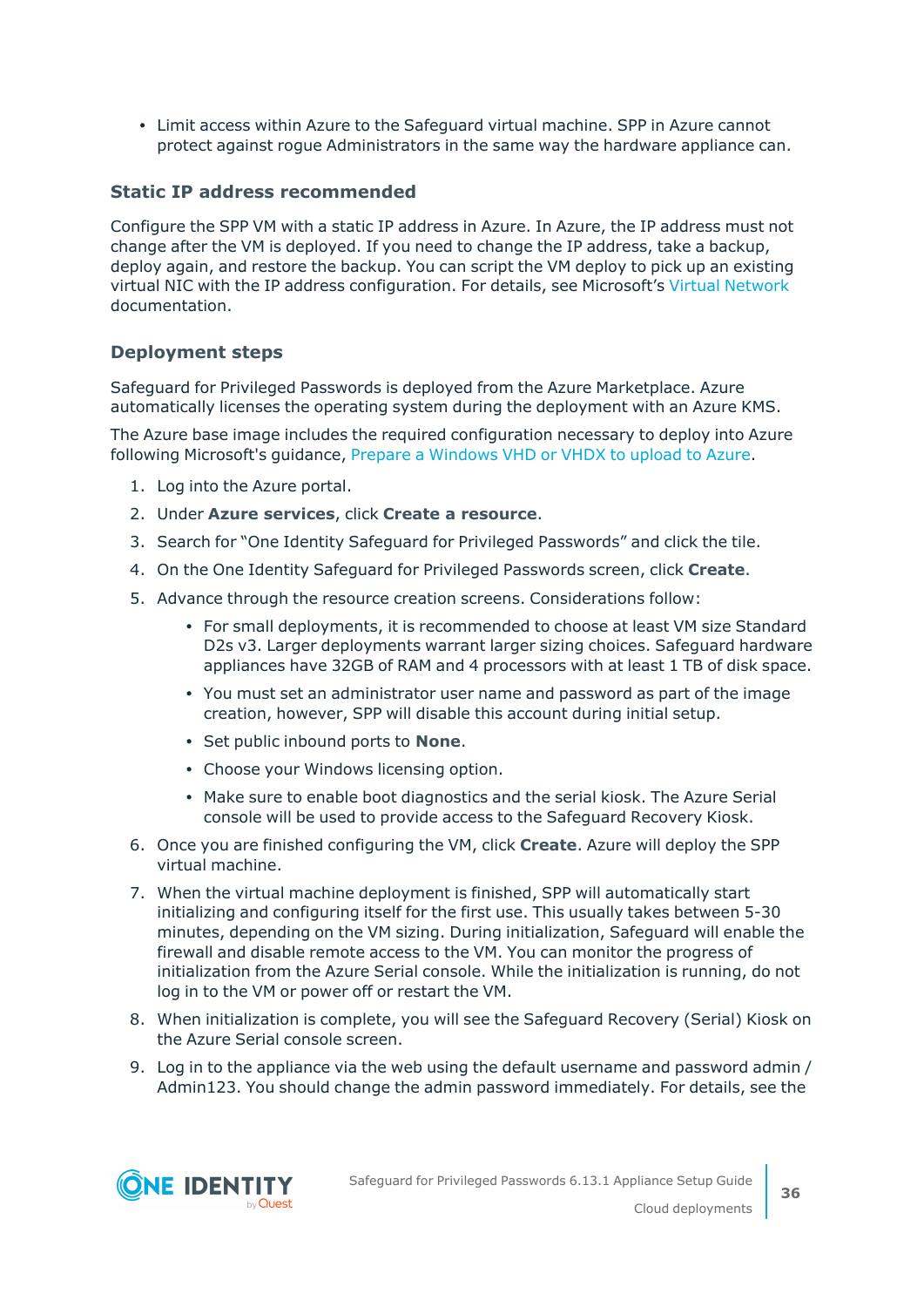*Safeguard for Privileged Passwords Administration Guide*, Setting a local user's password.

10. After clustering, change the trusted servers, CORS and redirects setting. As a best practice, after you have created your Safeguard for Privileged Passwords cluster (or if just using a single VM), change the Trusted Servers, CORS and Redirects setting to the empty string or a list of values to integration applications you wish to allow. For more details, see the *Safeguard for Privileged Passwords Administration Guide*, Trusted Servers, CORS and Redirects.

#### **View or change the cloud virtual appliance setup**

You can view or change the virtual appliance setup.

The Administrator uses the Recovery Kiosk (Serial Kiosk) to perform the following.

- Get appliance information
- Reset the Administrator password
- Restart or shut down the virtual appliance
- Generate a support bundle
- Resolve a quarantine ( For more information, see What do I do when an appliance goes into quarantine in the *Safeguard for Privileged Passwords Administration Guide*.)

For more information, see Recovery Kiosk (Serial Kiosk) in the *Safeguard for Privileged Passwords Administration Guide*.

<span id="page-36-0"></span>To patch to a new version, use the desktop client or API.

## **Virtual appliance backup and recovery**

Use the following information to back up and recover a Safeguard for Privileged Passwords virtual appliance. Factory reset is not an option for virtual appliances. To factory reset a virtual appliance, just redeploy the appliance.

### **Backing up the virtual appliance**

To ensure security of the hardware appliance, backups taken from a hardware appliance cannot be restored on virtual appliances and backups taken from a virtual appliance cannot be restored on a hardware appliance.

Backup is handled via **Administrative Tools** | **Settings** | **Backup and Retention**. For more information, see Backup and Retention settings in the *Safeguard for Privileged Passwords Administration Guide*.

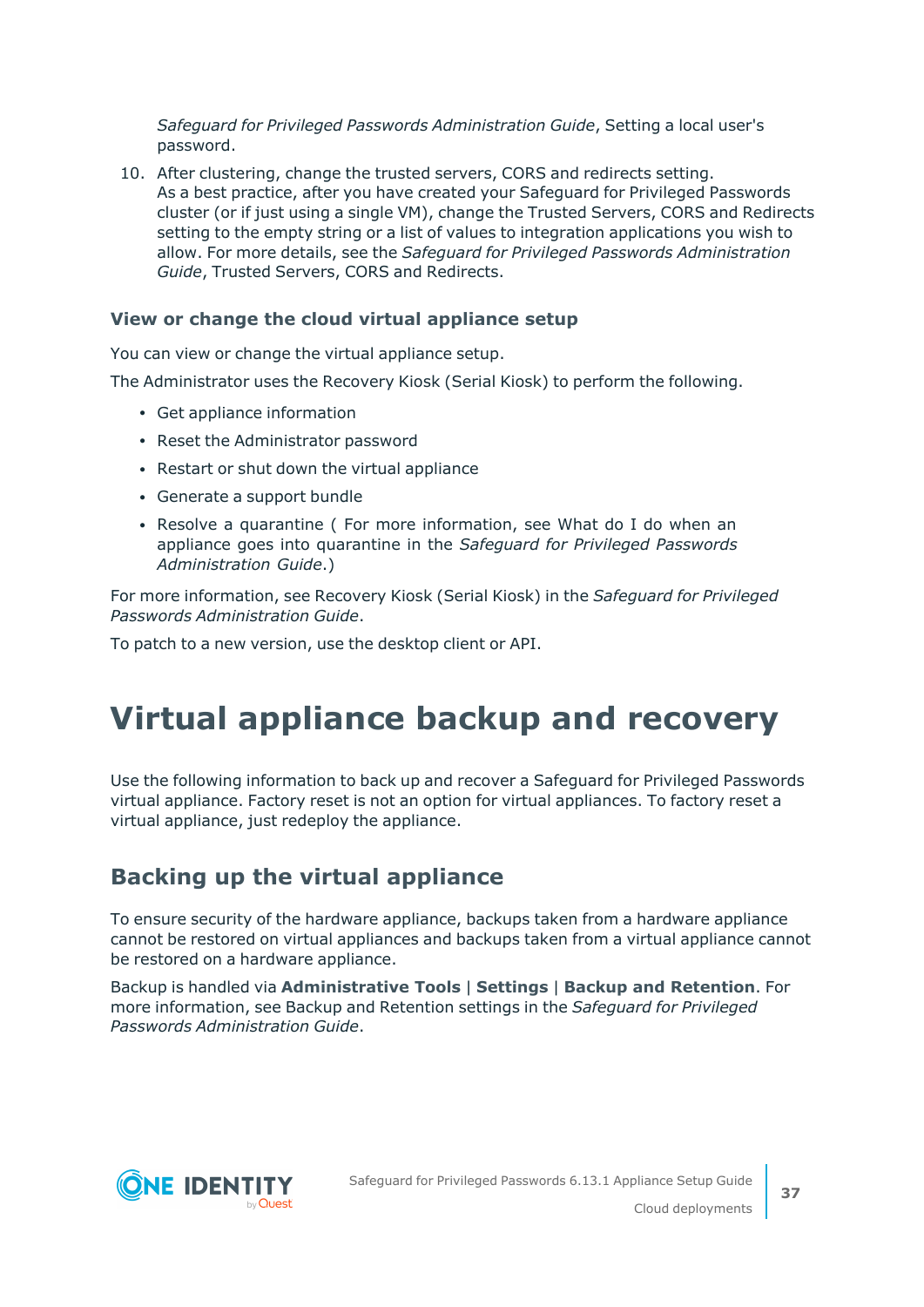### **Recovery of the virtual appliance**

A Safeguard for Privileged Passwords virtual appliance is reset by using the following recovery steps.

#### *On-prem virtual appliance (for example, Hyper-V or VMware)*

- 1. Redeploy the virtual appliance and run **Initial Setup**. For more information, see Setting up the virtual appliance in the *Safeguard for Privileged Passwords Administration Guide*.
- 2. Restore the backup. For more information, see Backup and Retention settings in the *Safeguard for Privileged Passwords Administration Guide*.

#### *Cloud virtual appliance (for example, AWS or Azure)*

- 1. Redeploy using the deployment steps:
	- AWS: For more information, see AWS [deployment](#page-32-0).
	- Azure: For more information, Azure [deployment](#page-34-0).

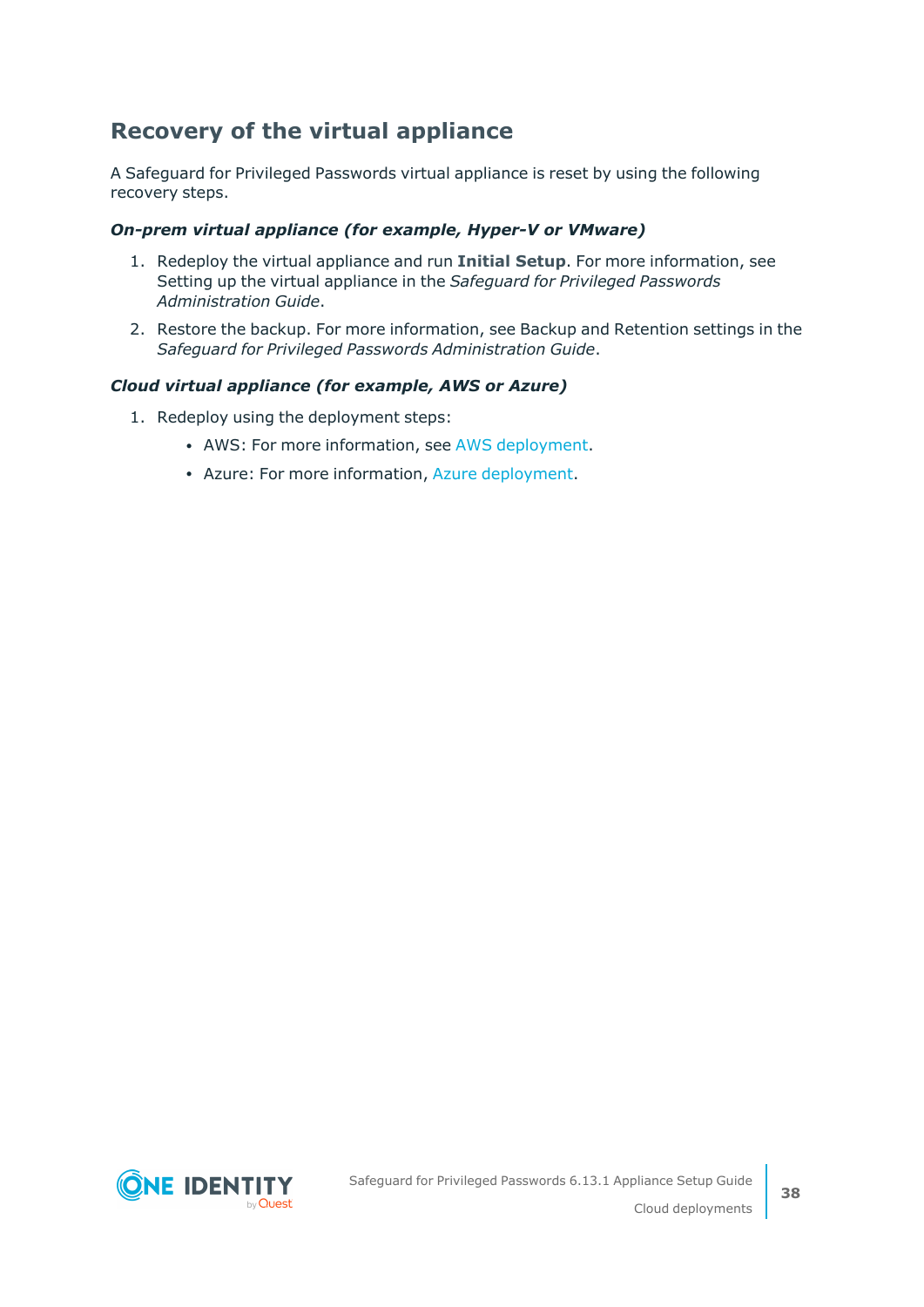# <span id="page-38-0"></span>**System requirements and versions**

Safeguard for Privileged Passwords allows you to manage access requests, approvals, and reviews for your managed accounts and systems:

- The Windows desktop client consists of an end-user view and administrator view. The fully featured desktop client exposes all of the functionality of Safeguard based on the role of the authenticated user.
- The web client is especially useful for requesters, reviewers, and approvers. Many administration functions are available as well.
- The web management console displays whenever you connect to the virtual appliance and is used for first time configuration. When setting up a virtual environment, carefully consider the configuration aspects such as CPU, memory availability, I/O subsystem, and network infrastructure to ensure the virtual layer has the necessary resources available. See One [Identity's](https://support.oneidentity.com/essentials/support-guide#tab3) Product [Support](https://support.oneidentity.com/essentials/support-guide#tab3) Policies for more information on environment virtualization.

#### **CAUTION: The Safeguard for Privileged Passwords client version must match the installed Safeguard for Privileged Passwords version.**

Ensure that your system meets the minimum hardware and software requirements for these clients.

If a Safeguard Sessions Appliance is linked to Safeguard for Privileged Passwords, session recording is handled via Safeguard for Privileged Session. The link is initiated from Safeguard for Privileged Sessions. For details about the link steps and issue resolution, see the *One Identity Safeguard for Privileged Sessions [Administration](https://support.oneidentity.com/technical-documents/one-identity-safeguard-for-privileged-sessions/administration-guide) Guide*.

### **Bandwidth**

It is recommended that connection, including overhead, is faster than 10 megabits per second inter-site bandwidth with a one-way latency of less than 500 milliseconds. If you are using traffic shaping, you must allow sufficient bandwidth and priority to port 655 UDP/TCP in the shaping profile. These numbers are offered as a guideline only in that other factors could require additional network tuning. These factors include but are not limited to: jitter, packet loss, response time, usage, and network saturation. If there are any further questions, please check with your Network Administration team.

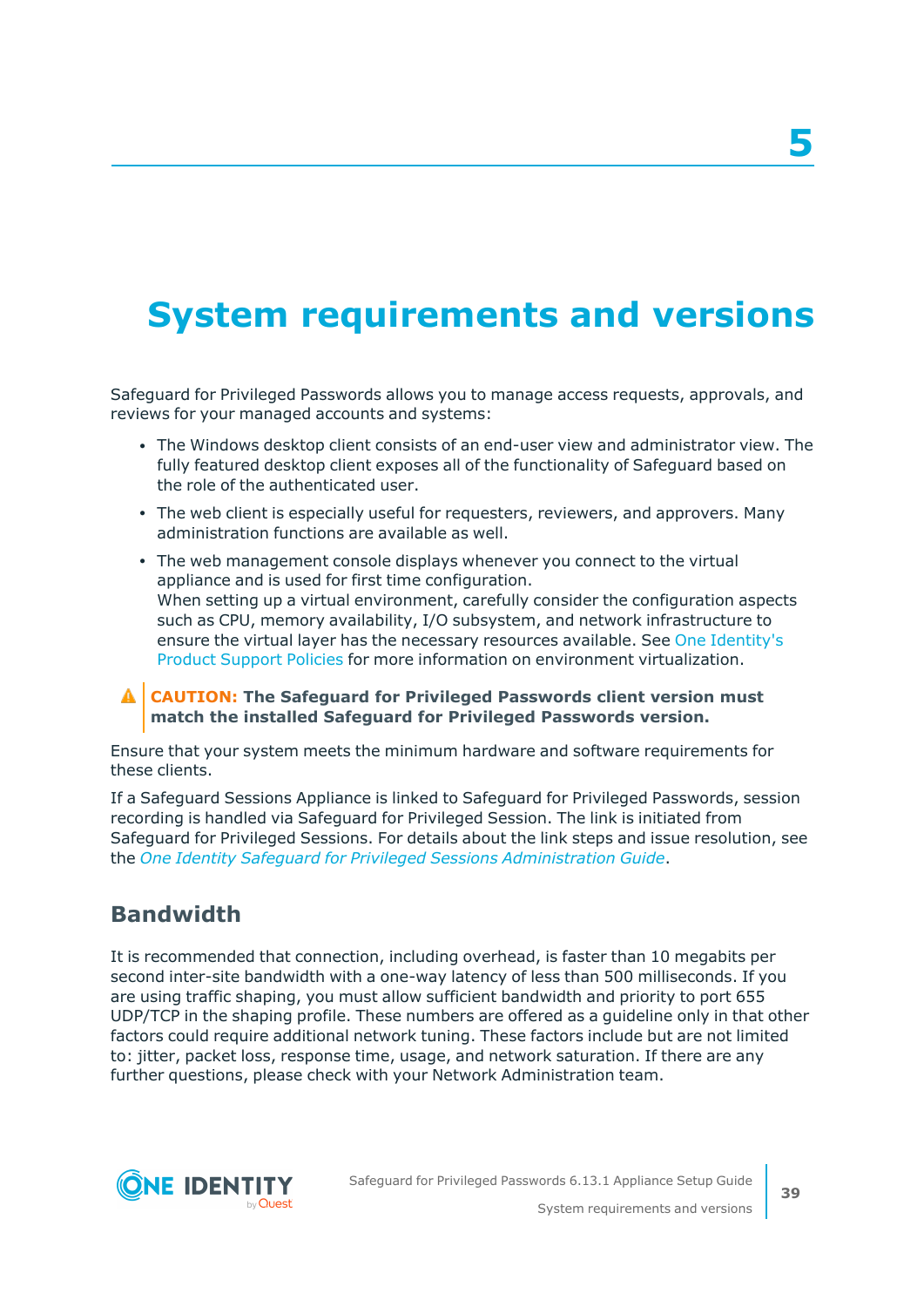## <span id="page-39-0"></span>**Desktop client system requirements**

The desktop client is a Windows application suitable for use on end-user machines. You install the desktop client by means of an MSI package that you can download from the appliance web client portal. You do not need administrator privileges to install Safeguard for Privileged Passwords.

NOTE: PuTTY is used to launch the SSH client for SSH session requests and is included in the install. The desktop client looks for any user-installed PuTTY in the following locations:

- Any reference to putty in the PATH environment variable
- c:/Program Files/Putty
- c:/Program Files(x86)/Putty
- c:/Putty

If PuTTY is not found, the desktop client uses the version of PuTTY that it installed at:

<user-home-dir>/AppData/Local/Safeguard/putty.

If the user later installs PuTTY in any of the locations above, the desktop client uses that version which ensures the user has the latest version of PuTTY.

| <b>Requirements</b>                                                                                                                                                                                                                                                                                                                                                   |
|-----------------------------------------------------------------------------------------------------------------------------------------------------------------------------------------------------------------------------------------------------------------------------------------------------------------------------------------------------------------------|
| Microsoft .NET Framework 4.7.2 (or later)                                                                                                                                                                                                                                                                                                                             |
| 64-bit editions of:                                                                                                                                                                                                                                                                                                                                                   |
| • Windows 7                                                                                                                                                                                                                                                                                                                                                           |
| • Windows $8.1$                                                                                                                                                                                                                                                                                                                                                       |
| Windows 10<br>$\bullet$                                                                                                                                                                                                                                                                                                                                               |
| • Windows Server 2008 R2                                                                                                                                                                                                                                                                                                                                              |
| • Windows Server 2012                                                                                                                                                                                                                                                                                                                                                 |
| • Windows Server 2012 R2                                                                                                                                                                                                                                                                                                                                              |
| • Windows Server 2016                                                                                                                                                                                                                                                                                                                                                 |
| • Windows Server 2019                                                                                                                                                                                                                                                                                                                                                 |
| If the appliance setting, TLS 1.2 Only is enabled,<br>(Administrative Tools   Settings   Appliance   Appliance<br><b>Information</b> ), ensure the desktop client also has TLS 1.2<br>enabled. If the client has an earlier version of TLS enabled, you will<br>be locked out of the client and will not be able to connect to<br>Safeguard for Privileged Passwords. |
|                                                                                                                                                                                                                                                                                                                                                                       |

#### **Table 1: Desktop client requirements**

IMPORTANT: The Windows 7 Desktop client has additional

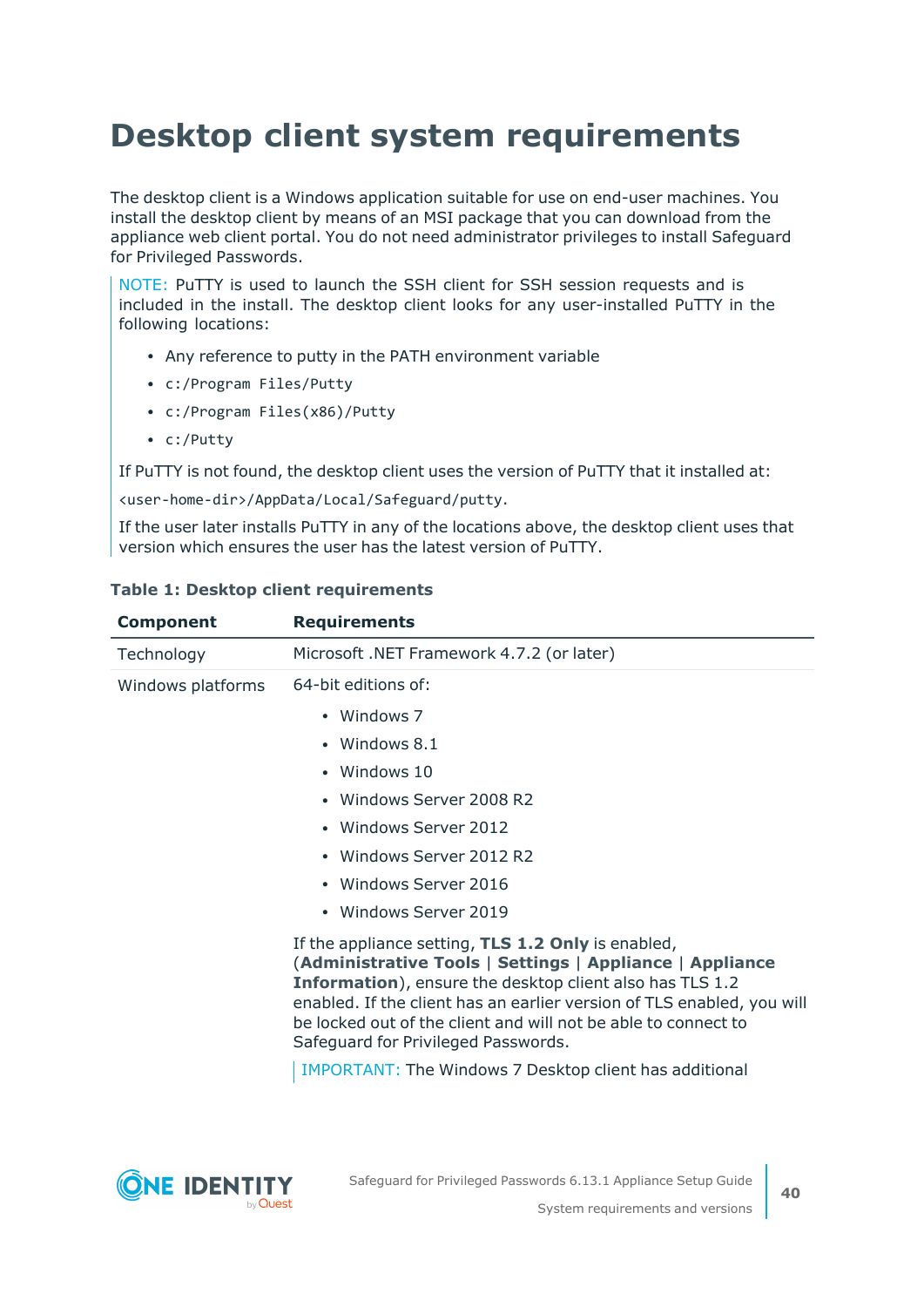| <b>Component</b> | <b>Requirements</b>                                                                                                                                                                  |
|------------------|--------------------------------------------------------------------------------------------------------------------------------------------------------------------------------------|
|                  | requirements in order to enable TLS 1.2. For information, see<br>Update to enable TLS 1.1 and TLS 1.2 as default secure<br>protocols in WinHTTP in Windows.                          |
|                  | Considerations:                                                                                                                                                                      |
|                  | • To use FIDO2 two-factor authentication, you will need a web<br>browser that supports the WebAuthn standard.                                                                        |
| Desktop Player   | See One Identity Safeguard for Privileged Sessions Safeguard<br>Desktop Player User Guide available at: One Identity Safeguard for<br>Privileged Sessions - Technical Documentation. |

## <span id="page-40-0"></span>**Web client system requirements**

| <b>Component</b> | <b>Requirements</b>                              |
|------------------|--------------------------------------------------|
| Web browsers     | Desktop browsers:                                |
|                  | • Apple Safari 13.1 for desktop (or later)       |
|                  | • Google Chrome 80 (or later)                    |
|                  | • Microsoft Edge 80 (or later)                   |
|                  | • Mozilla Firefox 69 (or later)                  |
|                  | Mobile device browsers:                          |
|                  | • Apple iOS 13 (or later)                        |
|                  | • Google Chrome on Android version 80 (or later) |

#### **Table 2: Web requirements**

## <span id="page-40-1"></span>**Web management console system requirements**

#### **Table 3: Web kiosk requirements**

| <b>Component</b> | <b>Requirements</b>                        |
|------------------|--------------------------------------------|
| Web management   | Desktop browsers:                          |
| console          | • Apple Safari 13.1 for desktop (or later) |
|                  | • Google Chrome 80 (or later)              |

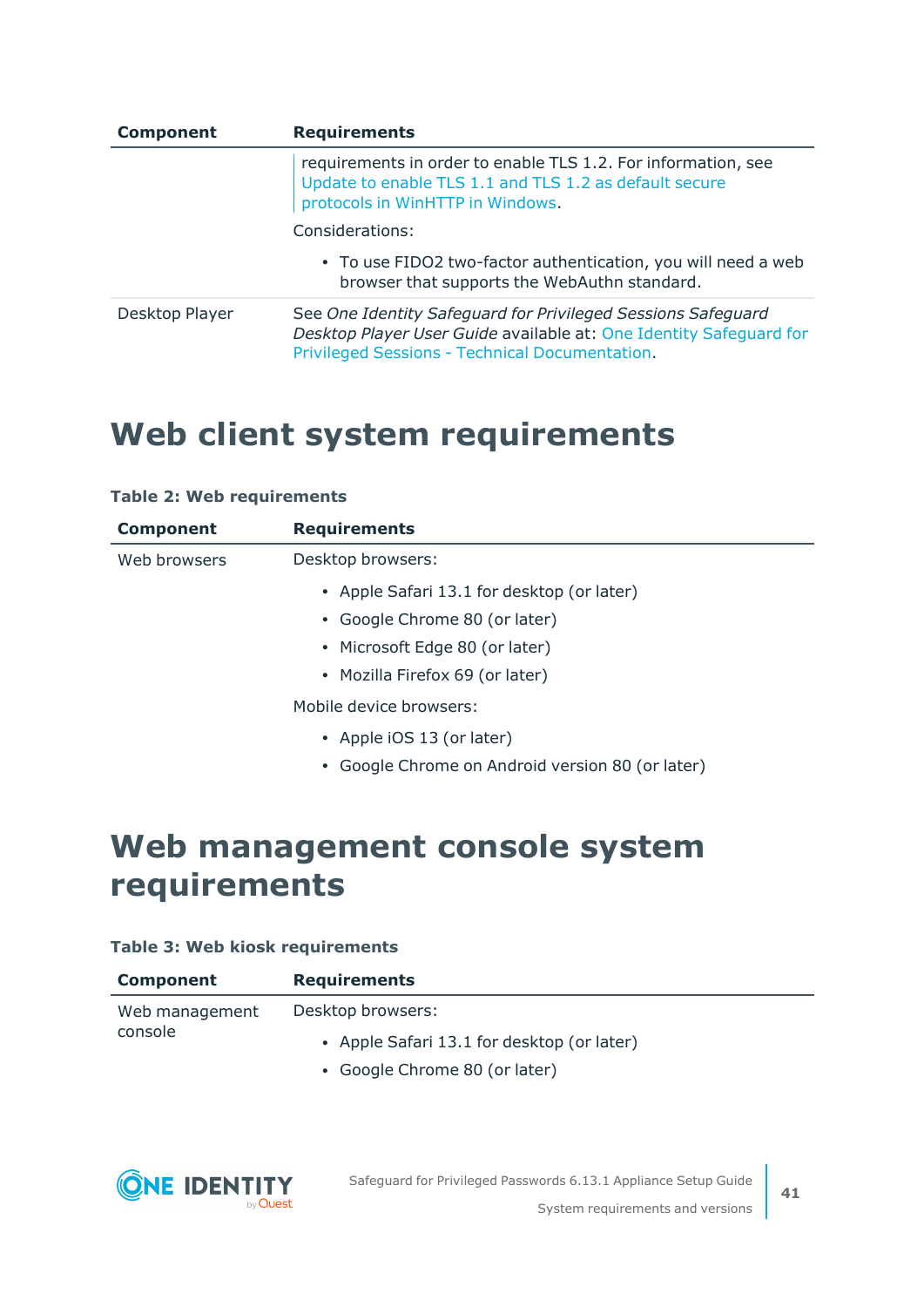| <b>Component</b> | <b>Requirements</b>            |  |
|------------------|--------------------------------|--|
|                  | • Microsoft Edge 80 (or later) |  |

• Mozilla Firefox 69 (or later)

Platforms and versions follow.

- You must license the VM with a Microsoft Windows license. We recommend using either the MAK or KMS method. Specific questions about licensing should be directed to your Sales Representative.
- Supported hypervisors:
	- Microsoft Hyper-V (VHDX) version 8 or higher
	- VMware vSphere with vSphere Hypervisor (ESXi) versions 6.5 or higher
	- VMware Worksation version 13 or higher
- Minimum resources: 4 CPUs, 10GB RAM, and a 500GB disk. The virtual appliances default deploy does not provide adequate resources. Ensure these minimum resources are met.

## <span id="page-41-0"></span>**Supported platforms**

Safeguard for Privileged Passwords supports a variety of platforms, including custom platforms.

### **Safeguard for Privileged Passwords tested platforms**

The following table lists the platforms and versions that have been tested for Safeguard for Privileged Passwords (SPP). Additional assets may be added to Safeguard for Privileged Passwords. If you do not see a particular platform listed when adding an asset, use the **Other**, **Other Managed**, **Other Directory**, or **Linux** selection on the **Management** tab of the **Asset** dialog.

NOTE: Prior to Safeguard for Privileged Passwords 6.8, the version and architecture information was readonly. It was stored with the platform and formed part of the platform name. As of Safeguard for Privileged Passwords 6.8, this information is no longer associated with the platform. It is now optional, and can be configured on each asset.

A new set of platforms are defined in Safeguard for Privileged Passwords 6.8 to replace the legacy platforms. See the table below for details on how the legacy platforms are mapped to the new platforms.

For customers upgrading from a pre-6.8 version of Safeguard for Privileged Passwords, the legacy platform will automatically be mapped to the corresponding new platform for each existing asset. Following an upgrade, the platform id of each existing asset will have

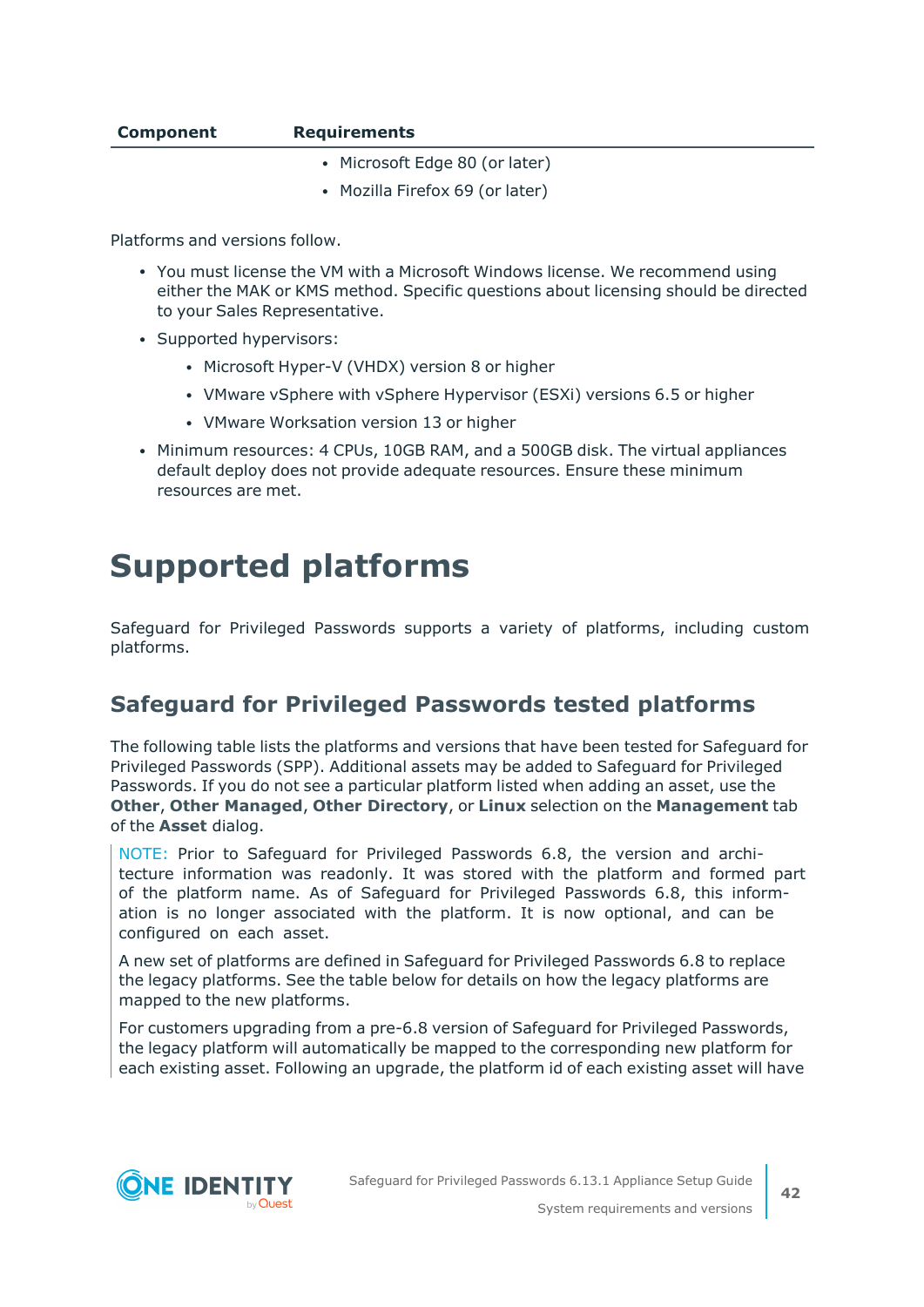changed. Some platform names may also have changed. From the desktop UI, only the new platforms are available when creating an asset. By default, the API will also only report the new platforms. For example, a GET request to the following URI will report only the new platforms:

https://<appliance>/servive/core/V3/Platforms

The legacy platforms still exist within Safeguard for Privileged Passwords for reference, but can only be retrieved using a filter query with the API. For example, the following will retrieve the legacy Active Directory platform:

https://<appliance>/servive/core/V3/Platforms?filter=Id%20eq%203

#### **SPP linked to SPS: Sessions platforms**

**CAUTION: When linking your One Identity Safeguard for Privileged Sessions (SPS) deployment to your One Identity Safeguard for Privileged Passwords (SPP) deployment, ensure that the SPS and SPP versions match exactly, and keep the versions synchronized during an upgrade. For example, you can only link SPS version 6.6 to SPP version 6.6, and if you upgrade SPS to version 6.7, you must also upgrade SPP to 6.7.**

**Make sure that you do not mix Long Term Supported (LTS) and feature releases. For example, do not link an SPS version 6.0 to an SPP version 6.1.**

When Safeguard for Privileged Passwords (SPP) is linked with a Safeguard for Privileged Sessions (SPS) appliance, platforms are supported that use one of these protocols:

- SPP 2.8 or lower: RDP, SSH
- SPP 2.9 or higher: RDP, SSH, or Telnet

Some platforms may support more than one protocol. For example, a Linux (or Linux variation) platform supports both SSH and Telnet protocols.

| <b>Platform Name</b>                  | <b>Legacy Platform (ID)</b>                                            | <b>Supports</b><br><b>SPP</b> | <b>Supports</b><br><b>SPS Access</b> |
|---------------------------------------|------------------------------------------------------------------------|-------------------------------|--------------------------------------|
| ACF2 - Mainframe                      | ACF2 - Mainframe LDAP r14 zSeries<br>ACF2 - Mainframe LDAP r15 zSeries | True                          | True                                 |
| ACF2 - Mainframe<br>LDAP <sup>.</sup> | ACF2 - Mainframe LDAP r14 zSeries<br>ACF2 - Mainframe LDAP r15 zSeries | True                          | False                                |
| <b>Active Directory</b>               | <b>Active Directory</b>                                                | True                          | False                                |
| AIX                                   | AIX 6.1 PPC<br>AIX 7.1 PPC<br>AIX 7.2 PPC                              | True                          | True                                 |

#### **Table 4: Supported platforms: Assets that can be managed**

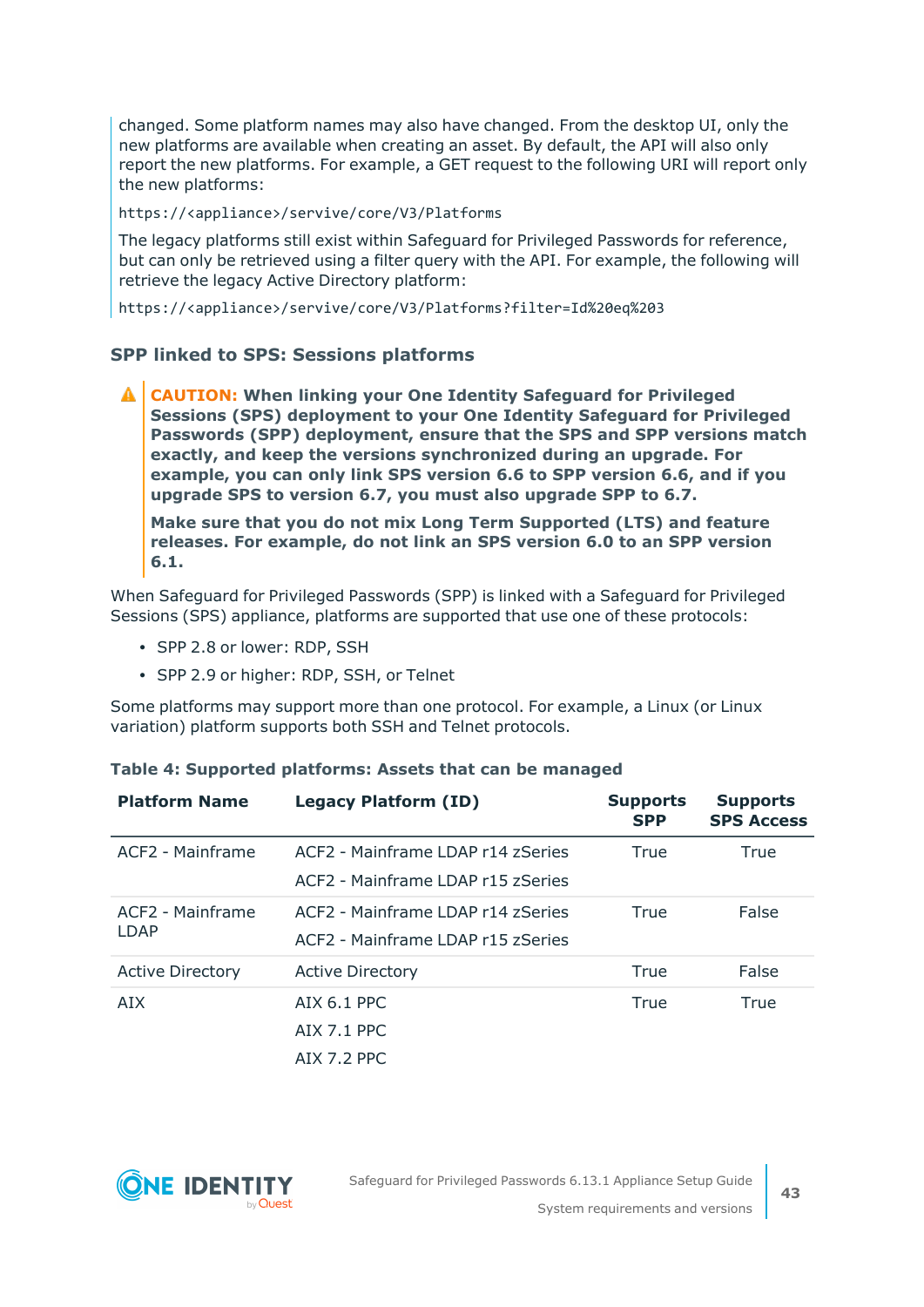| <b>Platform Name</b>          | <b>Legacy Platform (ID)</b>   | <b>Supports</b><br><b>SPP</b> | <b>Supports</b><br><b>SPS Access</b> |
|-------------------------------|-------------------------------|-------------------------------|--------------------------------------|
|                               | AIX Other                     |                               |                                      |
| Amazon Linux                  | Amazon Linux 2 x86_64         | True                          | True                                 |
|                               | Amazon Linux Other x86_64     |                               |                                      |
| Amazon Web<br><b>Services</b> | Amazon Web Services 1         | True                          | False                                |
| CentOS Linux                  | CentOS Linux 6 x86            | <b>True</b>                   | <b>True</b>                          |
|                               | CentOS Linux 6 x86_64         |                               |                                      |
|                               | CentOS Linux 7 x86_64         |                               |                                      |
|                               | CentOS Linux 8 x86_64         |                               |                                      |
|                               | CentOS Linux Other            |                               |                                      |
| <b>Check Point GAIA</b>       | Check Point GAiA (SSH) R76    | True                          | True                                 |
| (SSH)                         | Check Point GAiA (SSH) R77    |                               |                                      |
|                               | Check Point GAIA (SSH) R80.30 |                               |                                      |
| <b>Cisco ASA</b>              | Cisco ASA 7.X                 | True                          | <b>True</b>                          |
|                               | Cisco ASA 8.X                 |                               |                                      |
|                               | Cisco ASA 9.X                 |                               |                                      |
|                               | Cisco ASA Other               |                               |                                      |
| Cisco IOS (510)               | Cisco IOS 12.X                | True                          | True                                 |
|                               | Cisco IOS 15.X                |                               |                                      |
|                               | Cisco IOS 16.X                |                               |                                      |
|                               | Cisco IOS Other               |                               |                                      |
| Cisco ISE                     | Cisco ISE 2.7                 | <b>True</b>                   | False                                |
|                               | Cisco ISE 3                   |                               |                                      |
| Cisco ISE CLI                 | Cisco ISE CLI 2.7             | <b>True</b>                   | True                                 |
|                               | Cisco ISE CLI 3               |                               |                                      |
| Cisco NX-OS                   | Cisco NX-OS 9.3(7)            | True                          | True                                 |
|                               | Cisco NX-OS 9.3(7a)           |                               |                                      |
| Debian GNU/Linux              | Debian GNU/Linux 10 MIPS      | True                          | True                                 |
| (511)                         | Debian GNU/Linux 10 PPC       |                               |                                      |
|                               | Debian GNU/Linux 10 x86       |                               |                                      |
|                               | Debian GNU/Linux 10 x86_64    |                               |                                      |

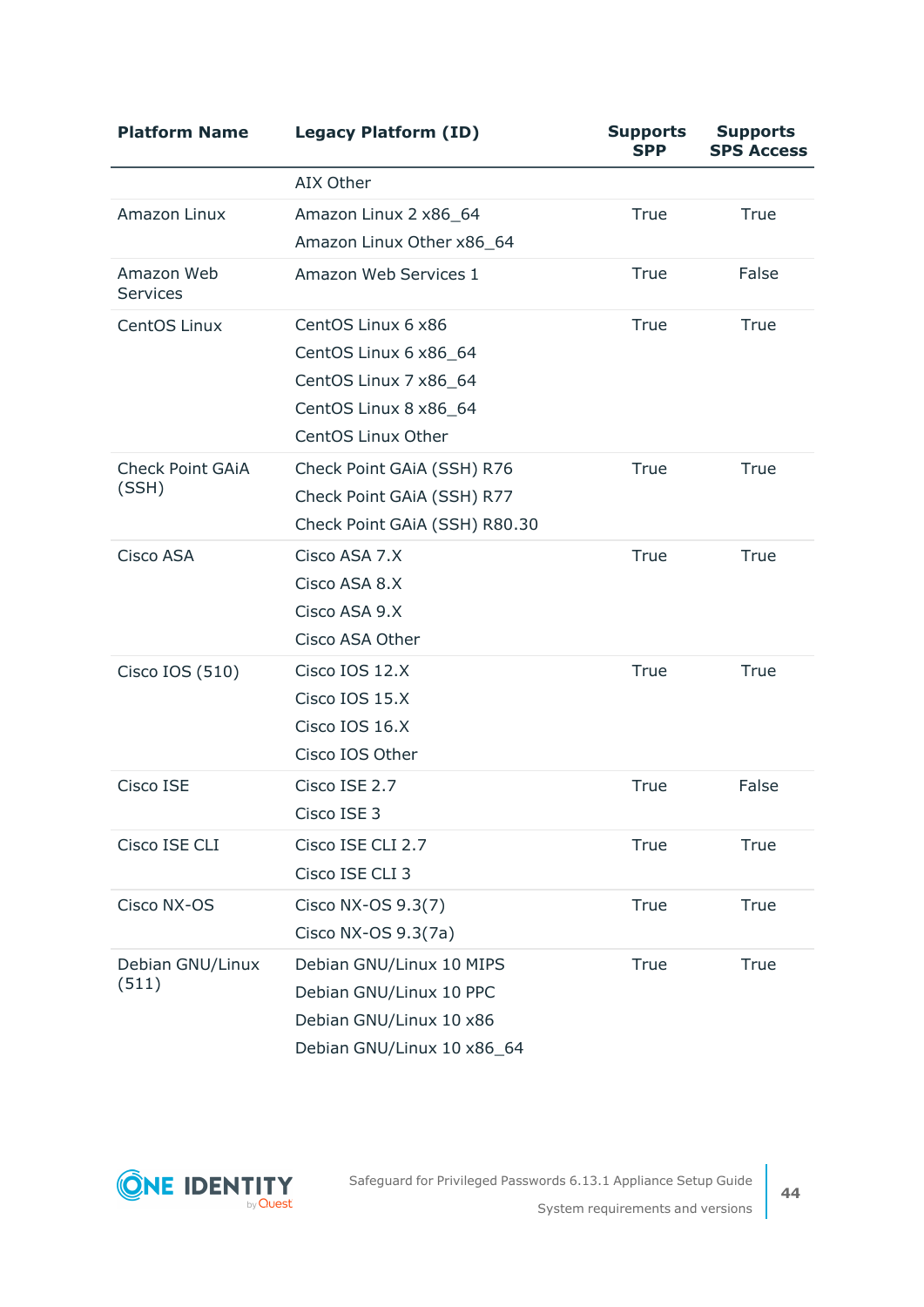| <b>Platform Name</b> | <b>Legacy Platform (ID)</b> | <b>Supports</b><br>SPP | <b>Supports</b><br><b>SPS Access</b> |
|----------------------|-----------------------------|------------------------|--------------------------------------|
|                      | Debian GNU/Linux 10 zSeries |                        |                                      |
|                      | Debian GNU/Linux 6 MIPS     |                        |                                      |
|                      | Debian GNU/Linux 6 PPC      |                        |                                      |
|                      | Debian GNU/Linux 6 x86      |                        |                                      |
|                      | Debian GNU/Linux 6 x86_64   |                        |                                      |
|                      | Debian GNU/Linux 6 zSeries  |                        |                                      |
|                      | Debian GNU/Linux 7 MIPS     |                        |                                      |
|                      | Debian GNU/Linux 7 PPC      |                        |                                      |
|                      | Debian GNU/Linux 7 x86      |                        |                                      |
|                      | Debian GNU/Linux 7 x86_64   |                        |                                      |
|                      | Debian GNU/Linux 7 zSeries  |                        |                                      |
|                      | Debian GNU/Linux 8 MIPS     |                        |                                      |
|                      | Debian GNU/Linux 8 PPC      |                        |                                      |
|                      | Debian GNU/Linux 8 x86      |                        |                                      |
|                      | Debian GNU/Linux 8 x86_64   |                        |                                      |
|                      | Debian GNU/Linux 8 zSeries  |                        |                                      |
|                      | Debian GNU/Linux 9 MIPS     |                        |                                      |
|                      | Debian GNU/Linux 9 PPC      |                        |                                      |
|                      | Debian GNU/Linux 9 x86      |                        |                                      |
|                      | Debian GNU/Linux 9 x86_64   |                        |                                      |
|                      | Debian GNU/Linux 9 zSeries  |                        |                                      |
|                      | Debian GNU/Linux Other      |                        |                                      |
| Dell iDRAC           | Dell iDRAC 7                | True                   | True                                 |
|                      | Dell iDRAC 8                |                        |                                      |
|                      | Dell iDRAC 9                |                        |                                      |
| eDirectory LDAP      | eDirectory LDAP 9.0         | True                   | False                                |
| <b>ESXi</b>          | <b>ESXi 5.5</b>             | <b>True</b>            | False                                |
|                      | <b>ESXi 6.0</b>             |                        |                                      |
|                      | <b>ESXi 6.5</b>             |                        |                                      |
|                      | <b>ESXi 6.7</b>             |                        |                                      |
|                      | <b>ESXi 7.0</b>             |                        |                                      |

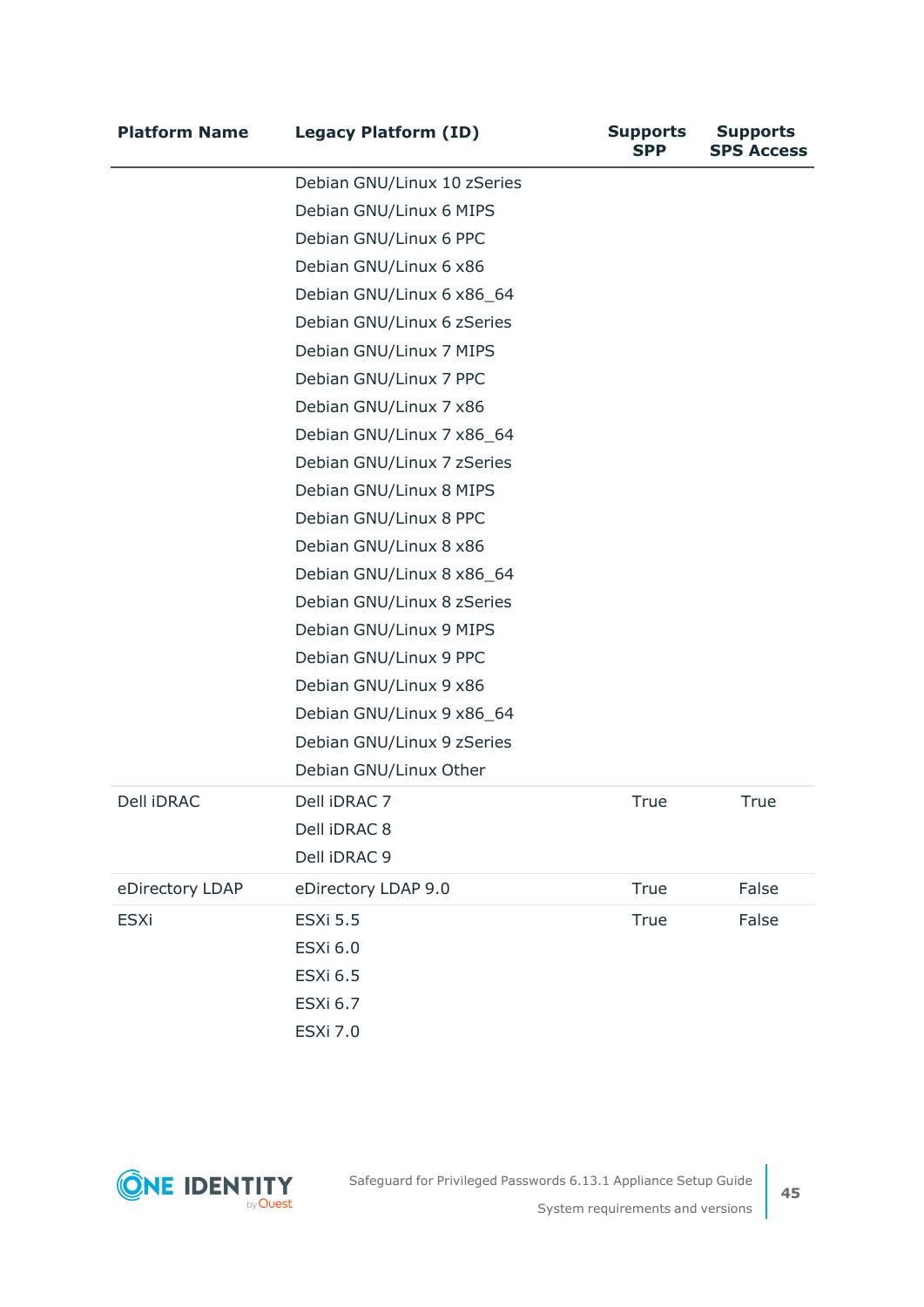| <b>Platform Name</b>       | <b>Legacy Platform (ID)</b> | <b>Supports</b><br><b>SPP</b> | <b>Supports</b><br><b>SPS Access</b> |
|----------------------------|-----------------------------|-------------------------------|--------------------------------------|
| F5 Big-IP                  | F5 Big-IP 12.1.2            | True                          | True                                 |
|                            | F5 Big-IP 13.0              |                               |                                      |
|                            | F5 Big-IP 14.0              |                               |                                      |
|                            | F5 Big-IP 15.0              |                               |                                      |
| Facebook (Deprec-<br>ated) | Facebook (Deprecated)       |                               |                                      |
| Fedora                     | Fedora 21 x86               | True                          | True                                 |
|                            | Fedora 21 x86_64            |                               |                                      |
|                            | Fedora 22 x86               |                               |                                      |
|                            | Fedora 22 x86_64            |                               |                                      |
|                            | Fedora 23 x86               |                               |                                      |
|                            | Fedora 23 x86_64            |                               |                                      |
|                            | Fedora 24 x86               |                               |                                      |
|                            | Fedora 24 x86_64            |                               |                                      |
|                            | Fedora 25 x86               |                               |                                      |
|                            | Fedora 25 x86_64            |                               |                                      |
|                            | Fedora 26 x86               |                               |                                      |
|                            | Fedora 26 x86_64            |                               |                                      |
|                            | Fedora 27 x86               |                               |                                      |
|                            | Fedora 27 x86_64            |                               |                                      |
|                            | Fedora 28 x86               |                               |                                      |
|                            | Fedora 28 x86_64            |                               |                                      |
|                            | Fedora 29 x86               |                               |                                      |
|                            | Fedora 29 x86_64            |                               |                                      |
|                            | Fedora 30 x86               |                               |                                      |
|                            | Fedora 30 x86_64            |                               |                                      |
|                            | Fedora 31 x86               |                               |                                      |
|                            | Fedora 31 x86_64            |                               |                                      |
|                            | Fedora 32 x86               |                               |                                      |
|                            | Fedora 32 x86_64            |                               |                                      |
|                            | Fedora Other                |                               |                                      |
| <b>Fortinet FortiOS</b>    | Fortinet FortiOS 5.2        | True                          | True                                 |

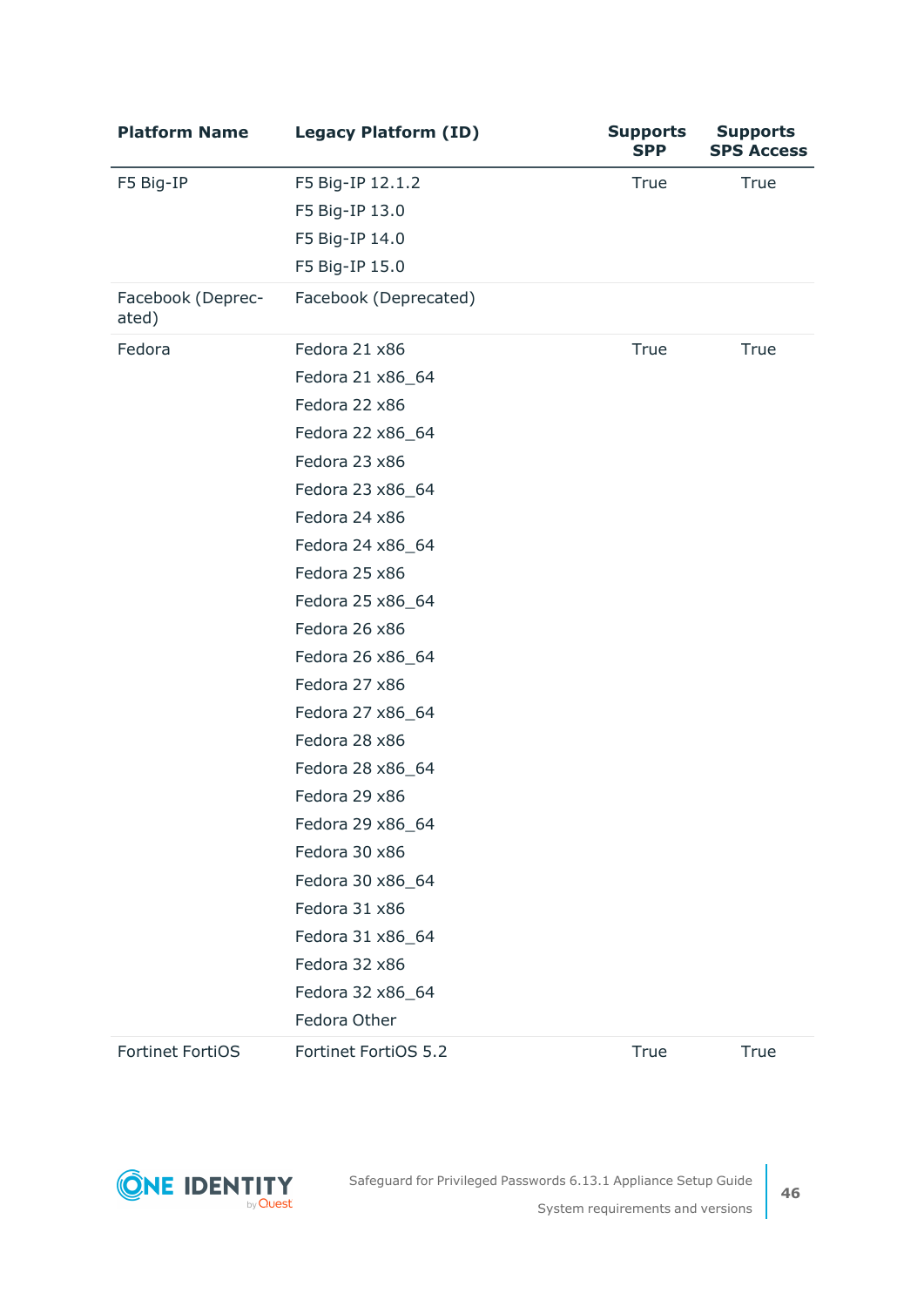| <b>Platform Name</b> | <b>Legacy Platform (ID)</b>   | <b>Supports</b><br><b>SPP</b> | <b>Supports</b><br><b>SPS Access</b> |
|----------------------|-------------------------------|-------------------------------|--------------------------------------|
|                      | <b>Fortinet FortiOS 5.6</b>   |                               |                                      |
|                      | Fortinet FortiOS 6.0          |                               |                                      |
|                      | Fortinet FortiOS 6.2          |                               |                                      |
| FreeBSD              | FreeBSD 10.4 x86              | True                          | True                                 |
|                      | FreeBSD 10.4 x86_64           |                               |                                      |
|                      | FreeBSD 11.1 x86              |                               |                                      |
|                      | FreeBSD 11.1 x86_64           |                               |                                      |
|                      | FreeBSD 11.2 x86              |                               |                                      |
|                      | FreeBSD 11.2 x86_64           |                               |                                      |
|                      | FreeBSD 12.0 x86              |                               |                                      |
|                      | FreeBSD 12.0 x86_64           |                               |                                      |
| HP iLO               | <b>HP iLO 2 x86</b>           | <b>True</b>                   | True                                 |
|                      | HP iLO 3 x86                  |                               |                                      |
|                      | <b>HP iLO 4 x86</b>           |                               |                                      |
|                      | <b>HP iLO 5 x86</b>           |                               |                                      |
| HP iLO MP            | HP ILO MP 2 IA-64             | True                          | True                                 |
|                      | HP ILO MP 3 IA-64             |                               |                                      |
| HP-UX                | HP-UX 11iv2 (B.11.23) IA-64   | True                          | True                                 |
|                      | HP-UX 11iv2 (B.11.23) PA-RISC |                               |                                      |
|                      | HP-UX 11iv3 (B.11.31) IA-64   |                               |                                      |
|                      | HP-UX 11iv3 (B.11.31) PA-RISC |                               |                                      |
|                      | HP-UX Other                   |                               |                                      |
| IBM i                | IBM i 7.1 PPC                 | True                          | True                                 |
| (formerly AS400)     | IBM i 7.2 PPC                 |                               |                                      |
|                      | IBM i 7.3 PPC                 |                               |                                      |
|                      | IBM i 7.4 PPC                 |                               |                                      |
| Junos - Juniper      | Junos - Juniper Networks 12   | True                          | True                                 |
| Networks             | Junos - Juniper Networks 13   |                               |                                      |
|                      | Junos - Juniper Networks 14   |                               |                                      |
|                      | Junos - Juniper Networks 15   |                               |                                      |
|                      | Junos - Juniper Networks 16   |                               |                                      |

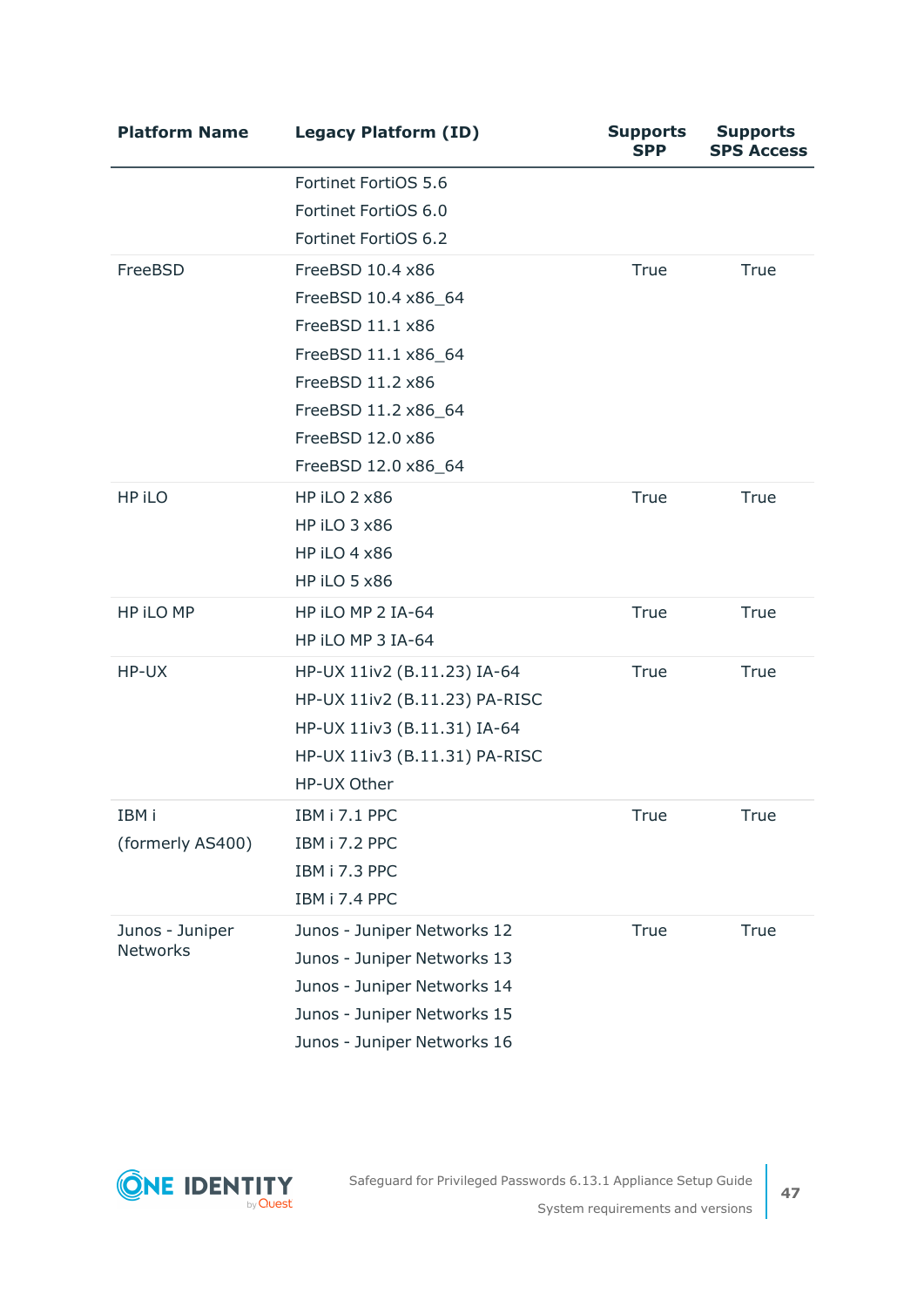| <b>Platform Name</b> | <b>Legacy Platform (ID)</b> | <b>Supports</b><br><b>SPP</b> | <b>Supports</b><br><b>SPS Access</b> |
|----------------------|-----------------------------|-------------------------------|--------------------------------------|
|                      | Junos - Juniper Networks 17 |                               |                                      |
|                      | Junos - Juniper Networks 18 |                               |                                      |
|                      | Junos - Juniper Networks 19 |                               |                                      |
| <b>LDAP</b>          | OpenLDAP 2.4                | True                          | False                                |
| Linux                | <b>Other Linux</b>          | True                          | True                                 |
| macOS                | macOS 10.10 x86_64          | True                          | <b>True</b>                          |
|                      | macOS 10.11 x86_64          |                               |                                      |
|                      | macOS 10.12 x86_64          |                               |                                      |
|                      | macOS 10.13 x86_64          |                               |                                      |
|                      | macOS 10.14 x86_64          |                               |                                      |
|                      | macOS 10.15 x86_64          |                               |                                      |
|                      | macOS 10.9 x86_64           |                               |                                      |
|                      | macOS Other                 |                               |                                      |
| MongoDB              | MongoDB 3.4                 | True                          | False                                |
|                      | MongoDB 3.6                 |                               |                                      |
|                      | MongoDB 4.0                 |                               |                                      |
|                      | MongoDB 4.2                 |                               |                                      |
| MySQL                | MySQL 5.6                   | True                          | False                                |
|                      | MySQL 5.7                   |                               |                                      |
|                      | MySQL 8.0                   |                               |                                      |
| Oracle               | Oracle 11g Release 2        | True                          | False                                |
|                      | Oracle 12c Release 1        |                               |                                      |
|                      | Oracle 12c Release 2        |                               |                                      |
|                      | Oracle 18c                  |                               |                                      |
|                      | Oracle 19c                  |                               |                                      |
| Oracle Linux (OL)    | Oracle Linux (OL) 6 x86     | True                          | True                                 |
|                      | Oracle Linux (OL) 6 x86_64  |                               |                                      |
|                      | Oracle Linux (OL) 7 x86_64  |                               |                                      |
|                      | Oracle Linux (OL) 8 x86_64  |                               |                                      |
|                      | Oracle Linux (OL) Other     |                               |                                      |

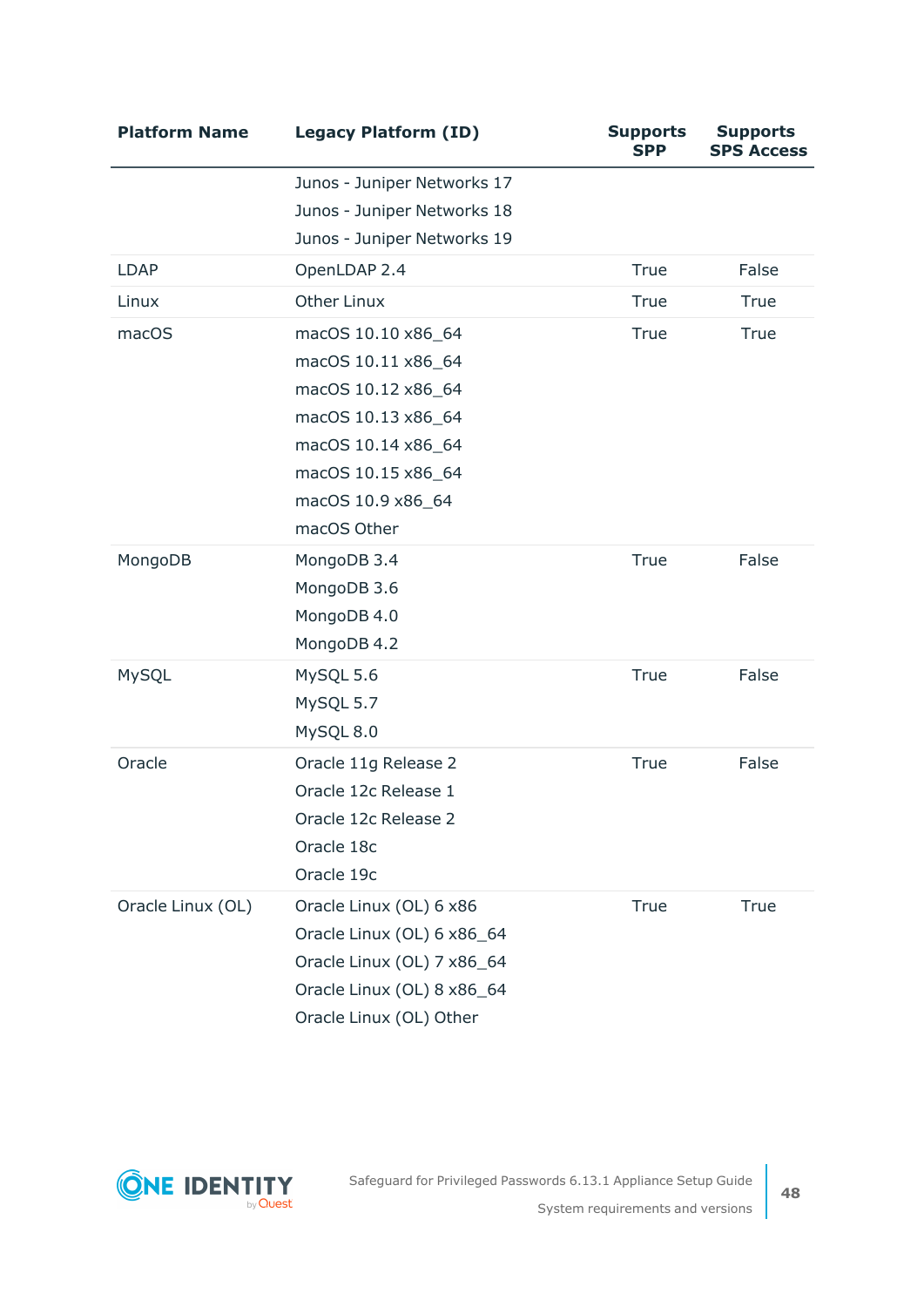| <b>Platform Name</b>               | <b>Legacy Platform (ID)</b>                                       | <b>Supports</b><br><b>SPP</b> | <b>Supports</b><br><b>SPS Access</b> |
|------------------------------------|-------------------------------------------------------------------|-------------------------------|--------------------------------------|
| Other                              | Other                                                             | False                         | False                                |
| <b>Other Directory</b>             | <b>Other Directory</b>                                            | True                          | False                                |
| <b>Other Managed</b>               | <b>Other Managed</b>                                              | True                          | False                                |
| PAN-OS                             | <b>PAN-OS 6.0</b>                                                 | True                          | True                                 |
|                                    | <b>PAN-OS 7.0</b>                                                 |                               |                                      |
|                                    | <b>PAN-OS 8.0</b>                                                 |                               |                                      |
|                                    | <b>PAN-OS 8.1</b>                                                 |                               |                                      |
|                                    | <b>PAN-OS 9.0</b>                                                 |                               |                                      |
| PostgreSQL                         | PostgreSQL 10                                                     | True                          | False                                |
|                                    | PostgreSQL 10.2                                                   |                               |                                      |
|                                    | PostgreSQL 10.3                                                   |                               |                                      |
|                                    | PostgreSQL 10.4                                                   |                               |                                      |
|                                    | PostgreSQL 10.5                                                   |                               |                                      |
|                                    | PostgreSQL 11                                                     |                               |                                      |
|                                    | PostgreSQL 12                                                     |                               |                                      |
|                                    | PostgreSQL 9.6                                                    |                               |                                      |
| RACF - Mainframe                   | RACF - Mainframe z/OS V2.1 Security<br>Server zSeries             | True                          | True                                 |
|                                    | RACF - Mainframe z/OS V2.2 Security<br>Server zSeries             |                               |                                      |
|                                    | RACF - Mainframe z/OS V2.3 Security<br>Server zSeries             |                               |                                      |
| RACF - RACF -<br>Mainframe LDAP    | RACF - Mainframe LDAP z/OS V2.1<br><b>Security Server zSeries</b> | True                          | False                                |
|                                    | RACF - RACF - Mainframe LDAP z/OS<br>V2.2 Security Server zSeries |                               |                                      |
|                                    | RACF - RACF - Mainframe LDAP z/OS<br>V2.3 Security Server zSeries |                               |                                      |
| Red Hat Enterprise<br>Linux (RHEL) | Red Hat Enterprise Linux (RHEL) 6<br><b>PPC</b>                   | True                          | True                                 |
|                                    | Red Hat Enterprise Linux (RHEL) 6<br>x86                          |                               |                                      |
|                                    | Red Hat Enterprise Linux (RHEL) 6<br>x86_64                       |                               |                                      |



System requirements and versions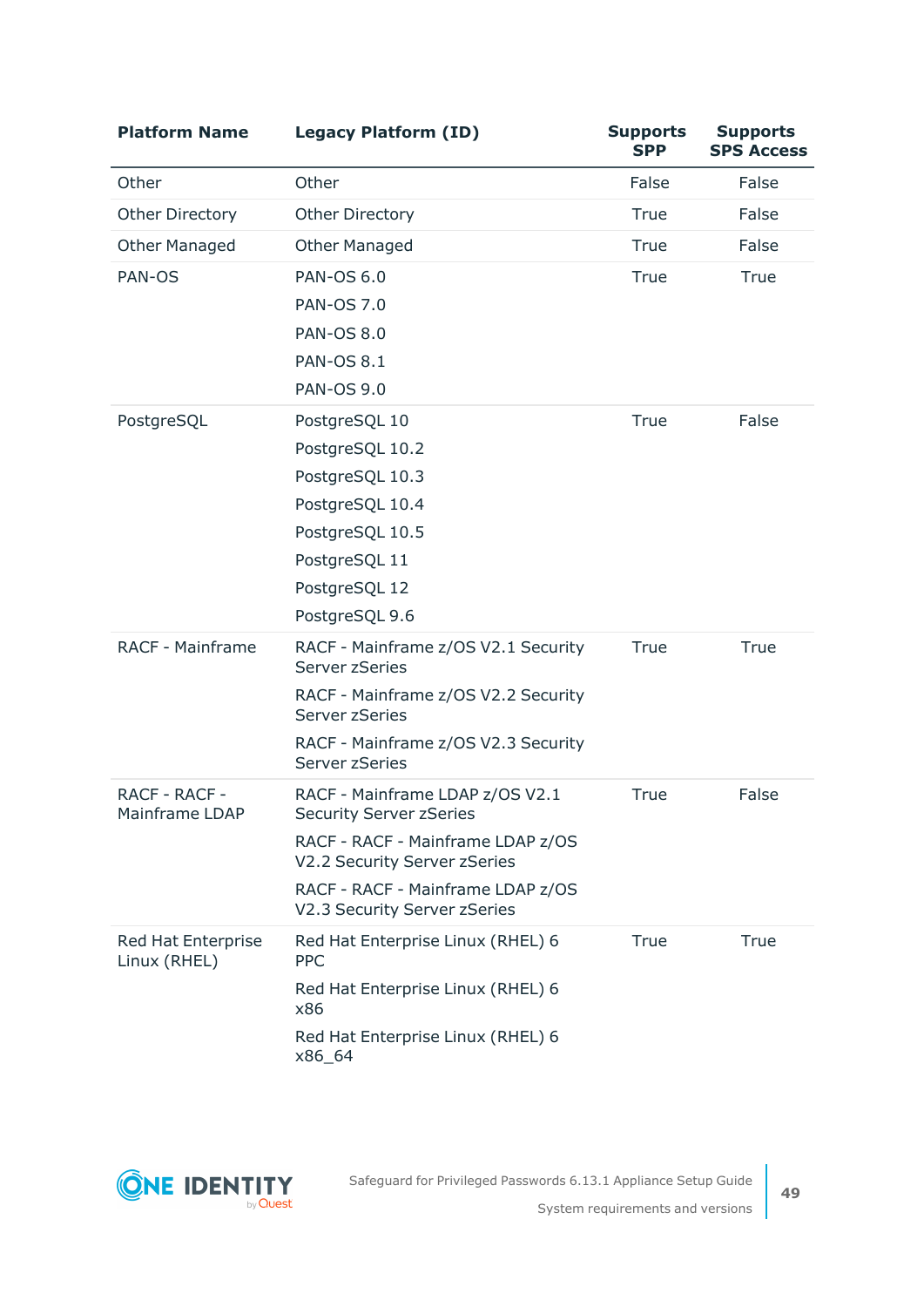| <b>Platform Name</b>               | <b>Legacy Platform (ID)</b>                     | <b>Supports</b><br><b>SPP</b> | <b>Supports</b><br><b>SPS Access</b> |
|------------------------------------|-------------------------------------------------|-------------------------------|--------------------------------------|
|                                    | Red Hat Enterprise Linux (RHEL) 6<br>zSeries    |                               |                                      |
|                                    | Red Hat Enterprise Linux (RHEL) 7<br><b>PPC</b> |                               |                                      |
|                                    | Red Hat Enterprise Linux (RHEL) 7<br>x86_64     |                               |                                      |
|                                    | Red Hat Enterprise Linux (RHEL) 7<br>zSeries    |                               |                                      |
|                                    | Red Hat Enterprise Linux (RHEL) 8<br><b>PPC</b> |                               |                                      |
|                                    | Red Hat Enterprise Linux (RHEL) 8<br>x86_64     |                               |                                      |
|                                    | Red Hat Enterprise Linux (RHEL) 8<br>zSeries    |                               |                                      |
|                                    | Red Hat Enterprise Linux (RHEL)<br>Other        |                               |                                      |
| <b>Red Hat Directory</b><br>Server | Red Hat Directory Server 11                     | True                          | False                                |
| <b>SAP HANA</b>                    | SAP HANA 2.0 Other                              | True                          | False                                |
| <b>SAP Netweaver</b>               | SAP Netweaver Application Server 7.3            | True                          | False                                |
| <b>Application Server</b>          | SAP Netweaver Application Server 7.4            |                               |                                      |
|                                    | SAP Netweaver Application Server 7.5            |                               |                                      |
| <b>Solaris</b>                     | Solaris 10 SPARC                                | True                          | <b>True</b>                          |
|                                    | Solaris 10 x86                                  |                               |                                      |
|                                    | Solaris 10 x86_64                               |                               |                                      |
|                                    | Solaris 11 SPARC                                |                               |                                      |
|                                    | Solaris 11 x86_64                               |                               |                                      |
|                                    | Solaris Other                                   |                               |                                      |
| SonicOS                            | SonicOS 5.9                                     | True                          | False                                |
|                                    | SonicOS 6.2                                     |                               |                                      |
|                                    | SonicOS 6.4                                     |                               |                                      |
|                                    | SonicOS 6.5                                     |                               |                                      |
| SonicWALL SMA or<br><b>CMS</b>     | SonicWALL SMA or CMS 11.3.0                     | True                          | False                                |

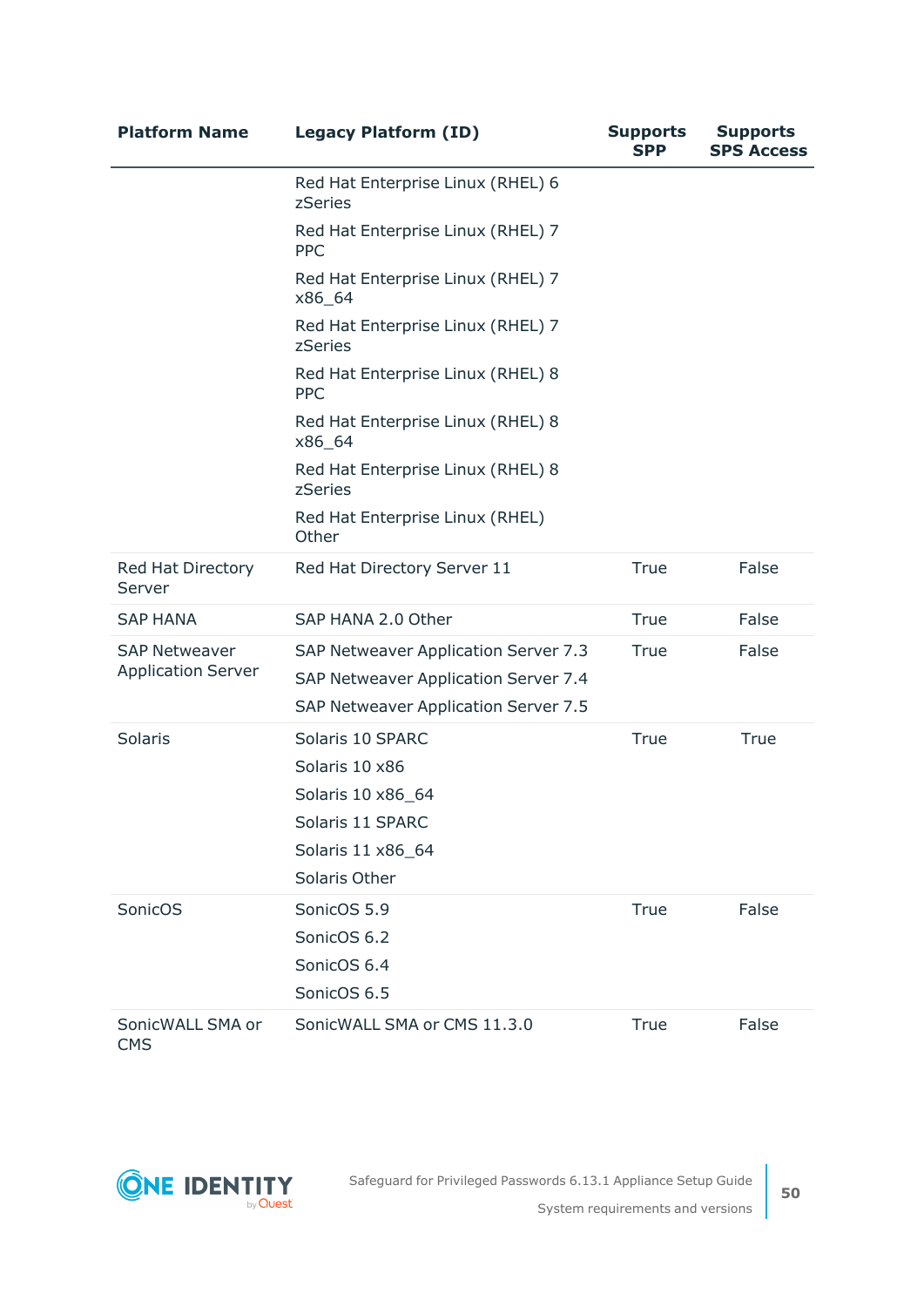| <b>Platform Name</b>                          | <b>Legacy Platform (ID)</b>                              | <b>Supports</b><br><b>SPP</b> | <b>Supports</b><br><b>SPS Access</b> |
|-----------------------------------------------|----------------------------------------------------------|-------------------------------|--------------------------------------|
| <b>SQL Server</b>                             | SQL Server 2012                                          | True                          | False                                |
|                                               | SQL Server 2014                                          |                               |                                      |
|                                               | SQL Server 2016                                          |                               |                                      |
|                                               | SQL Server 2017                                          |                               |                                      |
|                                               | SQL Server 2019                                          |                               |                                      |
| <b>SUSE Linux</b><br><b>Enterprise Server</b> | <b>SUSE Linux Enterprise Server (SLES)</b><br>11 IA-64   | True                          | True                                 |
| (SLES)                                        | <b>SUSE Linux Enterprise Server (SLES)</b><br>11 PPC     |                               |                                      |
|                                               | <b>SUSE Linux Enterprise Server (SLES)</b><br>11 x86     |                               |                                      |
|                                               | <b>SUSE Linux Enterprise Server (SLES)</b><br>11 x86_64  |                               |                                      |
|                                               | <b>SUSE Linux Enterprise Server (SLES)</b><br>11 zSeries |                               |                                      |
|                                               | <b>SUSE Linux Enterprise Server (SLES)</b><br>12 PPC     |                               |                                      |
|                                               | <b>SUSE Linux Enterprise Server (SLES)</b><br>12 x86_64  |                               |                                      |
|                                               | <b>SUSE Linux Enterprise Server (SLES)</b><br>12 zSeries |                               |                                      |
|                                               | <b>SUSE Linux Enterprise Server (SLES)</b><br>15 PPC     |                               |                                      |
|                                               | <b>SUSE Linux Enterprise Server (SLES)</b><br>15 x 86 64 |                               |                                      |
|                                               | <b>SUSE Linux Enterprise Server (SLES)</b><br>15 zSeries |                               |                                      |
|                                               | <b>SUSE Linux Enterprise Server (SLES)</b><br>Other      |                               |                                      |
| Sybase (Adaptive<br>Server Enterprise)        | Sybase (Adaptive Server Enterprise)<br>15.7              | True                          | False                                |
|                                               | Sybase (Adaptive Server Enterprise)<br>16                |                               |                                      |
|                                               | Sybase (Adaptive Server Enterprise)<br>17                |                               |                                      |
| Top Secret -                                  | Top Secret - Mainframe r14 zSeries                       | True                          | False                                |

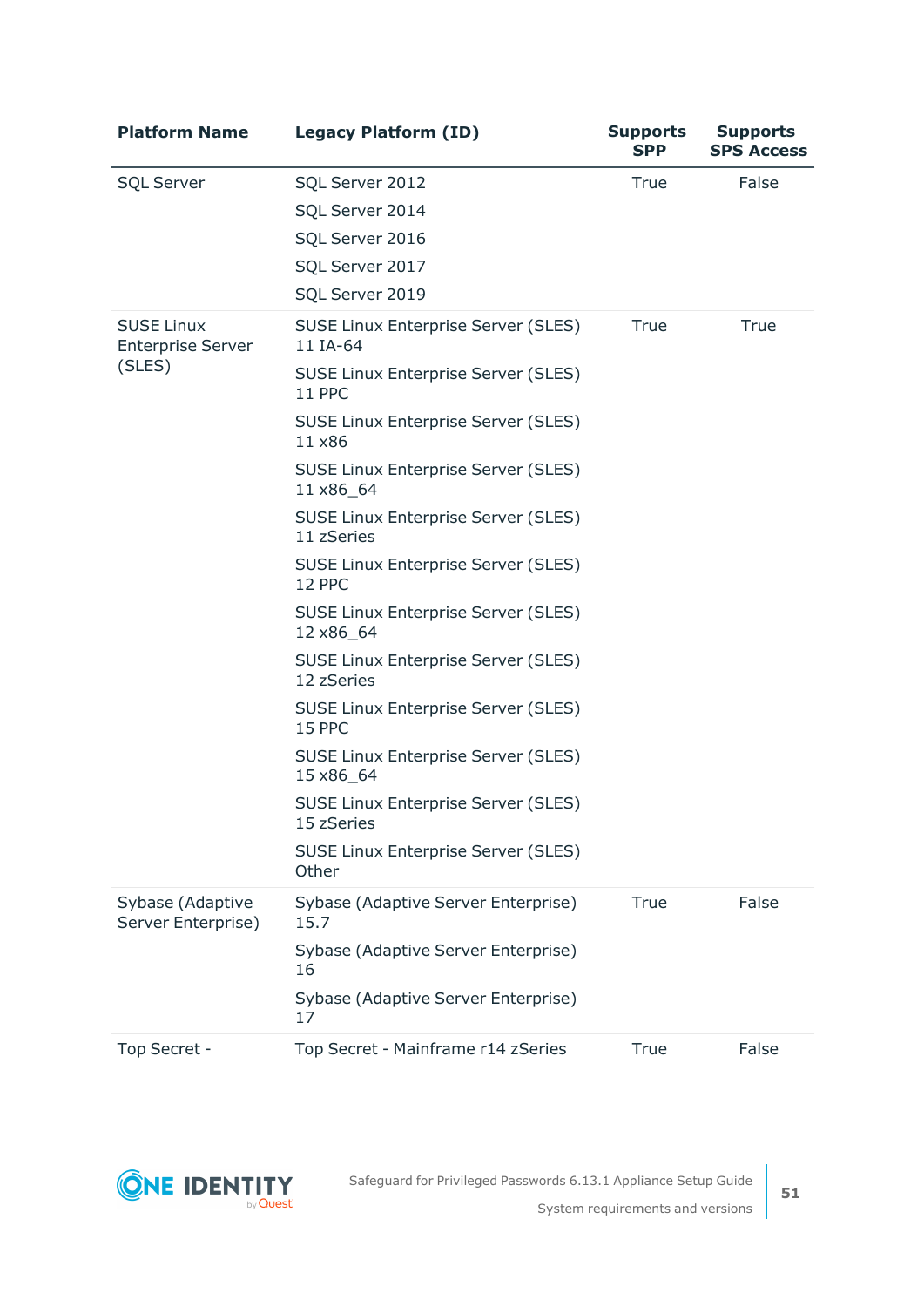| <b>Platform Name</b>           | <b>Legacy Platform (ID)</b>                | <b>Supports</b><br><b>SPP</b> | <b>Supports</b><br><b>SPS Access</b> |
|--------------------------------|--------------------------------------------|-------------------------------|--------------------------------------|
| Mainframe                      | Top Secret - Mainframe r15 zSeries         |                               |                                      |
|                                | Top Secret - Mainframe r16 zSeries         |                               |                                      |
| Top Secret -<br>Mainframe LDAP | Top Secret - Mainframe LDAP r14<br>zSeries | True                          | <b>True</b>                          |
|                                | Top Secret - Mainframe LDAP r15<br>zSeries |                               |                                      |
|                                | Top Secret - Mainframe LDAP r16<br>zSeries |                               |                                      |
| Twitter (Deprecated)           | Twitter (Deprecated)                       |                               |                                      |
| Ubuntu                         | Ubuntu 14.04 LTS x86                       | True                          | True                                 |
|                                | Ubuntu 14.04 LTS x86_64                    |                               |                                      |
|                                | Ubuntu 15.04 x86                           |                               |                                      |
|                                | Ubuntu 15.04 x86_64                        |                               |                                      |
|                                | Ubuntu 15.10 x86                           |                               |                                      |
|                                | Ubuntu 15.10 x86_64                        |                               |                                      |
|                                | Ubuntu 16.04 LTS x86                       |                               |                                      |
|                                | Ubuntu 16.04 LTS x86_64                    |                               |                                      |
|                                | Ubuntu 16.10 x86                           |                               |                                      |
|                                | Ubuntu 16.10 x86_64                        |                               |                                      |
|                                | Ubuntu 17.04 x86                           |                               |                                      |
|                                | Ubuntu 17.04 x86_64                        |                               |                                      |
|                                | Ubuntu 17.10 x86                           |                               |                                      |
|                                | Ubuntu 17.10 x86_64                        |                               |                                      |
|                                | Ubuntu 18.04 LTS x86                       |                               |                                      |
|                                | Ubuntu 18.04 LTS x86_64                    |                               |                                      |
|                                | Ubuntu 18.10 x86                           |                               |                                      |
|                                | Ubuntu 18.10 x86_64                        |                               |                                      |
|                                | Ubuntu 19.04 x86                           |                               |                                      |
|                                | Ubuntu 19.04 x86_64                        |                               |                                      |
|                                | Ubuntu 19.10 x86_64                        |                               |                                      |
|                                | Ubuntu 20.04 x86_64                        |                               |                                      |
|                                | Ubuntu Other                               |                               |                                      |

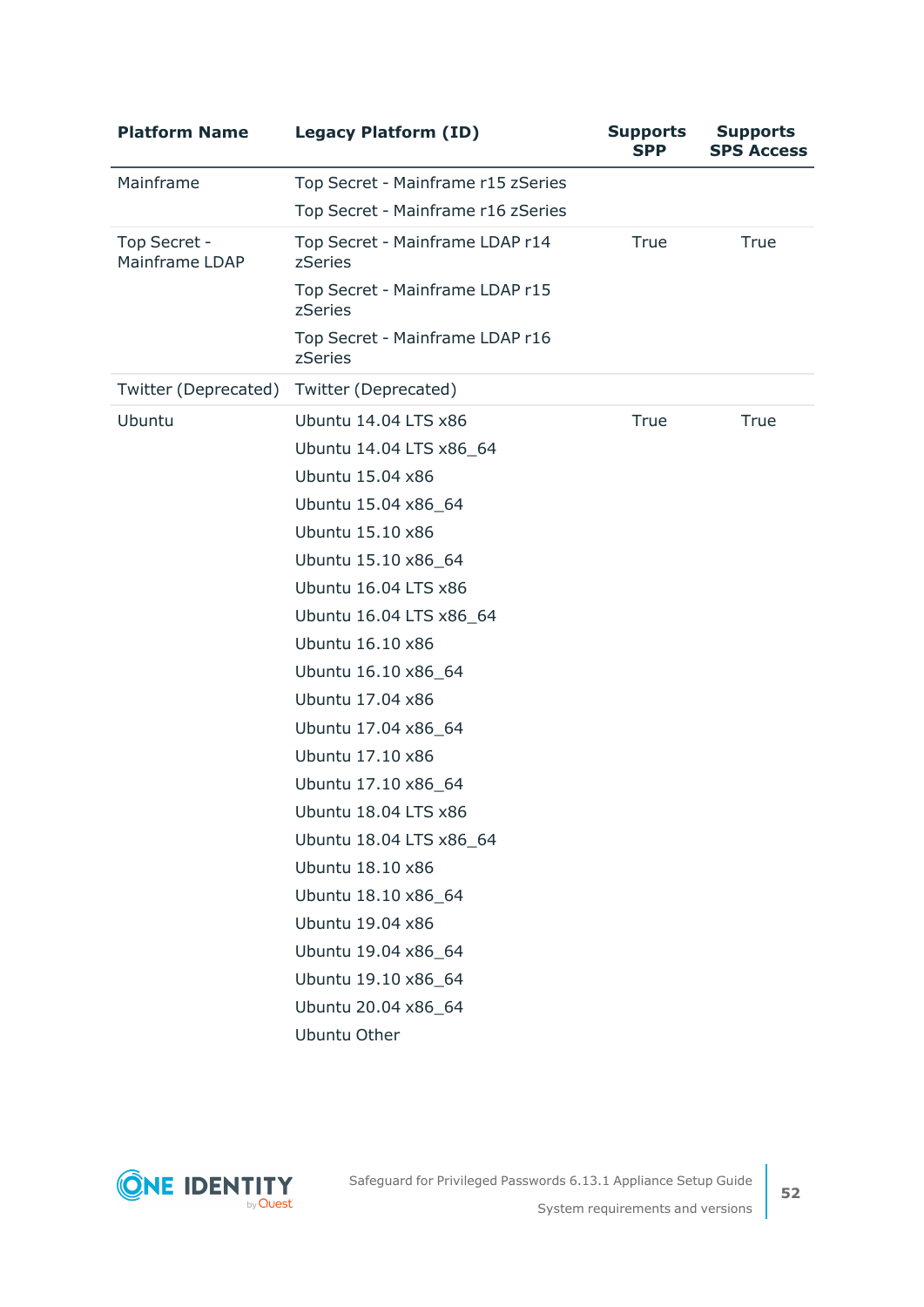| <b>Platform Name</b>              | <b>Legacy Platform (ID)</b>  | <b>Supports</b><br><b>SPP</b> | <b>Supports</b><br><b>SPS Access</b> |
|-----------------------------------|------------------------------|-------------------------------|--------------------------------------|
| Windows Desktop                   | Windows (SSH) 10             | True                          | True                                 |
| <b>Windows Desktop</b><br>(SSH)   | Windows (SSH) 7              |                               |                                      |
|                                   | Windows (SSH) 8              |                               |                                      |
| <b>Windows Desktop</b><br>(WinRM) | Windows (SSH) 8.1            |                               |                                      |
| <b>Windows Server</b>             | Windows (SSH) Other          |                               |                                      |
| <b>Windows Server</b>             | Windows (SSH) Server 2008 R2 |                               |                                      |
| (SSH)                             | Windows (SSH) Server 2012    |                               |                                      |
| <b>Windows Server</b>             | Windows (SSH) Server 2012 R2 |                               |                                      |
| (WinRM)                           | Windows (SSH) Server 2016    |                               |                                      |
|                                   | Windows (SSH) Server 2019    |                               |                                      |
|                                   | Windows 10                   |                               |                                      |
|                                   | Windows 7                    |                               |                                      |
|                                   | Windows 8                    |                               |                                      |
|                                   | Windows 8.1                  |                               |                                      |
|                                   | Windows Other                |                               |                                      |
|                                   | Windows Server 2008          |                               |                                      |
|                                   | Windows Server 2008 R2       |                               |                                      |
|                                   | Windows Server 2012          |                               |                                      |
|                                   | Windows Server 2012 R2       |                               |                                      |
|                                   | Windows Server 2016          |                               |                                      |
|                                   | Windows Server 2019          |                               |                                      |
|                                   | <b>Windows Vista</b>         |                               |                                      |

#### **Table 5: Supported platforms: Directories that can be searched**

| <b>Platform Name</b>              | <b>Platform Version</b> |
|-----------------------------------|-------------------------|
| <b>Microsoft Active Directory</b> | Windows 2008+ DFL/FFL   |
| I DAP                             | 24                      |

For all supported platforms, it is assume that you are applying the latest updates. For unpatched versions of supported platforms, Support will investigate and assist on a case by case basis but it may be necessary for you to upgrade the platform or use SPP's custom platform feature.

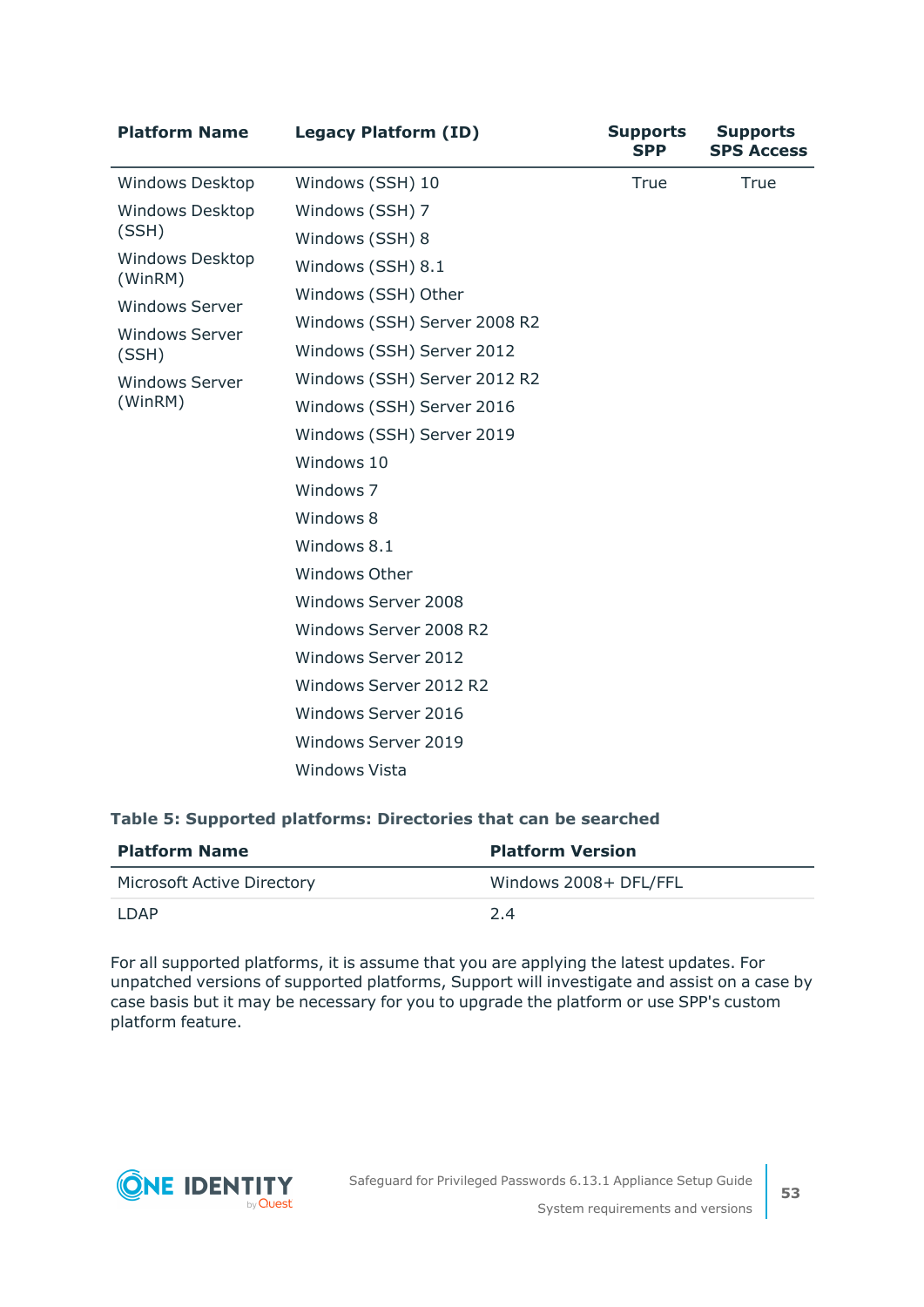## **Custom platforms**

The following example platform scripts are available:

- Custom HTTP
- Linux SSH
- Telnet
- TN3270 transports are available

For more information, see Custom Platforms and Creating a custom platform script in the *Safeguard for Privileged Passwords Administration Guide*.

Sample custom platform scripts and command details are available at the following links available from the [Safeguard](https://github.com/OneIdentity/SafeguardCustomPlatform/wiki) Custom Platform Home wiki on GitHub:

• Command-Reference:

[https://github.com/OneIdentity/SafeguardCustomPlatform/wiki/Command-](https://github.com/OneIdentity/SafeguardCustomPlatform/wiki/Command-Reference)[Reference](https://github.com/OneIdentity/SafeguardCustomPlatform/wiki/Command-Reference)

• Writing a custom platform script:

[https://github.com/OneIdentity/SafeguardCustomPlatform/wiki/WritingACustomPla](https://github.com/OneIdentity/SafeguardCustomPlatform/wiki/WritingACustomPlatformScript) [tformScript](https://github.com/OneIdentity/SafeguardCustomPlatform/wiki/WritingACustomPlatformScript)

• Example platform scripts are available at this location:

[https://github.com/OneIdentity/SafeguardCustomPlatform/tree/master/SampleScri](https://github.com/OneIdentity/SafeguardCustomPlatform/tree/master/SampleScripts) [pts](https://github.com/OneIdentity/SafeguardCustomPlatform/tree/master/SampleScripts)

**CAUTION: Example scripts are provided for information only. Updates, error checking, and testing are required before using them in production. Safeguard for Privileged Passwords checks to ensure the values match the type of the property that include a string, boolean, integer, or password (which is called secret in the API scripts). Safeguard for Privileged Passwords cannot check the validity or system impact of values entered for custom platforms.**

## <span id="page-53-0"></span>**Licenses**

#### **Hardware appliance**

The Safeguard for Privileged Passwords 3000 Appliance and 2000 Appliance ship with the Privileged Passwords module which requires a valid license to enable functionality.

You must install a valid license. Once the module is installed, Safeguard for Privileged Passwords shows a license state of **Licensed** and is operational. If the module license is not installed, you have limited functionality. That is, even though you will be able to configure access requests, if a Privileged Passwords module license is not installed, you will not be able to request a password release.

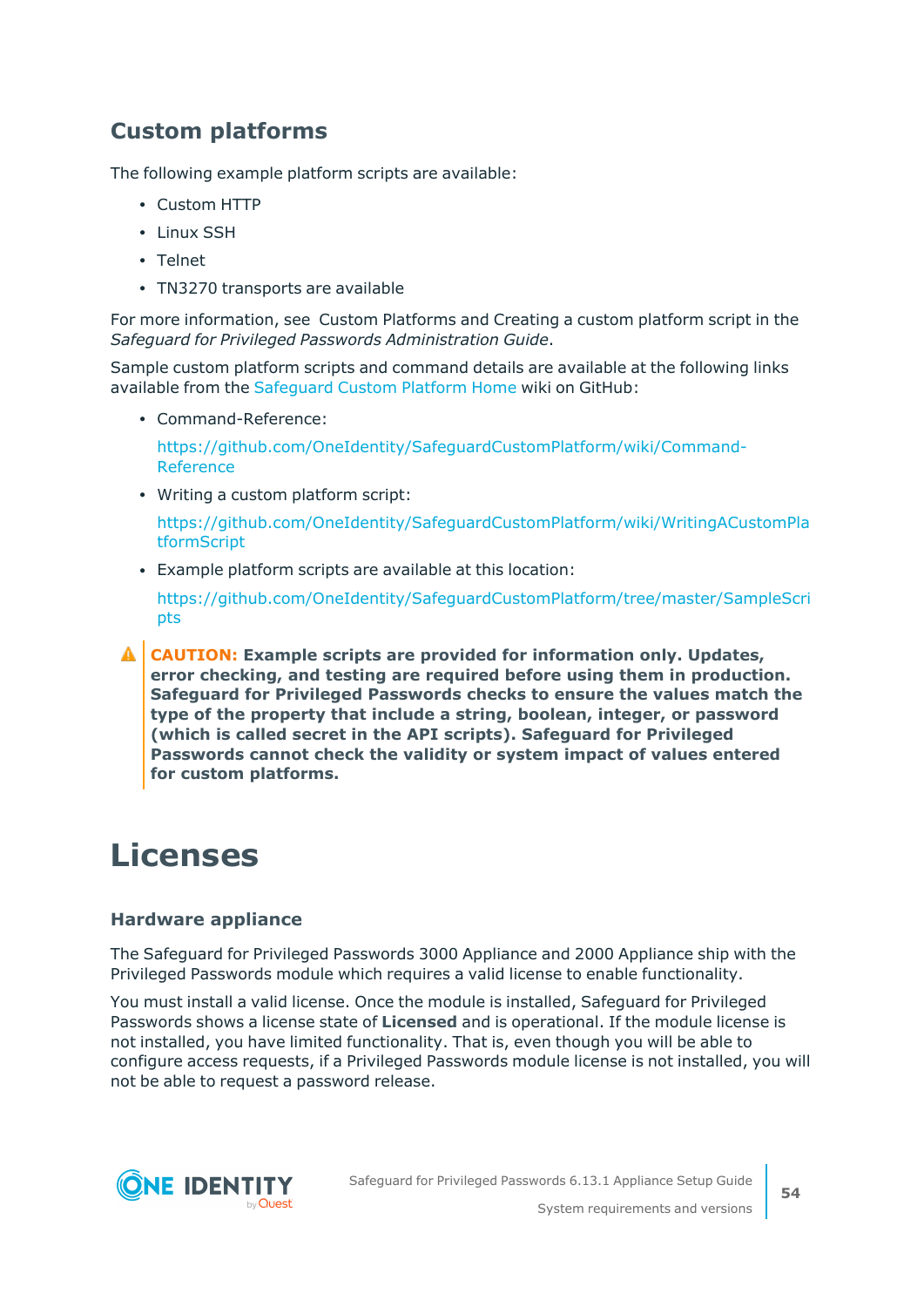#### **Virtual appliance Microsoft Windows licensing**

You must license the virtual appliance with a Microsoft Windows license. We recommend using either the MAK or KMS method. Specific questions about licensing should be directed to your Sales Representative. The virtual appliance will not function unless the operating system is properly licensed.

#### **Licensing setup and update**

#### *To enter licensing information when you first log in*

The first time you log in as the Appliance Administrator, you are prompted to add a license. The **Success** dialog displays when the license is added.

On the virtual appliance, the license is added as part of Initial Setup.

#### *To configure reminders for license expiration*

To avoid disruptions in the use of Safeguard for Privileged Passwords, the Appliance Administrator must configure the SMTP server, and define email templates for the License Expired and the License Expiring Soon event types. This ensures you will be notified of an approaching expiration date.

Users are instructed to contact their Appliance Administrator if they get an "appliance is unlicensed" notification.

As an Appliance Administrator, if you receive a "license expiring" notification, apply a new license.

#### *To update the licensing file*

Licensing update is only available using a virtual machine, not via the hardware.

#### *web client: To perform licensing activities*

Go to the licensing page:

- 1. Navigate to **Appliance** | **Licensing**.
	- <sup>l</sup> To upload a new license file, click **Upload new license file** and browse to select the current license file.
	- <sup>•</sup> To remove the license file, select the license and click  $\overline{\mathbb{H}}$  Remove **selected license**.

#### *desktop client: To perform licensing activities*

- 1. Navigate to **Administrative Tools** | **Settings** | **Appliance** | **Licensing**.
	- <sup>l</sup> To upload a new license file, click **Add License** and browse to select the license file.
	- <sup>l</sup> To update a license file, select the license then select **Update License** in the lower left corner of a module's licensing information pane, select the license file, and click **Open**.

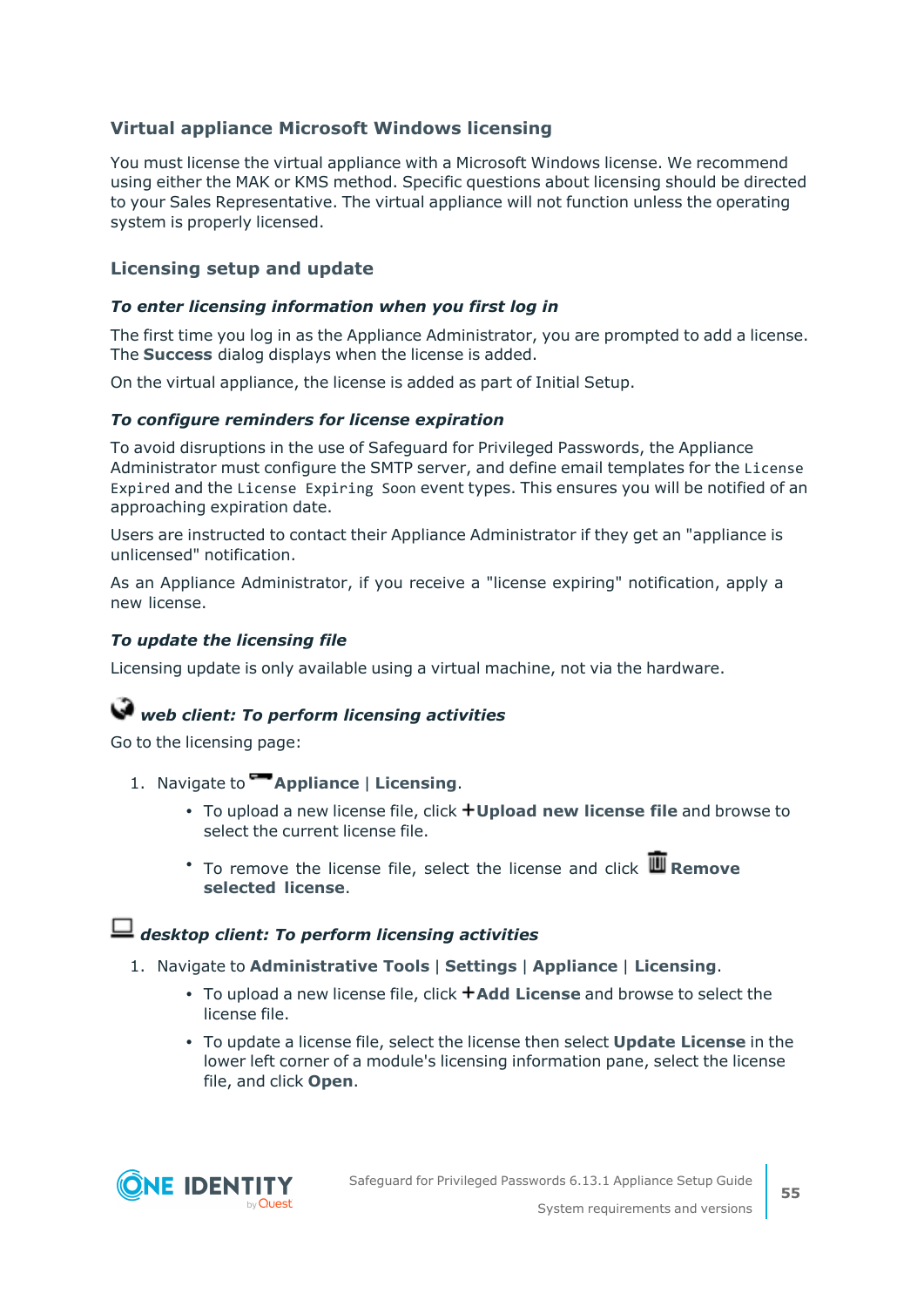## <span id="page-55-0"></span>**Long Term Support (LTS) and Feature Releases**

Releases use the following version designations:

- Long Term Support (LTS) Releases: The first digit identifies the release and the second is a zero (for example, 6.0 LTS).
- Maintenance LTS Releases: A third digit is added followed by LTS (for example, 6.0.6 LTS).
- Feature Releases: The Feature Releases version numbers are two digits (for example, 6.6).

Customers choose between two paths for receiving releases: Long Term Support (LTS) Release or Feature Release. See the following table for details.

|                                      | <b>Long Term Support</b><br>(LTS) Release                                                                                                         | <b>Feature Release</b>                                                                                                                                            |
|--------------------------------------|---------------------------------------------------------------------------------------------------------------------------------------------------|-------------------------------------------------------------------------------------------------------------------------------------------------------------------|
| <b>Release</b><br>frequency          | Frequency: Typically, every 2<br>years                                                                                                            | <b>Frequency: Typically, every 3</b><br>months                                                                                                                    |
|                                      | Scope: Includes new features,<br>resolved issues and security<br>updates                                                                          | <b>Scope:</b> Includes the latest features,<br>resolved issues, and other updates,<br>such as security patches for the OS                                         |
|                                      | Versioning: The first digit<br>identifies the LTS and the<br>second digit is a 0 (for example,<br>6.0 LTS, 7.0 LTS, and so on).                   | Versioning: The first digit identifies<br>the LTS and the second digit is a<br>number identifying the Feature<br>Release (for example, 6.6, 6.7, and<br>$so$ on). |
| <b>Maintenance</b><br><b>Release</b> | Frequency: Typically, every 3<br>months during full support                                                                                       | Frequency: Only for highly critical<br>issues                                                                                                                     |
|                                      | <b>Scope: Includes critical</b><br>resolved issues                                                                                                | <b>Scope: Includes highly critical</b><br>resolved issues                                                                                                         |
|                                      | Versioning: A third digit<br>designates the maintenance<br>LTS Release (for example, 6.0.6<br>LTS).                                               | <b>Versioning:</b> A third digit designates<br>the maintenance Feature Release<br>(for example, $6.6.1$ ).                                                        |
| <b>Support</b>                       | Support extends typically 3<br>years after the original public-<br>ation date or until the next LTS<br>is published (whichever date is<br>later). | Support extends typically 6 months<br>after the original publication date or<br>until the next feature or LTS Release<br>is published (whichever date is later).  |

#### **Table 6: Comparison of Long Term Support (LTS) Release and Feature Release**

Release details can be found at [Product](https://support.oneidentity.com/one-identity-safeguard-for-privileged-passwords/2.11#ProductLifeCycleTable) Life Cycle.

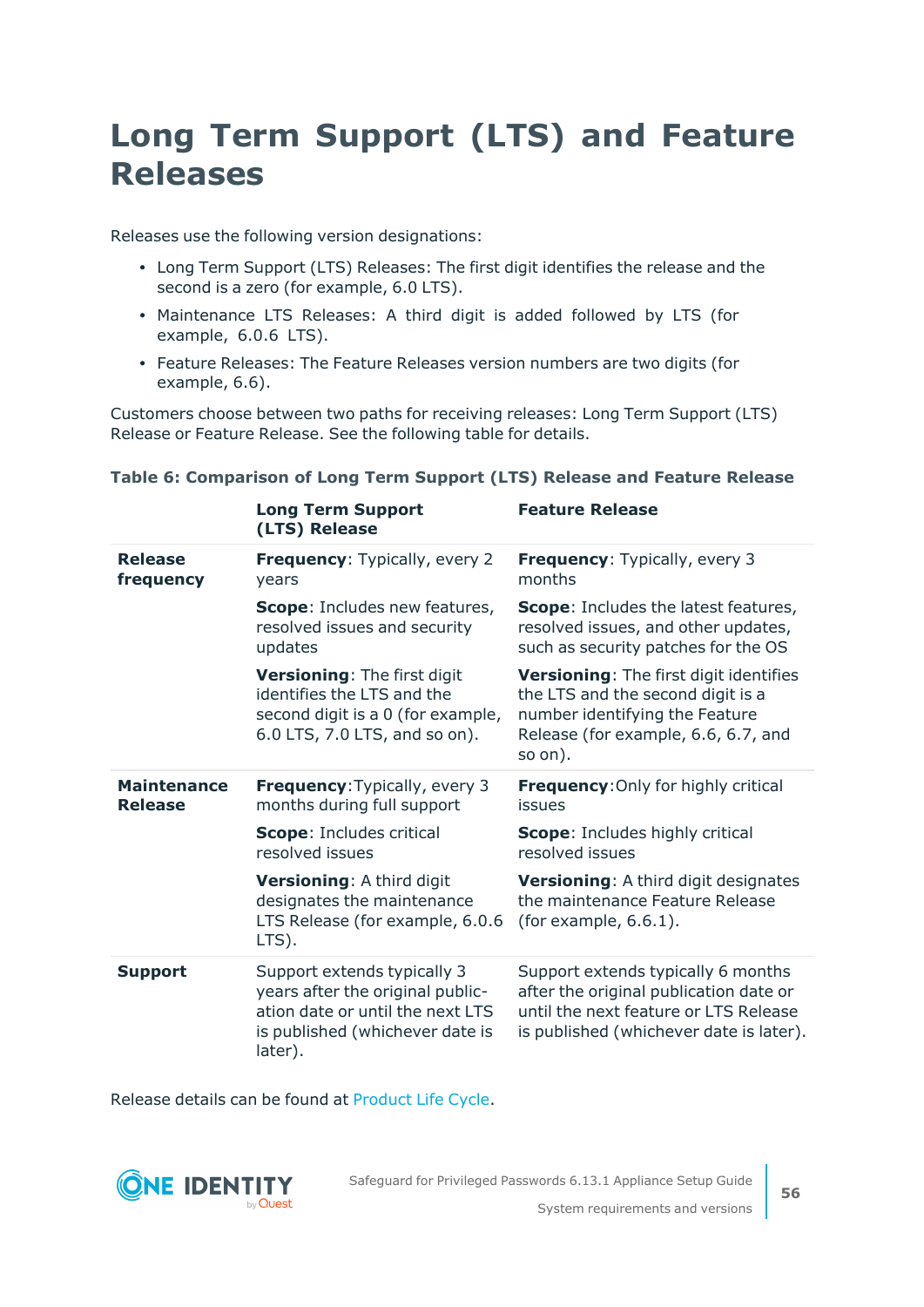#### **CAUTION: Downgrading from the latest Feature Release, even to an LTS release, voids support for SPP.**

One Identity strongly recommends always installing the latest revision of the release path you use (Long Term Support path or Feature Release path).

#### **Moving between LTS and Feature Release versions**

You can move from an LTS version (for example, 6.0.7 LTS) to the same feature version (6.7) and then patch to a later feature version. After that, you can patch from the minimum version for the patch, typically N-3. If you move from an LTS version to a feature version, you will receive a warning like the following which informs you that you will only be able to apply a Feature Release until the next LTS Release:

Warning: You are patching to a Feature Release from an LTS Release. If you apply this update, you will not be able to upgrade to a non-Feature Release until the next LTS major release version is available. See the Administration Guide for details.

You cannot move from a Feature Release to LTS Release. For example, you cannot move from 6.7 to 6.0.7 LTS. You have to keep upgrading with each new Feature Release until the next LTS Release version is published. For this example, you would wait until 7.0 LTS is available.

#### **Patching**

You can only patch from a major version. For example, if you have version 6.6 and want to patch to 7.7, you must patch to 7.0 LTS and then apply 7.7.

An LTS major version of Safeguard for Privileged Passwords (SPP) will only work with the same LTS major version of Safeguard for Privileged Sessions (SPS). For the best experience, it is recommended you use the latest supported version.